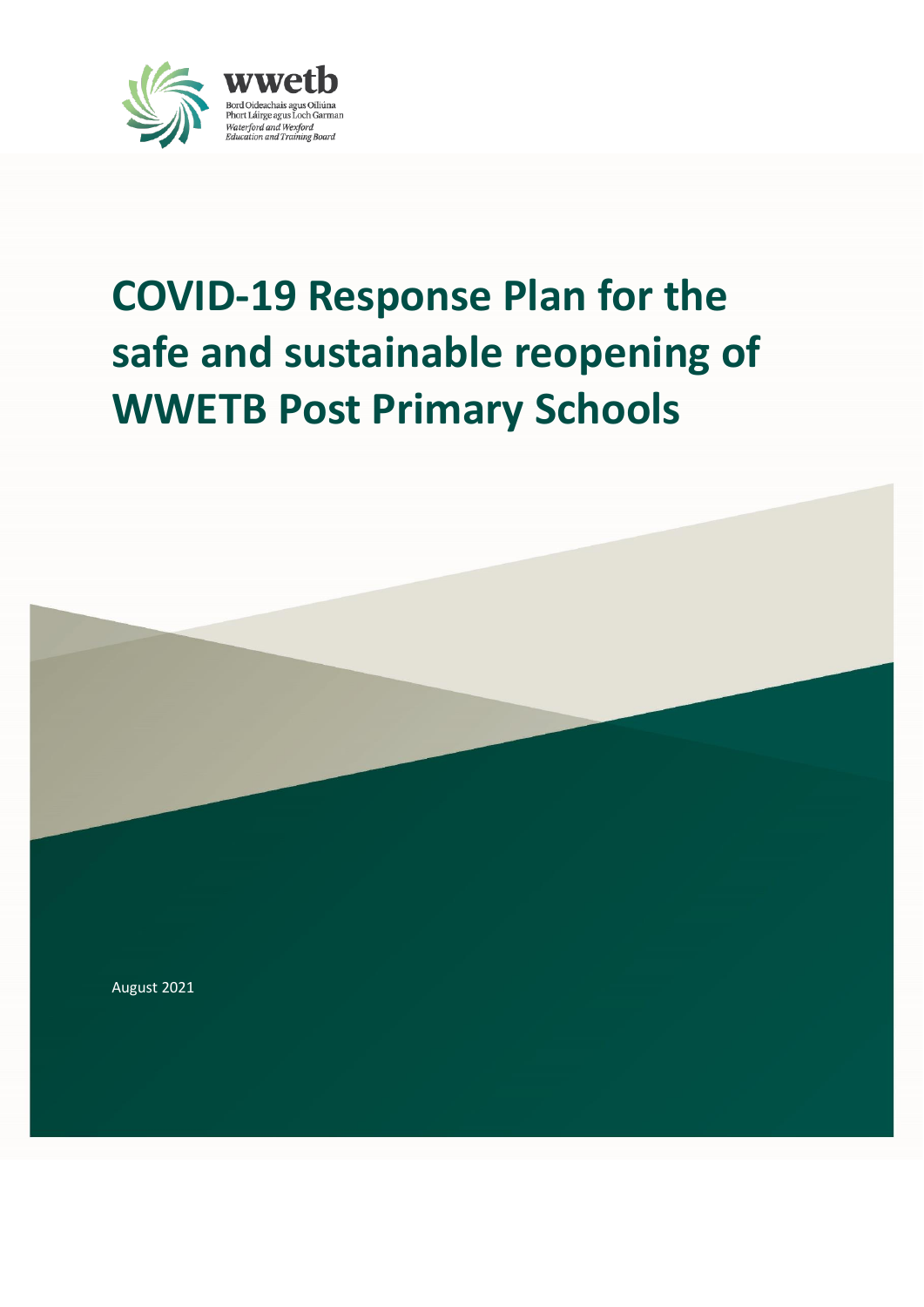## **Table of Contents:**

- <span id="page-1-0"></span>**1. Introduction**
- <span id="page-1-1"></span>**2. What is a School COVID-19 Response Plan?**
- <span id="page-1-2"></span>**3. School COVID-19 Policy**
- <span id="page-1-6"></span><span id="page-1-5"></span><span id="page-1-4"></span><span id="page-1-3"></span>**4. Planning and Preparing for Return to School**
	- **a) Induction Training**
	- **b) Procedure for Returning to Work (RTW)**
	- **c) Lead Worker Representative (LWR)**
	- **d) Display signage**
	- **e) Making changes to school layout**
	- **f) Update Safety and Risk Assessment**
	- **g) Access to the School and Contact Log**
- <span id="page-1-11"></span><span id="page-1-10"></span><span id="page-1-9"></span><span id="page-1-8"></span><span id="page-1-7"></span>**5. Control Measures – To prevent Introduction and Spread of COVID-19 in Schools**
	- **a) Know the Symptoms of COVID-19**
	- **b) Respiratory Hygiene**
	- **c) Hand Hygiene**
	- **d) Physical Distancing**
	- **e) Use of PPE in Schools**
- <span id="page-1-15"></span><span id="page-1-14"></span><span id="page-1-13"></span><span id="page-1-12"></span>**6. Impact of COVID-19 on certain school activities**
- <span id="page-1-16"></span>**7. Hygiene and Cleaning in School**
- <span id="page-1-17"></span>**8. Dealing with a suspected case**
- <span id="page-1-18"></span>**9. Staff Duties**
- <span id="page-1-19"></span>**10.Absence Management**
- <span id="page-1-20"></span>**11.Employee Assistance and Wellbeing Programme**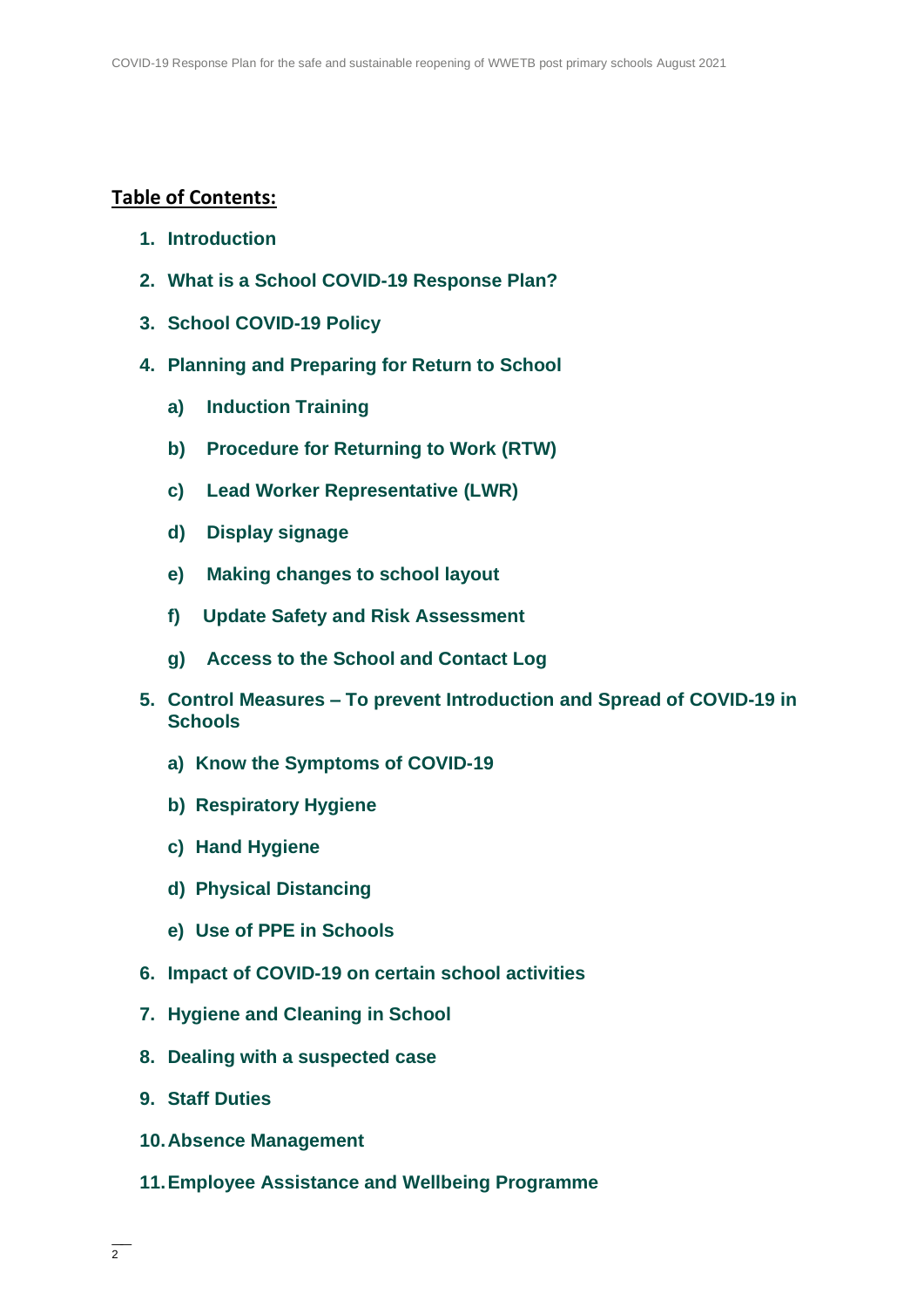This is a living document and may be reviewed and amended to take into account new guidance from [www.Gov.ie,](http://www.gov.ie/) [www.dbei.ie](http://www.dbei.ie/), [www.hse.ie,](http://www.hse.ie/) [www.hpsc.ie,](http://www.hpsc.ie/) [www.hsa.ie;](http://www.hsa.ie/) [www.education.ie](http://www.education.ie/) or agreements with education partners as appropriate for post primary schools.

# **Appendices**

<span id="page-2-5"></span><span id="page-2-4"></span><span id="page-2-3"></span><span id="page-2-2"></span><span id="page-2-1"></span><span id="page-2-0"></span>

| <b>Appendix 11</b> | <b>Bulletin No 2 Creagh College Specific measures</b>      |
|--------------------|------------------------------------------------------------|
| <b>Appendix 10</b> | <b>Details of school-specific control measures</b>         |
| <b>Appendix 9</b>  | <b>Checklist for Cleaning</b>                              |
| <b>Appendix 8</b>  | <b>Checklist for Lead Worker Representative</b>            |
| <b>Appendix 7</b>  | <b>Checklist for Managing a Suspected Case of COVID-19</b> |
| <b>Appendix 6</b>  | <b>Checklist for School Managers</b>                       |
| <b>Appendix 5</b>  | <b>School Contact Tracing Log</b>                          |
| <b>Appendix 4</b>  | <b>Risk Assessment</b>                                     |
| <b>Appendix 3</b>  | <b>Lead Worker Representative</b>                          |
| <b>Appendix 2</b>  | <b>Return to Work Form</b>                                 |
| <b>Appendix 1</b>  | <b>COVID-19 School Policy Statement</b>                    |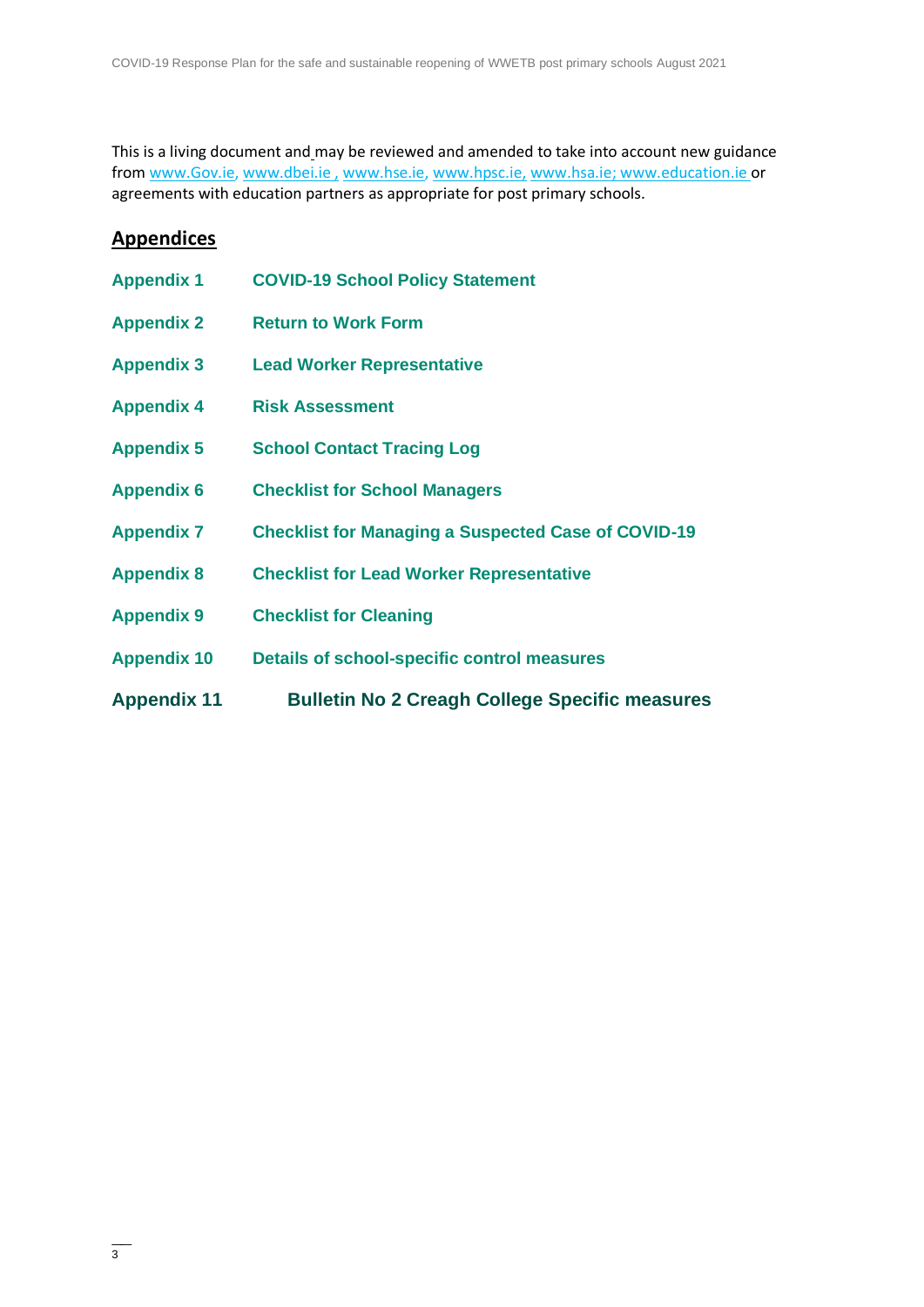#### **1) [Introduction](#page-1-0)**

In accordance with the Work Safety Protocol each workplace is required to have a COVID-19 Response Plan. In addition to being places of learning, schools are also places of work.

The purpose of this document is to provide clear and helpful guidance for the safe operation of post primary schools through the prevention, early detection and control of COVID-19. It provides key messages to minimise the risk of COVID-19 for staff, students, families and the wider community while recognising the importance of education for the health and wellbeing of students and society as a whole.

This document focuses on the practical steps which can be taken in post primary schools to minimise the risk of infection while recognising that no interpersonal activity is without risk of transmission of infection at any time. The documentation and templates in this booklet are supported by the public health advice provided by the Health Protection Surveillance Centre (HPSC) for the safe reopening of schools and educational facilities.

#### That report is available [here.](https://assets.gov.ie/82096/38b543b3-3245-4227-8f6a-7a167e684adb.pdf)

One of the key challenges is to balance the need for a practical and sensible level of caution with the need to provide a supportive environment for teaching and learning. This document identifies the steps schools can take to do everything practical to avoid the introduction of COVID-19 into the school and the steps that can be taken to reduce the likelihood of the spread within the school itself in the event that COVID-19 is introduced to the school.

The Department has worked intensively with the education partners to develop consistent plans, advice, protocols and guidance for schools, including the School COVID-19 Response plan. There is a suite of documentation available to support schools to reopen safely and fully including guidance on learning, school programmes and wellbeing for the 2021/22 school year. There is also information on funding, staffing and resources to schools to support COVID-19 measures. Schools are advised to familiarise themselves with these documents. All of the documents will be available at **[gov.ie/backtoschool](http://www.gov.ie/backtoschool)**

#### **2) [What is a COVID-19](#page-1-1) Response Plan?**

A COVID-19 Response Plan is designed to support the staff and Board of Management (BOM)/Education Training Board (ETB) in putting measures in place that aim to prevent the spread of COVID-19 in the school environment

The COVID-19 Response Plan details the policies and practices necessary for a school to meet the Government's '*Return to Work Safely Protocol'*, to prevent the introduction and spread of COVID-19 in the school environment.

It is important that the resumption of school-based teaching and learning and the reopening of schools complies with the public health advice and guidance documents prepared by the Department. Doing so minimises the risk to students, staff and others. The response plan supports the sustainable operation of school where the overriding objective is to protect the health of staff and students while promoting the educational and development needs of the students in the school. The COVID-19 response plan is a living document and will be updated in line with the public health advice as appropriate for post primary schools.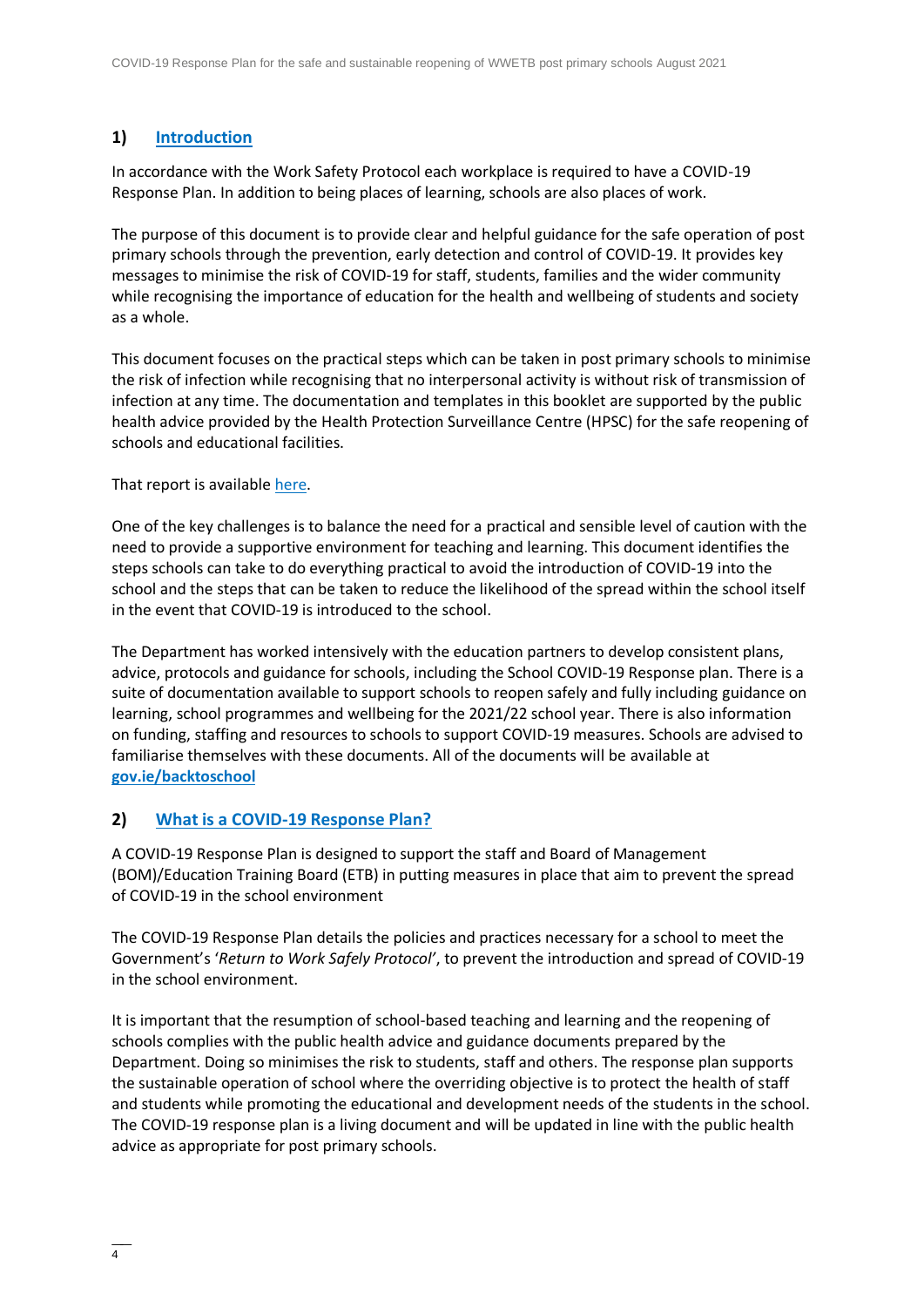In line with the Work Safely Protocol, the key to maintaining a safe school requires strong communication and a shared collaborative approach between WWETB, staff, students and parents.

The assistance and cooperation of all staff, students, parents, contractors and visitors is critical to the success of the plan.

*Every effort is made to ensure the accuracy of the information provided in this document. However, should errors or omissions be identified, please notify us so that appropriate measures can be taken to rectify same.*

## **3) [School COVID-19 Policy](#page-1-2)**

A COVID-19 policy outlines the commitment of the school to implement the plan and help prevent the spread of the virus. The policy will be signed and dated by Chief Executive of WWETB and brought to the attention of the staff, students, parents and others. Schools must have a COVID-19 policy in place prior to the reopening of schools for the 2021/22 school year. The WWETB COVID-19 policy can be found at *Appendix 1.*

## **4) [Reviewing the safe operation of school](#page-1-3)**

WWETB aims to facilitate the continuation of school-based teaching and learning and a safe working environment for staff. The operation of schools must be done safely and in strict adherence to the public health advice and any guidance issued by the Department of Education.

Details for the safe reopening of the schools and the applicable controls are outlined in this document.

Before reopening schools for the 2021/22 school year each school will need to have processes in place to include the following:

- Means of keeping up to date with public health advice, and Department of Education updates;
- Means of passing on this information in a timely manner to staff, students, parents and others as required;
- Ensured that staff have reviewed the training materials provided by the Department of Education *(details at Section 4.1)*;
- Provided staff with access to the Return to Work (RTW) form (*details at Section 4.2)*;
- Identified a Lead Worker representative *(details at Section 4.3)*;
- Displayed posters and other signage to prevent introduction and spread of COVID-19 *(details at Section 4.4)*;
- Made the necessary changes to the school layout to support the redesign of classrooms to support physical distancing *(details at Section 4.5)*;
- Removed unnecessary clutter to facilitate ongoing cleaning of the school but take into account the importance of having educational materials to create a stimulating learning environment;
- Updated the health and safety risk assessment *(details at Section 4.6)*;
- Made necessary arrangements to restrict access to the school and maintain records of contacts to the school *(details at 4.7)*;
- Reviewed the school buildings to check the following after any periods of closure:
	- Does the water system need flushing at outlets following low usage to prevent Legionella disease?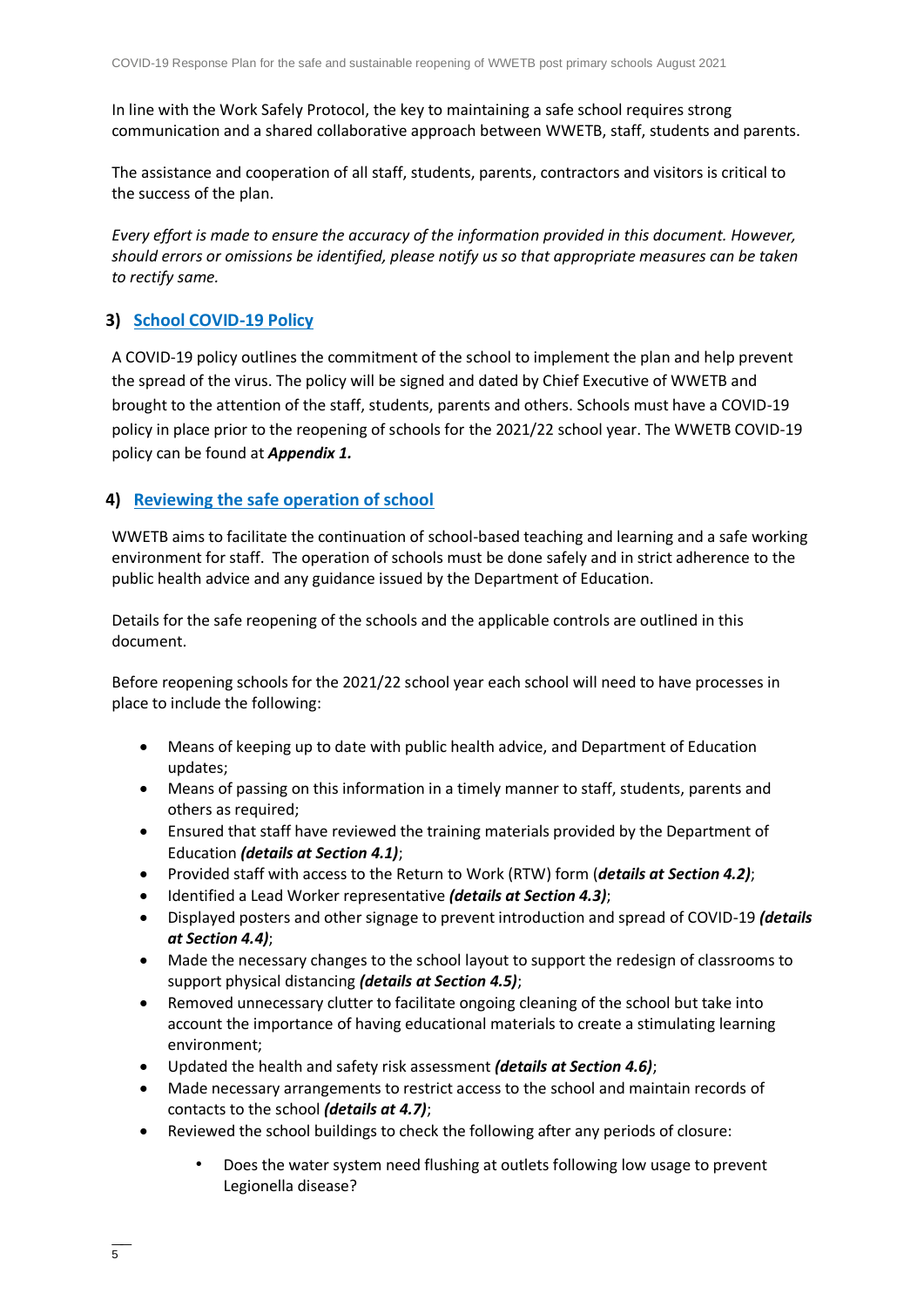- Has school equipment and mechanical ventilation been checked for signs of deterioration or damage before being used again?
- Have bin collections and other essential services resumed?

There are checklists in place to assist schools on the details of what is needed for these arrangements in the appendices of this plan.

## **4.a) [Induction Training](#page-1-4) (to be completed by new staff)**

All new staff will undertake and complete COVID-19 Induction Training prior to returning to the school building. The aim of such training is to ensure that staff have full knowledge and understanding of the following:

- Latest up to-date advice and guidance on public health
- COVID-19 symptoms
- What to do if a staff member or pupil develops symptoms of COVID-19 while at school
- Outline of the COVID-19 response plan

Staff will be kept fully informed of the control measures in place in the school and their duties and responsibilities in preventing the spread of COVID-19 and will be updated with any changes to the control measures or guidance available from the public health authorities.

If a staff member is unsure about any aspect of the COVID-19 Response Plan, the associated control measures, or his/her duties, he/she should immediately seek guidance from the principal who is supported in this role by WWETB.

#### **4.b) [Procedure for Returning to Work](#page-1-5) (RTW)**

In order to return to the workplace, staff must complete a **Return to Work (RTW)** form, which is available electronically or from the principal. A hard copy is attached also at *Appendix 2.*

A RTW form should be completed and returned to the school before returning to work. Schools should request staff to confirm that the details in the Return to Work Form remain unchanged following subsequent periods of closure such as school holidays.

The principal will also provide details of the **Induction Training** for completion by staff prior to the return to the workplace and details of any additional health and safety measures in place in the school to facilitate the staff member's return to the school facility.

Details of the working arrangements that apply to the very high-risk school staff, is in accordance with those applying for the public service generally and is detailed in the relevant Department of Education circulars available on the Department's website.

#### **4.c) [Lead Worker Representative](#page-1-6)**

The protocol provides for the appointment of a Lead Worker Representative (LWR) in each workplace. The LWR will work in collaboration with the employer to assist in the implementation of measures to prevent the spread of COVID -19 and monitor adherence to those measures and to be involved in communicating the health advice around COVID-19 in the workplace.

This section sets out how the provisions will operate in respect of schools. The process for appointment of the lead worker representative in schools has been agreed centrally between the Department of Education and the education partners.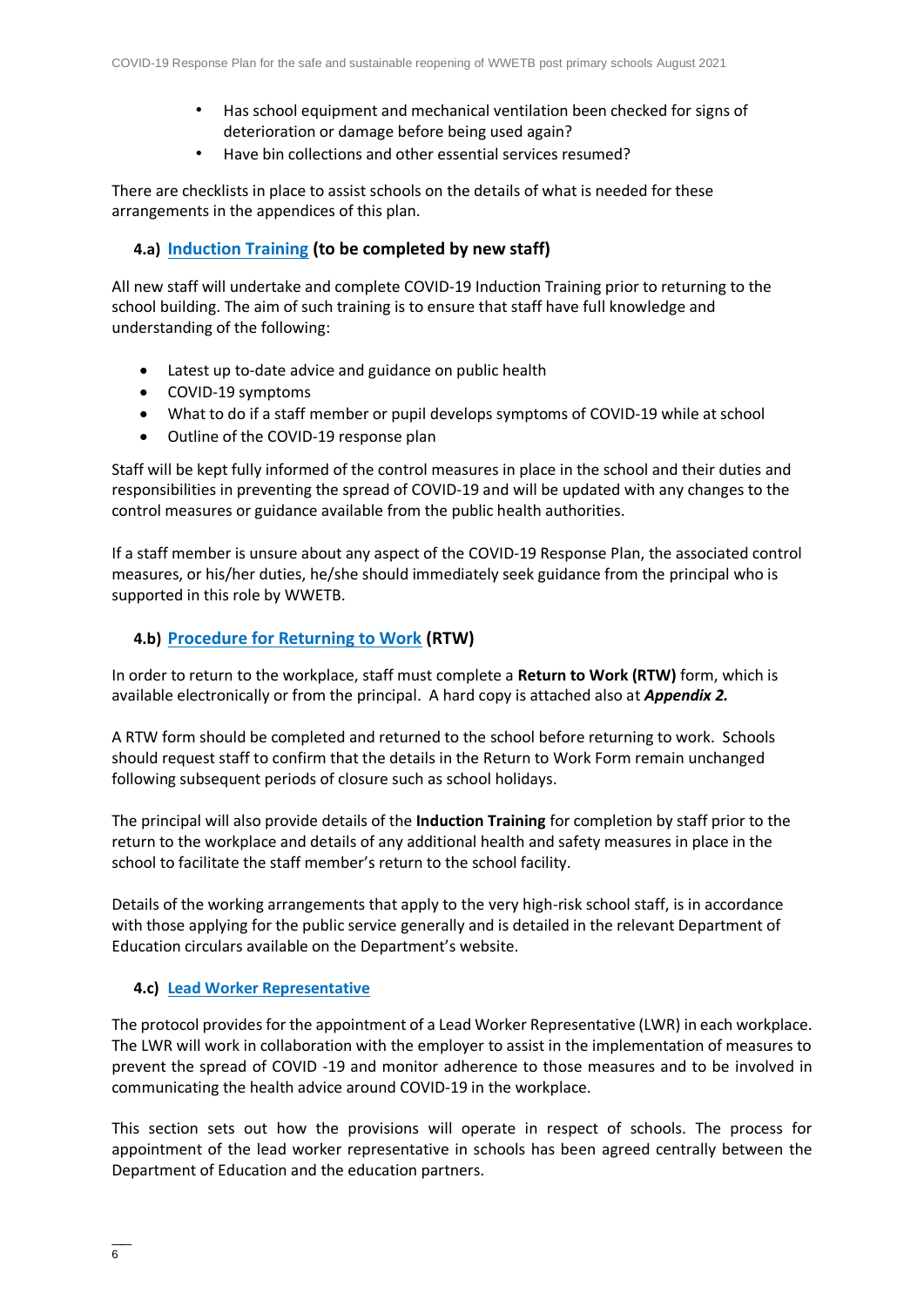Responsibility for the development and implementation of the COVID-19 Response Plan and the associated control measures lies primarily with the Board of Management/ Education and Training Board and school management.

Strong communication and a shared collaborative approach is key to protecting against the spread of COVID-19 in schools, and looking after the health, safety and wellbeing of staff and students. Adherence to the Return to Work Protocol will only be achieved if everyone has a shared obligation in implementing the measures contained within the Protocol in their place of work.

If a staff member has any concerns or observations in relation to the COVID-19 Response Plan, control measures or the adherence to such measures by staff, students or others, they should contact the LWR who will engage with school principal/WWETB.

#### **Role of the Lead Worker Representative**

In summary, the role of the LWR is to:

- Represent all staff in the workplace regardless of role, and be aware of specific issues that may arise in respect of different staff cohorts;
- Work collaboratively with school management to ensure, so far as is reasonably practicable, the safety, health and welfare of employees in relation to COVID-19;
- Keep up to date with the latest COVID-19 public health advice;
- In conjunction with school management promote good hygiene practices, , such as washing hands regularly and maintaining good respiratory etiquette along with maintaining social distancing in accordance with public health advice;
- Assist school management with the implementation of measures to suppress COVID-19 in the workplace in line with the Work Safely Protocol and current public health advice;
- In conjunction with school management, monitor adherence to infection prevention control measures put in place to prevent the spread of COVID-19;
- Conduct regular reviews of safety measures;
- Report any issues of concern immediately to school management and keep records of such issues and actions taken to rectify them;
- Consult with the school management on the school's COVID-19 Response Plan in the event of someone developing COVID-19 while in school including the location of an isolation area and a safe route to that area;
- Following any incident, assess with the school management any follow up action that is required;
- Consult with colleagues on matters relating to COVID-19 in the workplace;
- Make representations to school management on behalf of their colleagues on matters relating to COVID-19 in the workplace.

The names and contact details of the Lead Worker Representative/s for individual WWETB schools are provided in the *Appendix 3.*

All staff, students, parents, contractors and visitors have a responsibility, both as individuals and collectively to have due regard for their own health and safety and that of others and to assist with the implementation of the COVID-19 Response Plan and associated control measures.

Full details of the arrangements which apply for the LWR in post primary schools is set out at *Appendix 3***.**

#### **4.d) [Signage](#page-1-7)**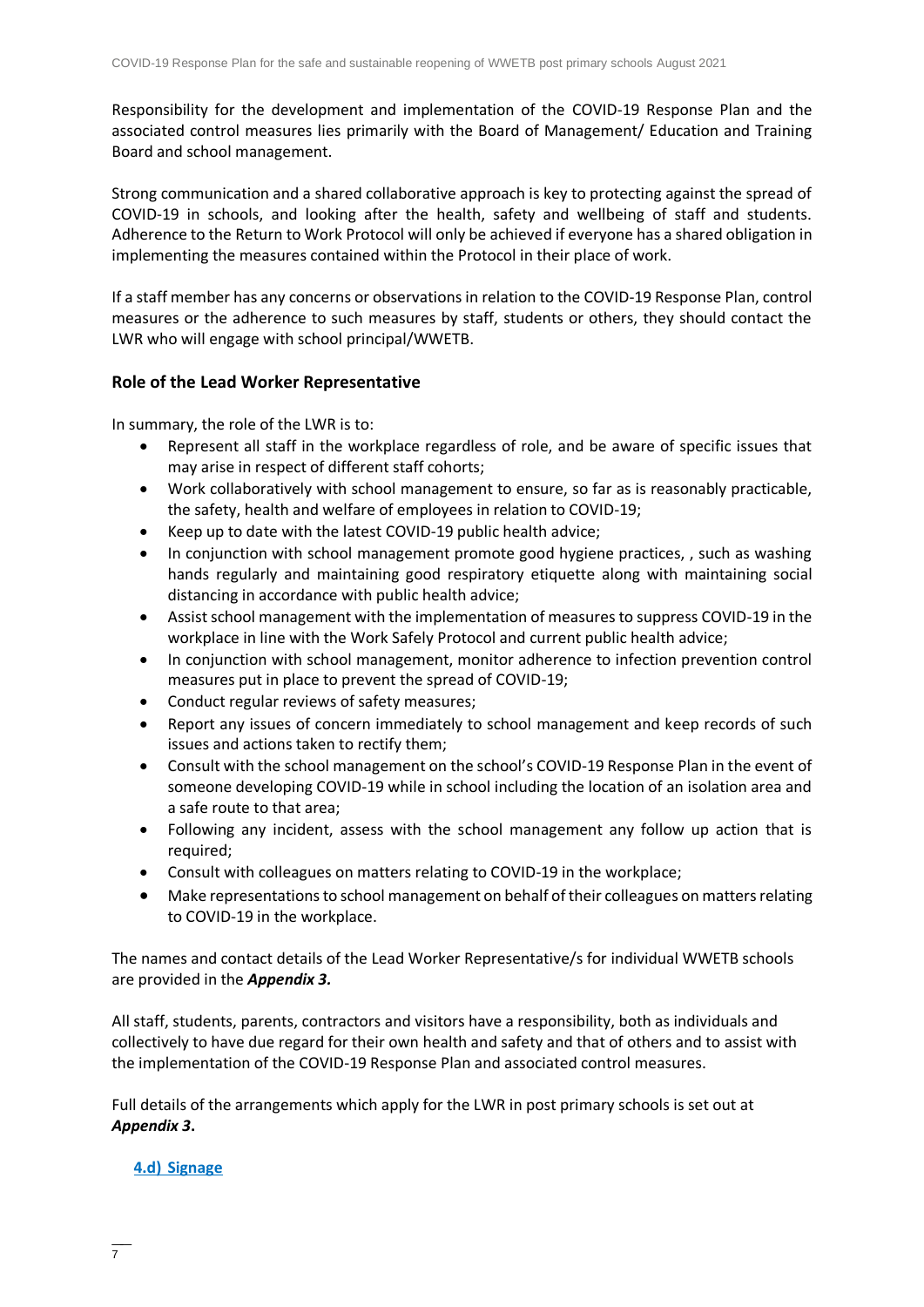Schools are required to display signage outlining the signs and symptoms of COVID-19 and to support good hand and respiratory hygiene.

The signage can be found [here.](https://www.gov.ie/en/publication/2da43-signage-for-reopening-of-schools/)

Schools can arrange to display the posters in prominent areas such as offices, corridors, staffroom area, classrooms and toilets.

#### **4.e) [Making Changes to School Layout](#page-1-8)**

Maintaining physical distancing in the school environment is recommended as one of the key control measures to minimize the risk of the introduction and spread of COVID-19. Information on how physical distancing can be used in the school environment is found at *Section 5.4* below including a link to the "*[Framework to maintain Physical Distancing in the Classroom in Post Primary Schools](https://assets.gov.ie/83472/ca0e3029-2d43-4e77-8181-bc3dc89455d2.pdf) with [a full return of all students for the 2020/21 School Year.](https://assets.gov.ie/83472/ca0e3029-2d43-4e77-8181-bc3dc89455d2.pdf)* 

Schools can reconfigure classrooms and other areas to support physical distancing in line with the guidance.

#### **4.f) Health and Safety Risk Assessment**

COVID-19 represents a hazard in the context of health and safety in the school environment. A template risk assessment to identify the control measures required to mitigate the risk of COVID-19 in school settings is attached at *Appendix 4.* All WWETB schools have undergone a COVID-19 risk assessment, details of which are available from the school principal.

It is important that schools review their emergency procedures involving, fire safety, first aid, accidents and dangerous occurrences to consider any new risks that arise due to the school's COVID-19 Response Plan. Any changes to the schools existing emergency procedures should be documented and incorporated into the school's safety statement.

Schools should also review their existing risk assessments to consider any new risks that arise due to the school's COVID-19 Response Plan. Any changes to the school's current risk assessments should also be documented and be incorporated into the schools statement.

#### **First Aid/emergency procedure**

The standard First Aid/emergency procedure shall continue to apply in schools. In an emergency or in case of a serious incident, schools should call for an ambulance or the fire brigade on 112/999 giving details of location and type of medical incident.

#### **4.g) [Access to School and Contact Log](#page-1-9)**

Access to the school building will be in line with agreed school procedures.

Arrangement for necessary visitors such as contractors and parents will be restricted to essential purposes and limited to those who have obtained prior approval from the principal. The Department of Education Inspectorate may also need to visit schools and centres for education to support them as appropriate in the implementation of public health advice relating to creating a safe learning and working environment for all.

The prompt identification and isolation of potentially infectious individuals is a crucial step in restricting the spread of the virus and protecting the health and safety of the individuals themselves and other staff, contractors and visitors at the workplace. A detailed sign in/sign out log of those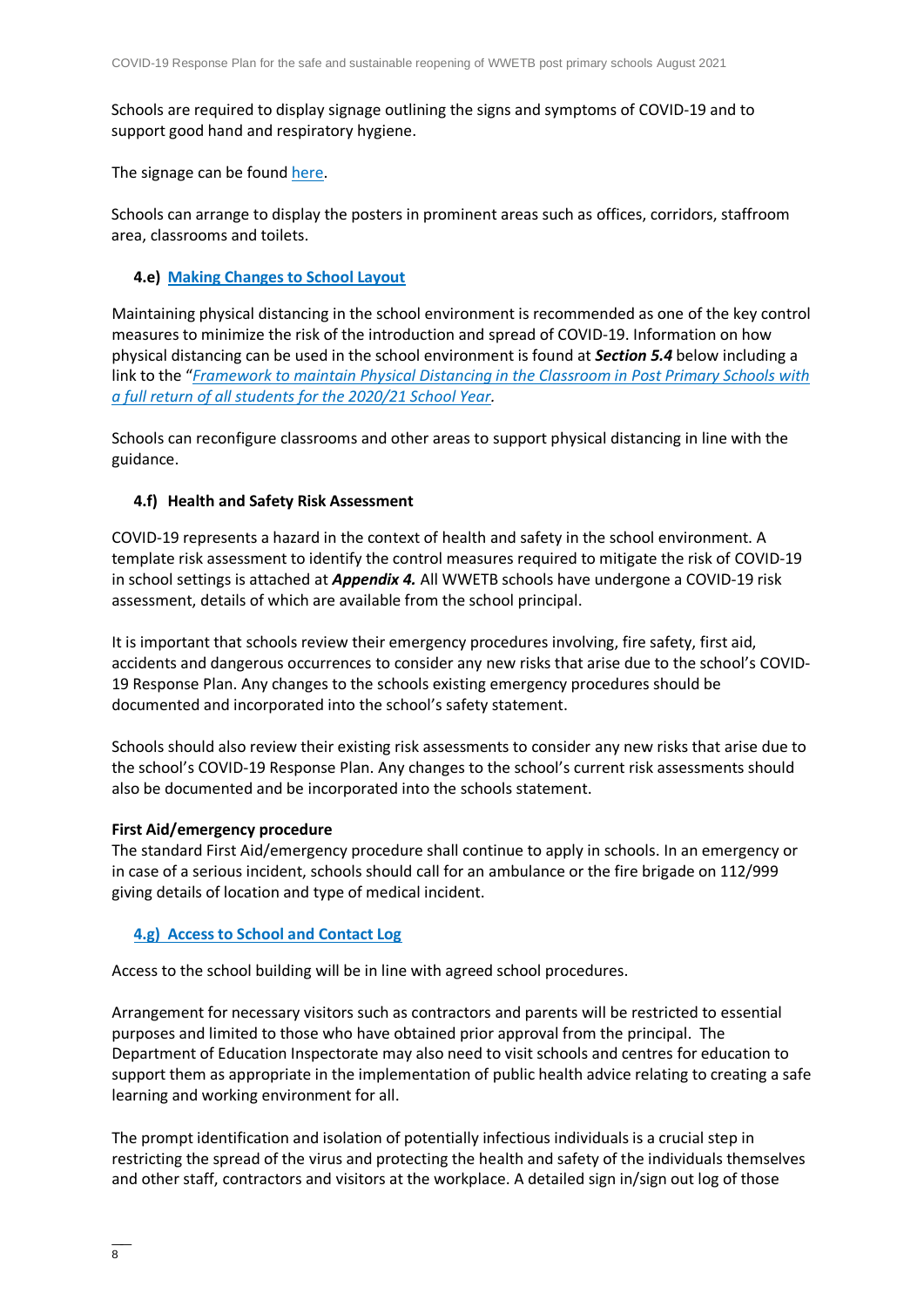entering the school facilities should be maintained. The school should maintain a log of staff and students contacts. A sample contact log is available at *Appendix 5***.** 

The Data Protection Commission has provided guidance on the data protection implications of the return to work protocols. This advice can be found here:

[https://www.dataprotection.ie/sites/default/files/uploads/2020-](https://www.dataprotection.ie/sites/default/files/uploads/2020-07/Data%20Protection%20implications%20of%20the%20Return%20to%20Work%20Safely%20Protocol.pdf) [07/Data%20Protection%20implications%20of%20the%20Return%20to%20Work%20Safely%20Proto](https://www.dataprotection.ie/sites/default/files/uploads/2020-07/Data%20Protection%20implications%20of%20the%20Return%20to%20Work%20Safely%20Protocol.pdf) [col.pdf](https://www.dataprotection.ie/sites/default/files/uploads/2020-07/Data%20Protection%20implications%20of%20the%20Return%20to%20Work%20Safely%20Protocol.pdf)

Schools are reminded that all school records and data must be maintained and processed in compliance with the GDPR and the Data Protection Acts. The responsibility for compliance with the legislation rests with each school (or ETB) in their role as data controller.

## **5) Control Measures - To prevent Introduction and Spread of COVID-19 in Schools**

One of the key messages to manage the risks of COVID-19 is to do everything practical to avoid the introduction of COVID-19 into the school. If infection is not introduced it cannot be spread. The risk of spreading the infection once introduced exists in all interpersonal interactions; student - student, teacher - teacher and teacher- student, and must be managed in all settings.

A range of essential control measures have been implemented to reduce the risk of the spread of COVID -19 virus and to protect the safety, health and welfare of staff, students, parents and visitors as far as possible within the school. The control measures shall continue to be reviewed and updated as required on an ongoing basis.

It is critical that staff, students, parents and visitors are aware of, and adhere to, the control measures outlined and that they fully cooperate with all health and safety requirements.

The best ways to prevent the spread of COVID-19 in a workplace or any setting is to practice physical distancing, adopt proper hand hygiene, follow respiratory etiquette and increase ventilation.

*Staff should note that they have a legal obligation under Section 13 of the Safety, Health and Welfare at Work Act 2005 to comply with health and safety requirements and to take reasonable care for the health and safety of themselves, their colleagues and other parties within the workplace.* 

#### *How to Minimise the Risk of Introduction of COVID-19 into schools:*

Promote awareness of COVID-19 symptoms (*details at Section 5.1*);

- Advise staff and students that have symptoms not to attend school, to phone their doctor and to follow HSE guidance on self-isolation
- Advise staff and pupils to self-isolate or restrict their movements at home if they display any signs or symptoms of COVID-19 and contact their family doctor to arrange a test
- Advise staff and pupils to follow the HSE advice if they are a close contact of a suspected/confirmed case of COVID-19
- If they have travelled outside of Ireland; in such instance staff and students are advised to consult and follow latest Government advice in relation to foreign travel.
- Advise staff and students that develop symptoms at school to bring this to the attention of the principal (or deputy principal if the principal is unavailable) promptly;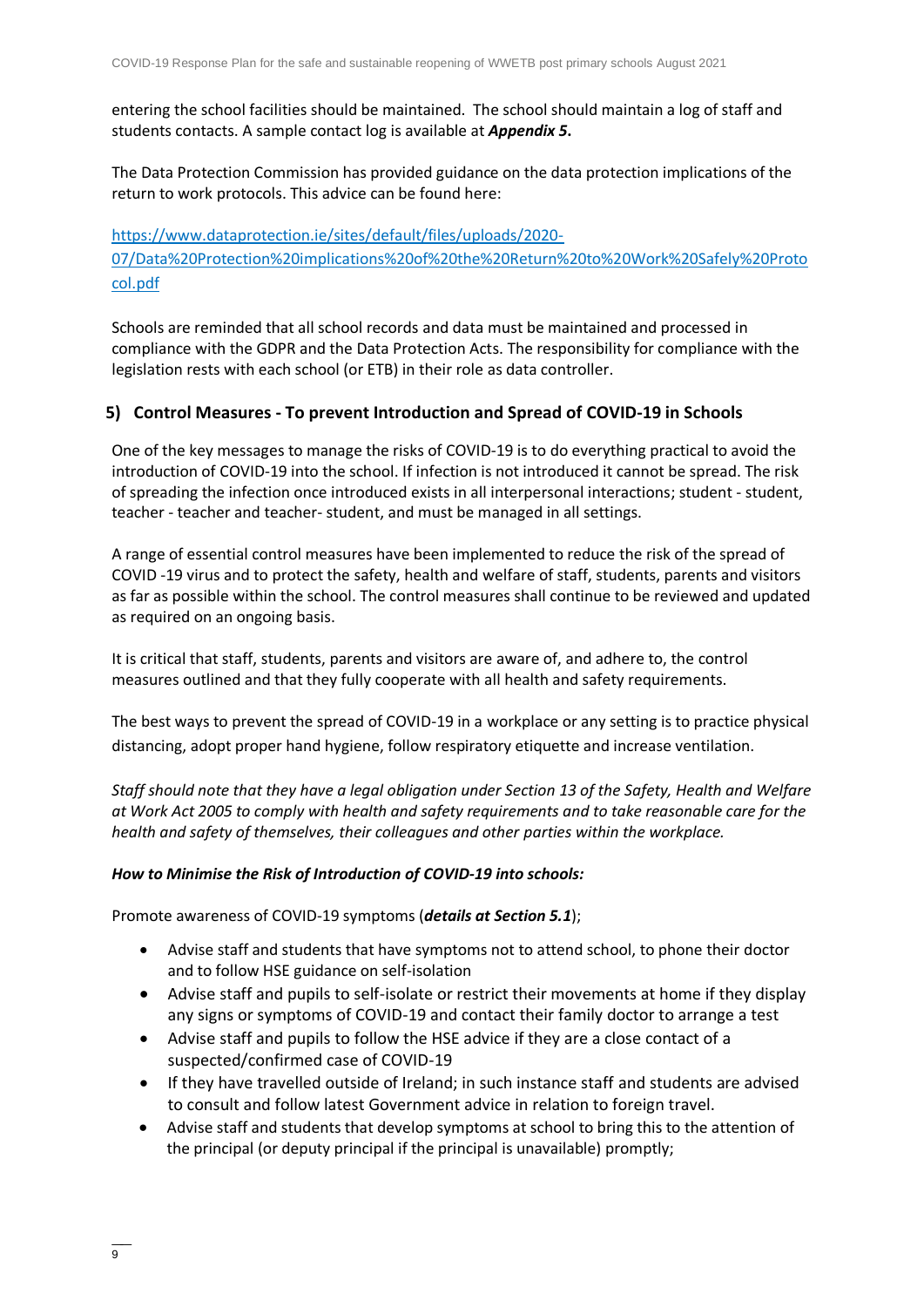- Advise staff and students to cooperate with any public health officials and the school for contact tracing purposes and follow any public health advice in the event of a case or outbreak in the school;
- Ensure that staff and students know the protocol for managing a suspected case of COVID-19 in school *(details at Section 8);*
- Advise everyone entering the school building that they need to perform hand hygiene with a hand sanitiser;
- Advise all relevant parties that visitors to the school during the day should be by prior arrangement with the principal and should be received at a specific contract point;
- Physical distancing of 2 metres should be maintained between staff and visitors where possible.

## **5.a [Know the Symptoms of COVID-19](#page-1-10)**

In order to prevent the spread of COVID-19 it is important to know and recognise the symptoms of coronavirus (which includes the DELTA variant).

Common symptoms of coronavirus include:

- a fever (high temperature 38 degrees Celsius or above).
- a new cough this can be any kind of cough, not just dry.
- shortness of breath or breathing difficulties.
- loss or change in your sense of smell or taste this means you've noticed you cannot smell or taste anything, or things smell or taste different to normal
- Fatigue
- Aches and Pains

Other uncommon symptoms of coronavirus include:

- sore throat
- headaches
- runny or stuffy noses
- feeling sick or vomiting
- diarrhoea.

Infection with the virus that causes COVID-19 can cause illness, ranging from mild to severe, and, in some cases, can be fatal. It can take up to 14 days for symptoms to show. They can be similar to symptoms of [cold](https://www2.hse.ie/conditions/common-cold.html) and [flu.](https://www2.hse.ie/conditions/flu/flu-symptoms-and-diagnosis.html)

If you have any common symptoms of COVID-19 (coronavirus), [self-isolate](https://www2.hse.ie/conditions/coronavirus/self-isolation/how-to-self-isolate.html) (stay in your room) and phone your family doctor straight away to see if you need a free [COVID-19 test.](https://www2.hse.ie/conditions/coronavirus/testing/how-to-get-tested.html)

Getting an early diagnosis means, you can get the help you need and take steps to avoid spreading the virus, if you have it.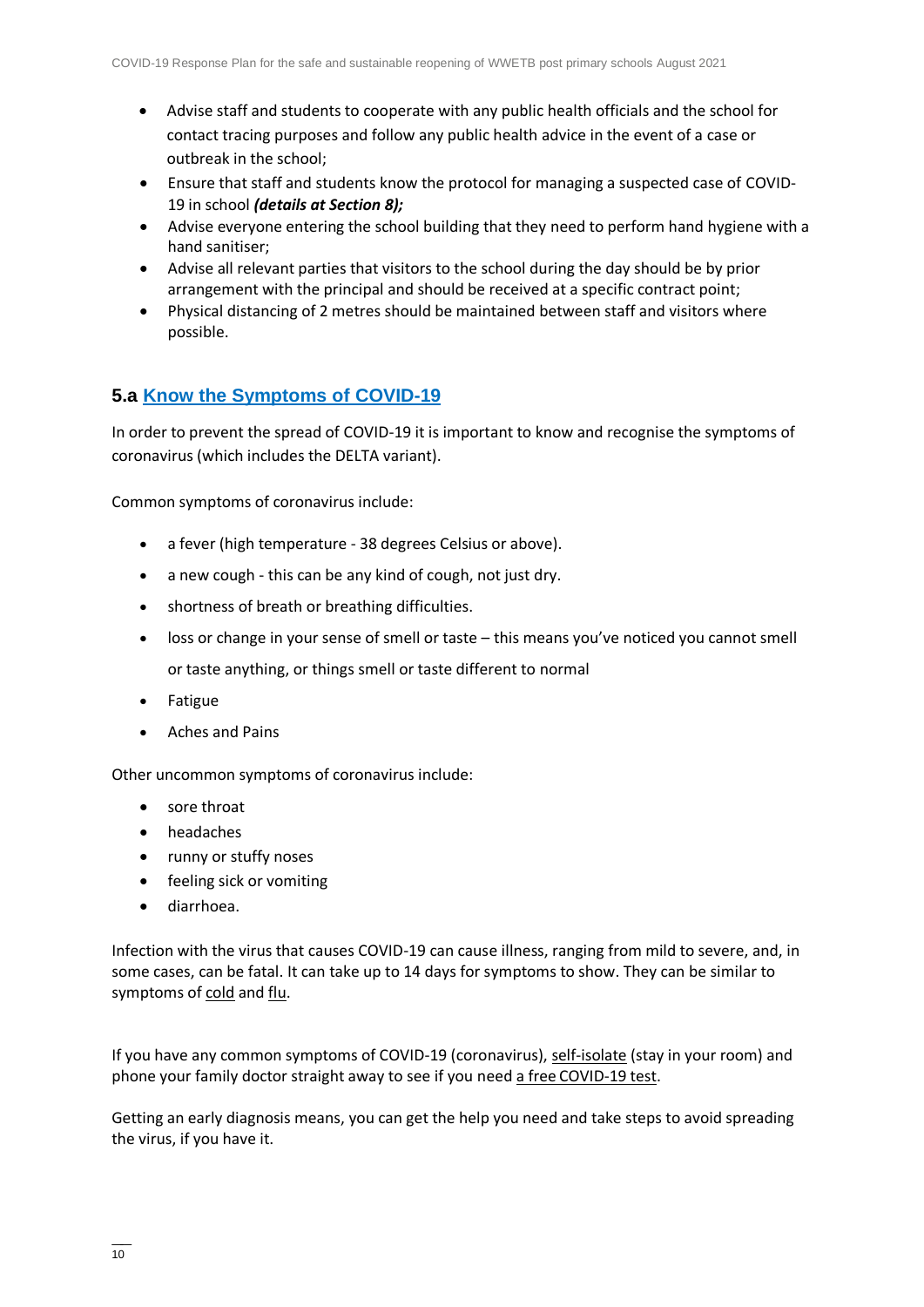For the complete list of symptoms, please refer to the HSE [Website.](https://www2.hse.ie/conditions/coronavirus/symptoms.html) If you **do not** have symptoms, you can get a free COVID-19 (coronavirus) test at a [COVID-19 walk-in test centre.](https://www2.hse.ie/conditions/coronavirus/testing/covid-19-walk-in-test-centres.html)

#### **COVID-19 Tracker App**

COVID Tracker app is a free and easy-to-use mobile phone app that will:

- alert you if you have been in [close contact](https://www2.hse.ie/conditions/coronavirus/close-contact-and-casual-contact.html) with someone who has tested positive for COVID-19 (coronavirus)
- keep other app users safe by alerting them if you test positive for COVID-19
- give you advice on what to do if you have symptoms

You can download the free app from [Apple's AppStore](https://apps.apple.com/ie/app/covid-tracker-ireland/id1505596721) or the [GooglePlay store](https://play.google.com/store/apps/details?id=com.covidtracker.hse)

**Employers and workers must keep themselves up to date on Public Health information as this can be updated on a regular basis.** Public Health information on [close contacts, casual contacts and](https://www2.hse.ie/conditions/coronavirus/close-contact-and-casual-contact.html)  [testing](https://www2.hse.ie/conditions/coronavirus/close-contact-and-casual-contact.html) [is available from the HSE website.](#page-1-11)

## **[5.b Respiratory Hygiene](#page-1-11)**

Make sure you, and the people around you, follow good respiratory hygiene. This means covering your mouth and nose with a tissue or your bent elbow when you cough or sneeze. Then dispose of the used tissue immediately and safely into a nearby bin.

By following good respiratory hygiene, you protect the people around you from viruses such as cold, flu and COVID-19.

## **[5.c Hand Hygiene](#page-1-12)**

Staff and students should understand why hand hygiene is important as well as when and how to wash their hands.

Schools should promote good hygiene and display posters throughout the schools on how to wash your hands. Follow the HSE guidelines on handwashing:

#### <https://www2.hse.ie/wellbeing/how-to-wash-your-hands.html>

Hand hygiene can be achieved by hand washing or use of a hand sanitiser (when hands look clean).

Use of hand hygiene facilities including wash hand basins needs to be managed so as to avoid congregation of people waiting to use wash hand basins and hand sanitisers.

There is a requirement for access to hand washing facilities after activities that are likely to soil hands, for example playing outside or certain sporting activities as hand sanitiser does not work on dirty hands.

Hand sanitiser dispensers can be deployed more readily at exit and entry points of schools and classrooms and care should be taken to clean up any hand sanitizer spills to prevent risks of falls.

Warm water is preferable to hot or cold water for hand washing but if the plumbing system only supplies cold water, a soap that emulsifies easily in cold water should be used.

Wash hand basins, running water, liquid soap and hand drying facilities should be provided in all toilets, kitchens and any food preparation areas.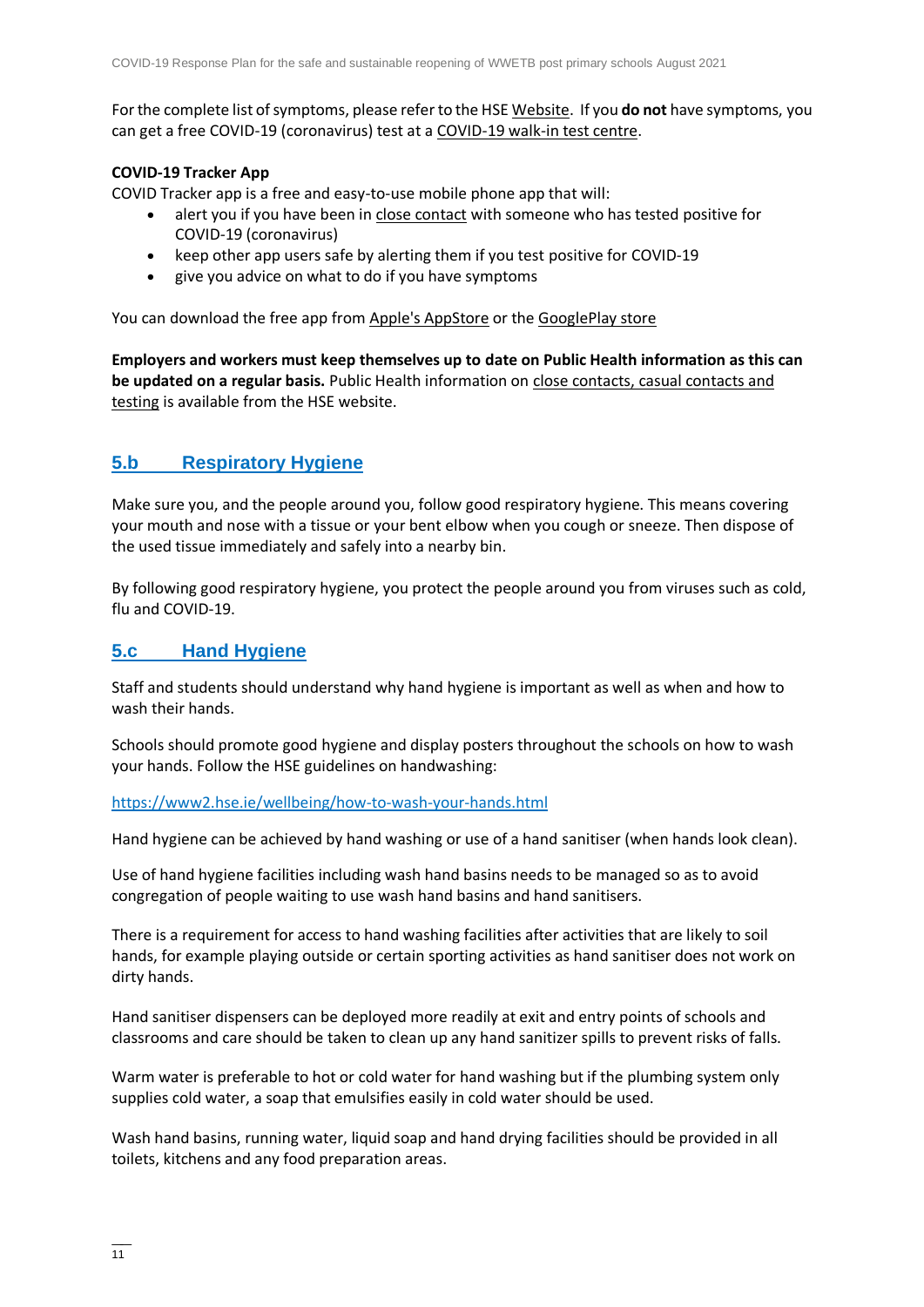Hand washing facilities should be maintained in good condition and supplies of soap and towels should be topped up regularly to encourage everyone to use them.

Hot air dryers are an acceptable alternative for hand drying but must be regularly maintained. There is no evidence that hand dryers are associated with increased risk of transmission of COVID-19.

Posters displaying hand washing techniques and promoting hand washing should be placed on walls adjacent to washing facilities and can be laminated or placed in a plastic sleeve.

Hand sanitiser is suitable for use for hand hygiene when hands are not visibly soiled (look clean). Evidence of effectiveness is best for alcohol based hand rubs but non-alcohol based hand rubs can be used too.

When hand rubs/gels are being used in school care should be taken to ensure that students do not ingest them as they are flammable and toxic. Alcohol-based sanitiser must not be stored or used near heat or naked flame.

#### **Choosing a Hand Sanitiser**

Hand sanitising gels are biocides and fall under the Biocidal Products Regulation (BPR) –Regulation (EU) 528/2012. The Pesticide Registration and Control Division (PRCD) of the Department of Agriculture, Food and the Marine (DAFM) is the competent authority for biocides in Ireland. Only biocidal products listed on the DAFM biocide product register are legal to market and use in Ireland. Schools should ensure that all sanitisers and disinfectants they have carry a PCS 9xxxx, PCS 1xxxxx, IE/BPA 7xxxx or an EU-000xxx-xx registration number on the label. Each product registered by DAFM will carry a unique registration number specific to that particular product. If the product label does not contain any of these number formats, Schools should not purchase or use the product. To confirm the biocide can be used on the Irish market, Schools can check the registers of products online at [Biocidal Product Registers.](https://www.pcs.agriculture.gov.ie/registers/biocidalproductregisters/) Further information from DAFM on Sanitisers and Disinfectants is available by contacting them at [biocide-enforcement@agriculture.gov.ie](mailto:biocide-enforcement@agriculture.gov.ie) or at the Department of [Agriculture, Food and the Marine](https://www.agriculture.gov.ie/customerservice/coronaviruscovid-19/handsanitisersanddisinfectants/) website.

Hand sanitisers for use against COVID-19 must contain a minimum of 60% alcohol. Non-alcohol based hand sanitiser may also be used. However, in choosing a hand sanitiser, it is important to ensure that it is effective against Coronavirus.

#### **Frequency of Hand Hygiene**

Students and staff should perform hand hygiene:

- On arrival at school;
- Before eating or drinking;
- After using the toilet;
- After playing outdoors;
- When their hands are physically dirty;
- When they cough or sneeze.

A drawdown framework which was established for the 2020/21 school year will continue to remain in place for the 2021/22 school year to enable schools purchase hand-sanitisers and any other necessary PPE supplies for use in the school. WWETB has procured required supplies as per Department guidelines utilising the drawdown framework and funding provided.

## **[5.d Physical Distancing](#page-1-13)**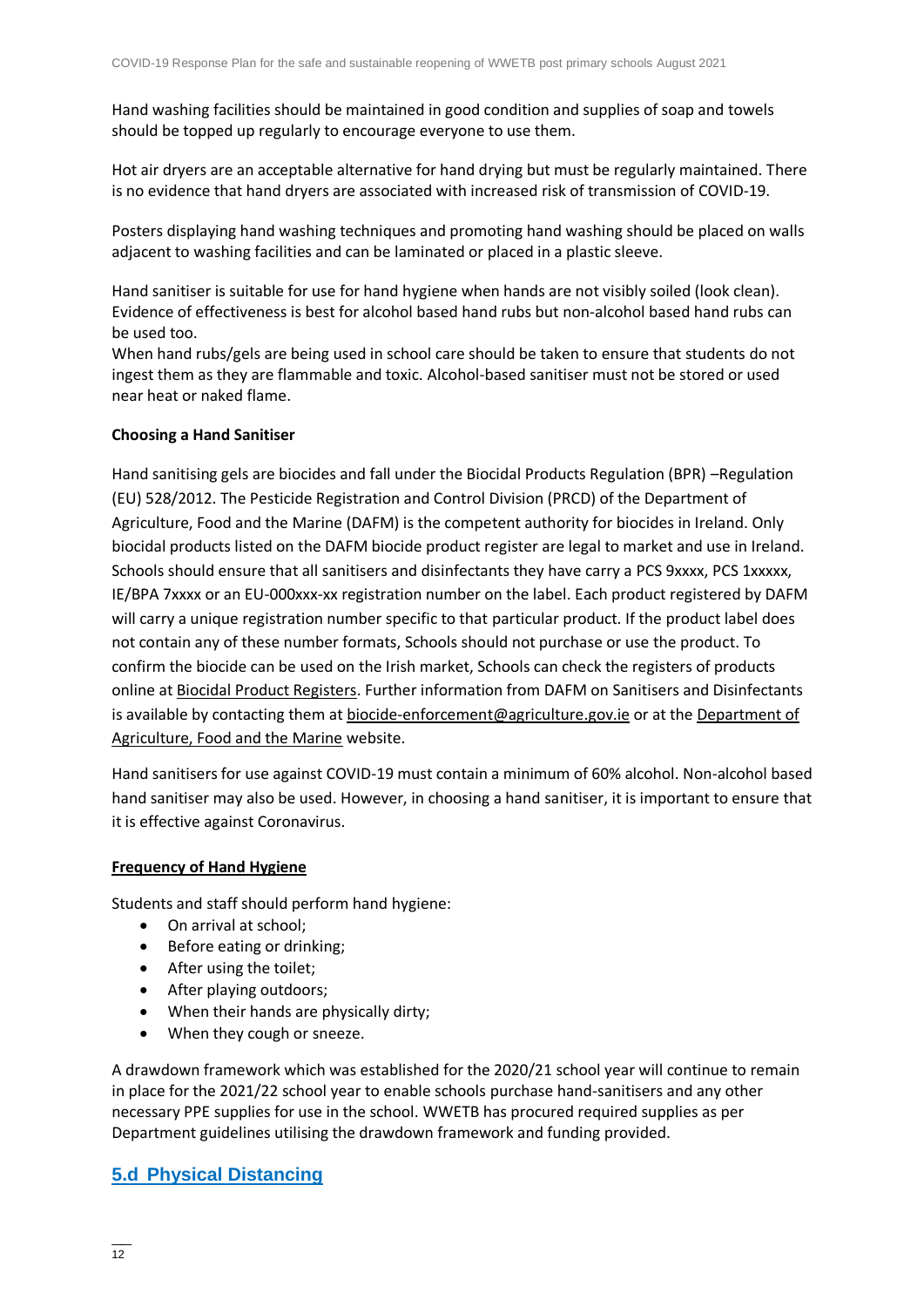Physical distancing can be usefully applied in a post primary school setting allowing for some flexibility when needed. It must be applied in a practical way to recognise that the learning environment cannot be dominated by a potentially counterproductive focus on this issue. Care should be taken to avoid generating tension or potential conflict and some flexibility in the implementation of measures may be required at time.

It is also recognised that it is not always possible for staff to maintain physical distance from students, and it is not appropriate that they would always be expected to do so where this could have a detrimental impact on the student i.e. if a student sustains and injury and requires first aid.

#### **However, where possible staff should maintain a minimum of 1 m distance and where possible 2m. They should also take measures to avoid close contact at face to face level such as remaining standing rather than sitting beside/crouching down**.

Physical distancing falls into two categories:

- Increasing separation
- Decreasing interaction

#### *Increasing separation*

Given that each school setting is different in terms of (i) location; (ii) physical layout (iii) available space within the school; and (iv) student numbers; schools themselves are best placed to decide on the appropriate reconfigurations / operational changes necessary to maintain physical distancing.

In recognition that a 'one size fits all' approach would not be appropriate as schools themselves are best placed to decide on the appropriate configuration for their school, the Department has developed a *Framework to maintain Physical Distancing in the Classroom in Post Primary Schools with a full return of all Students for the 2020/21 School Year.* This remains in place for the 2021/22 school year*.* The Framework sets out a suite of available measures that must be implemented at individual school level to the greatest possible extent.

The suite of measures set out in the Framework are:

- 1. Reconfigure class spaces to maximise physical distancing;
- 2. Utilising and reconfiguring all available space in the school in order to maximise physical distancing;
- 3. Review Timetables;
- 4. Reconfiguring Classes;
- 5. Consider Use of Live Streaming within the School; and
- 6. Accessing available spaces within the local community

A link to the "Framework to maintain Physical Distancing in the Classroom in Post Primary Schools with a full return of all Students for the 2020/21 School Year" is provided [here.](https://assets.gov.ie/83472/ca0e3029-2d43-4e77-8181-bc3dc89455d2.pdf)

You can see a link to illustrated classroom layouts to maintain social distancing [here.](https://s3-eu-west-1.amazonaws.com/govieassets/81947/e89b3523-78ee-45cb-ae14-c13d143b889b.pdf)

#### *Decreasing interaction*

The extent to which decreasing interaction is possible in a post primary school will depend on the school setting and a common-sense approach is required recognising the limits to which this can be achieved between students.

In post primary schools physical distancing of 2m where possible or at least 1m should be maintained between desks or between individual students or staff.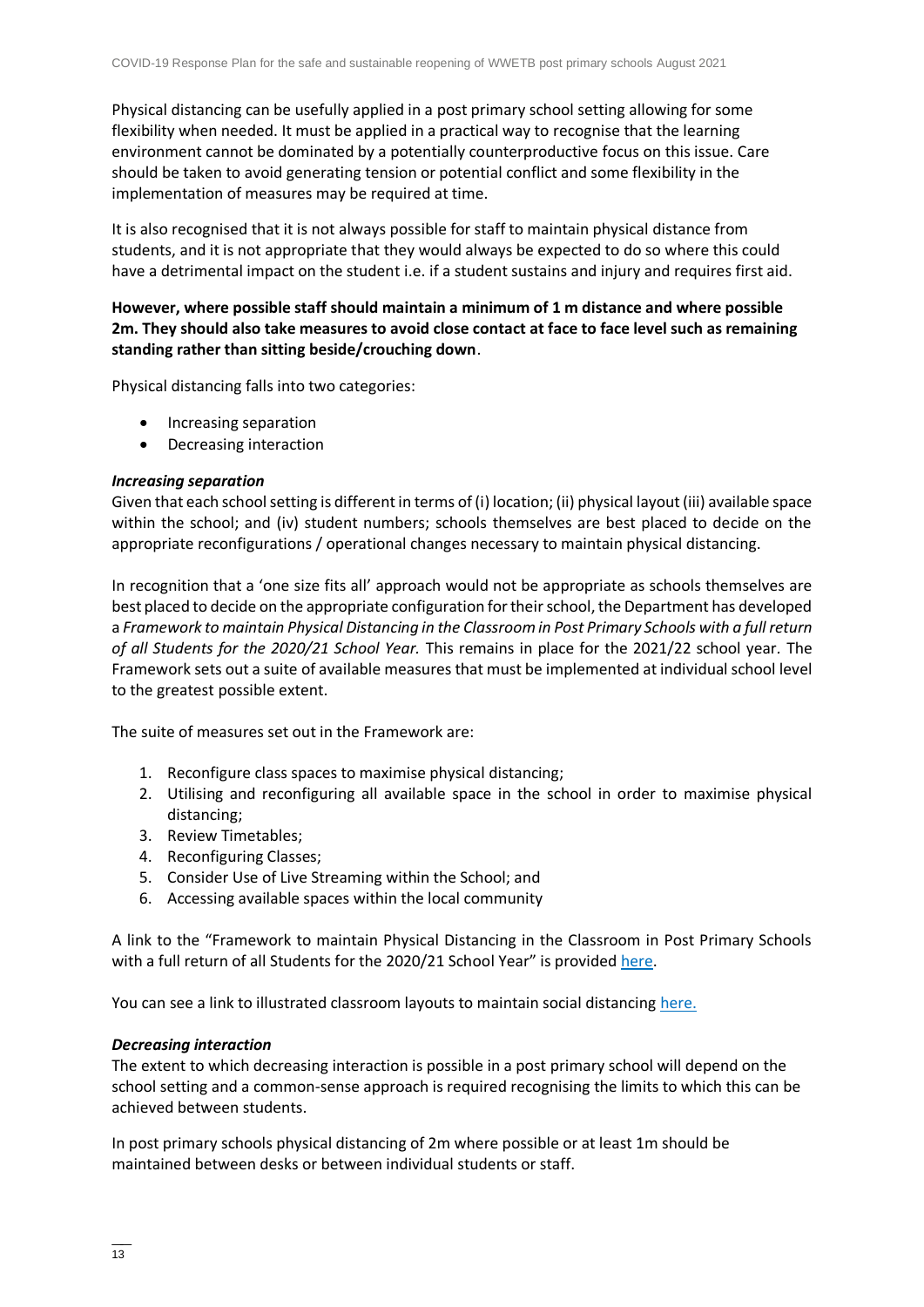As far as possible and practical, students would remain in the classroom and teachers would move between rooms.

As far as possible and practical students would be assigned to a main class cohort which would remain in the classroom for most subjects, with teachers moving between rooms.

Where possible and practical double classes should be planned to minimise movement during the day.

Where students have an elective subject, they would move quickly into the new class and would be seated with members of their class cohort, observing as much physical distance as possible.

Hand washing and/or sanitising would be required when moving between classes by teachers and students.

Physical distancing between the teacher and class would be observed.

Where movement of class groups between rooms is required it should be planned to minimise interaction with other class groups.

Limit interaction on arrival and departure and in hallways and other shared areas.

Social physical contact (hand to hand greetings, hugs) should be discouraged.

Where students need to move about within the classroom to perform activities (access to a shared resource) it should be organized to the greatest degree possible to minimise congregation at the shared resource.

Staff and students should avoid sharing of personal items.

Where teaching and learning involves use of keyboards or tablets, the contact surface of the device should be cleaned regularly and hand hygiene encouraged.

#### **Physical Distancing outside of the classroom and within the school**

#### *School drop off/collection*

Arrangements for dropping off/collecting students should be arranged to maintain physical distancing of 2m where possible.

Walking/cycling to school should be encouraged as much as possible.

Aim of any arrangements is to avoid congregation of people at the school gates where physical distancing requirements may not be respected.

Staggered drop off/pick up times should be arranged where feasible.

If schools have additional access points, consideration may be given to whether they can be used to reduce congestion.

Students should head straight to their designated learning space/classroom.

#### *Staff*

A distance of 2m is recommended for physical distancing by staff. This is particularly relevant to distancing between adults when they are not engaged in teaching such as the staff room and arriving to work.

If 2m cannot be maintained in staff groups, as much as distance as is possible and updated guidance on face covering should be observed.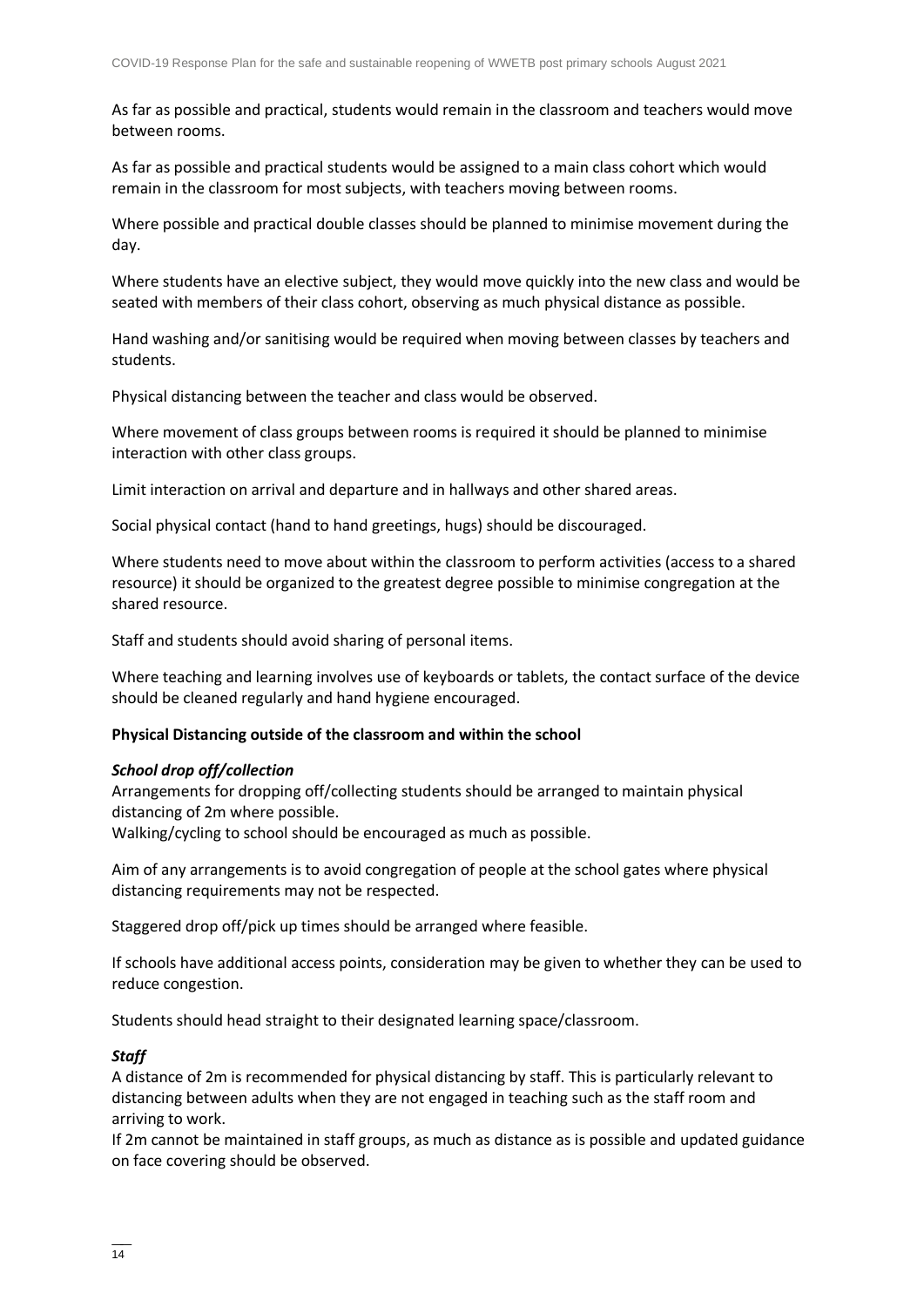At post primary level consideration could be given to formation of staff "pods" or teams who work together and take breaks together.

Staff meetings should be held remotely or in small groups or in large spaces to facilitate physical distancing.

Implement no hand shaking policy.

Minimise gathering at the beginning or end of the school day.

Staff can rotate between areas/classes but this should be minimised where possible.

#### *Canteen*

Ensure physical distancing is applied in canteen facilities

Stagger canteen use and extend serving times where possible to align with class groupings.

Implement a queue management system.

Make sure students clean their hands before and after entering the canteen area.

#### *Corridors and Stairwells*

Briefly passing someone in a hall is very unlikely to contribute significantly to the spread of infection if people do not have physical contact and avoid informal group discussions.

#### *Ventilation*

The Department has published guidance setting out the practical steps for good ventilation in accordance with public health advice 'Practical Steps for the Deployment of Good Ventilation Practices in Schools' The guidance sets out an overall approach for schools that windows should be open as fully as possible when classrooms are not in use (e.g. during break-times or lunch-times (assuming not in use) and also at the end of each school day) and partially open when classrooms are in use. The guidance provides that good ventilation can be achieved in classrooms without causing discomfort, particularly during cold weather. The Department has also published guidance on how these practical steps measures can be supplemented and enhanced by the use of Carbon Dioxide (CO2) monitors. Links to all aforementioned guidance can be accessed [here.](https://www.gov.ie/en/publication/ad236-guidance-on-ventilation-in-schools/)

#### **[5.e Use of PPE in Schools](#page-1-14)**

The Department has published "Guidance to Post Primary Schools on PPE consumables and equipment" on **[gov.ie/backtoschool.](http://www.gov.ie/backtoschool)** This provides schools with the information needed on the appropriate quantities of PPE consumables and equipment to support the safe and sustainable operation of schools.

The updated advice from the HPSC to the Department of Education has recommended that face coverings should be worn by staff members where it is not possible to maintain a physical distance of 2 metres from other staff, parents, essential visitors or pupils. The Department has accepted this recommendation. Accordingly, it is now a requirement for face coverings to be worn by staff members where it is not possible to maintain a physical distance of 2 metres from other staff, parents, essential visitors or students. Please see note re medical grade masks in the Section on Facemasks.

Workers should be trained in the proper use, donning/doffing, cleaning, storing and disposal of PPE. The HPSC has produced posters and videos on the correct donning and doffing of PPE available on the HPSC and HSA websites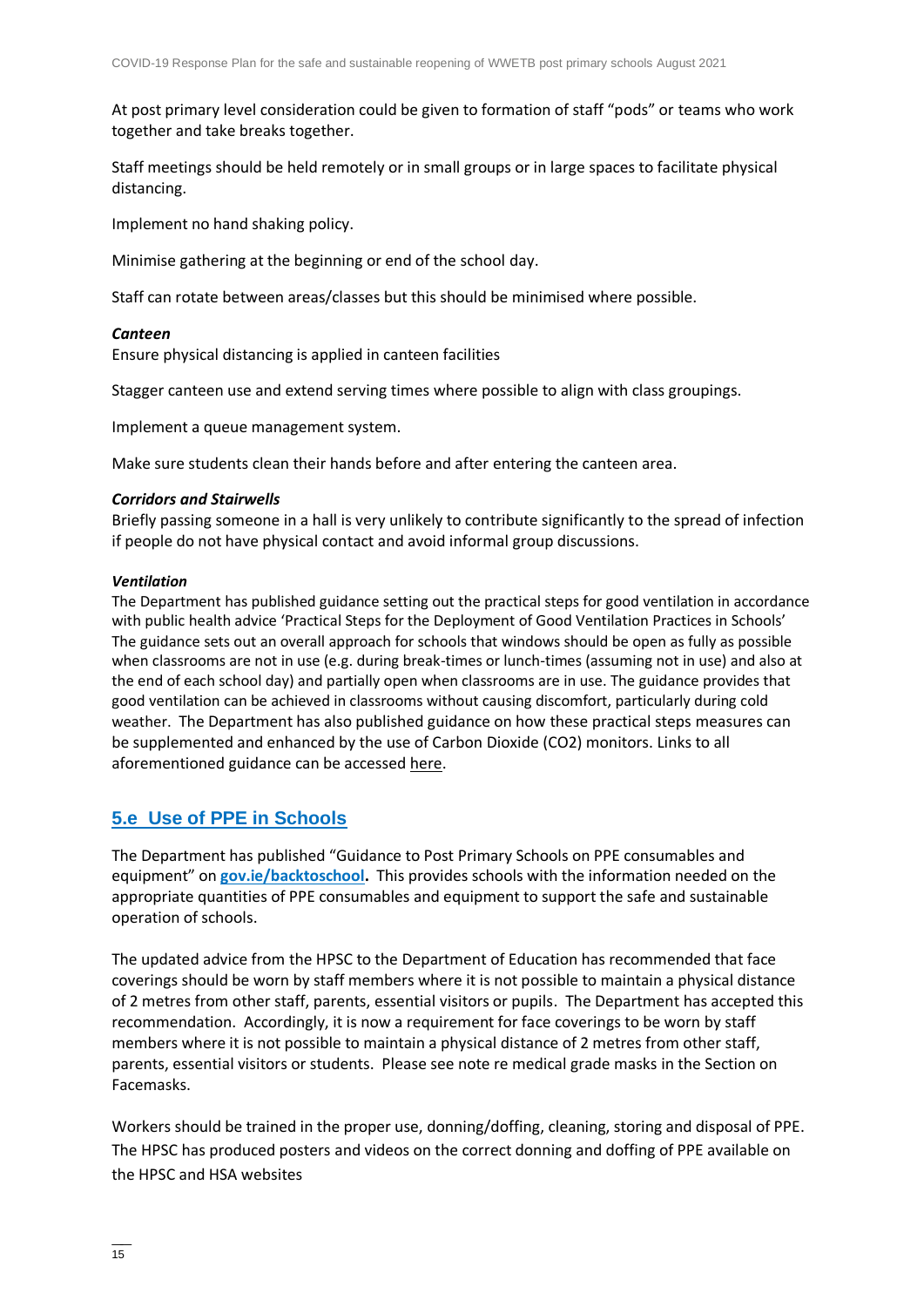[https://www.hsa.ie/eng/topics/covid-19\\_coronavirus\\_information\\_and\\_resources/covid-](https://www.hsa.ie/eng/topics/covid-19_coronavirus_information_and_resources/covid-19_business_supports/business_supports/hse-hpsc_posters_and_videos/)19 business supports/business supports/hse-hpsc\_posters\_and\_videos/

PPE will also need to be used at certain work activities or work areas. These might include roles such as:

- Performing intimate care
- Where a suspected case of COVID-19 is identified while the school is in operation
- Where staff are particularly vulnerable to infection but are not in the list of those categorised as people in very high risk groups, or may be living with people who are in a very high risk category;
- Administering first aid

Where staff provide healthcare to children with medical needs in the school environment, they should apply standard precautions as per usual practice.

#### **Reception Areas**

Consideration should be given to the use of Perspex in reception areas where it is not possible for staff to maintain a physical distance of 2m from other staff or students. Minor works funding grant can be used for this purpose.

#### **Masks/Face Coverings**

The wearing of face masks in general is not a substitute for other measures outlined below (physical distancing, hand hygiene, respiratory etiquette, adequate ventilation, minimising contacts) but they are to be used in addition to these protective measures, especially where maintaining physical/social distancing is difficult.

Face masks act as a barrier to help prevent respiratory droplets from travelling into the air and onto other people when the person wearing the face mask coughs, sneezes, talks or raises their voice. Face masks are therefore intended to prevent transmission of the virus from the wearer (who may not know that they are infected) to those with whom they come into close contact.

It is therefore a requirement that teachers, staff and students attending post primary schools wear a face mask when a physical distance of 2m from other staff or students cannot be maintained.

WWETB continues to follow the HSA advice regarding the wearing of face masks where possible. Schools will be asked to indicate specific requirements for visors for staff based on individual need.

In certain situations, the use of clear visors should be considered, for example staff interacting with students with hearing difficulties or learning difficulties.

All students on the post primary transport scheme should be asked to wear face masks unless there is a good reason not to do so.

Face masks should not be worn by any of the following groups:

- Any person with difficulty breathing
- Any person who is unconscious or incapacitated
- Any person who is unable to remove the face-covering without assistance
- Any person who has special needs and who may feel upset or very uncomfortable wearing the face covering, for example persons with intellectual or developmental disabilities, mental health conditions, sensory concerns or tactile sensitivity.

Further advice from the HPSC on the use of face masks in educational settings was received on the 6th August 2020. This advice is availabl[e here.](https://assets.gov.ie/83506/86fba2a7-26da-4c19-bce3-b0d01aaaf59b.pdf)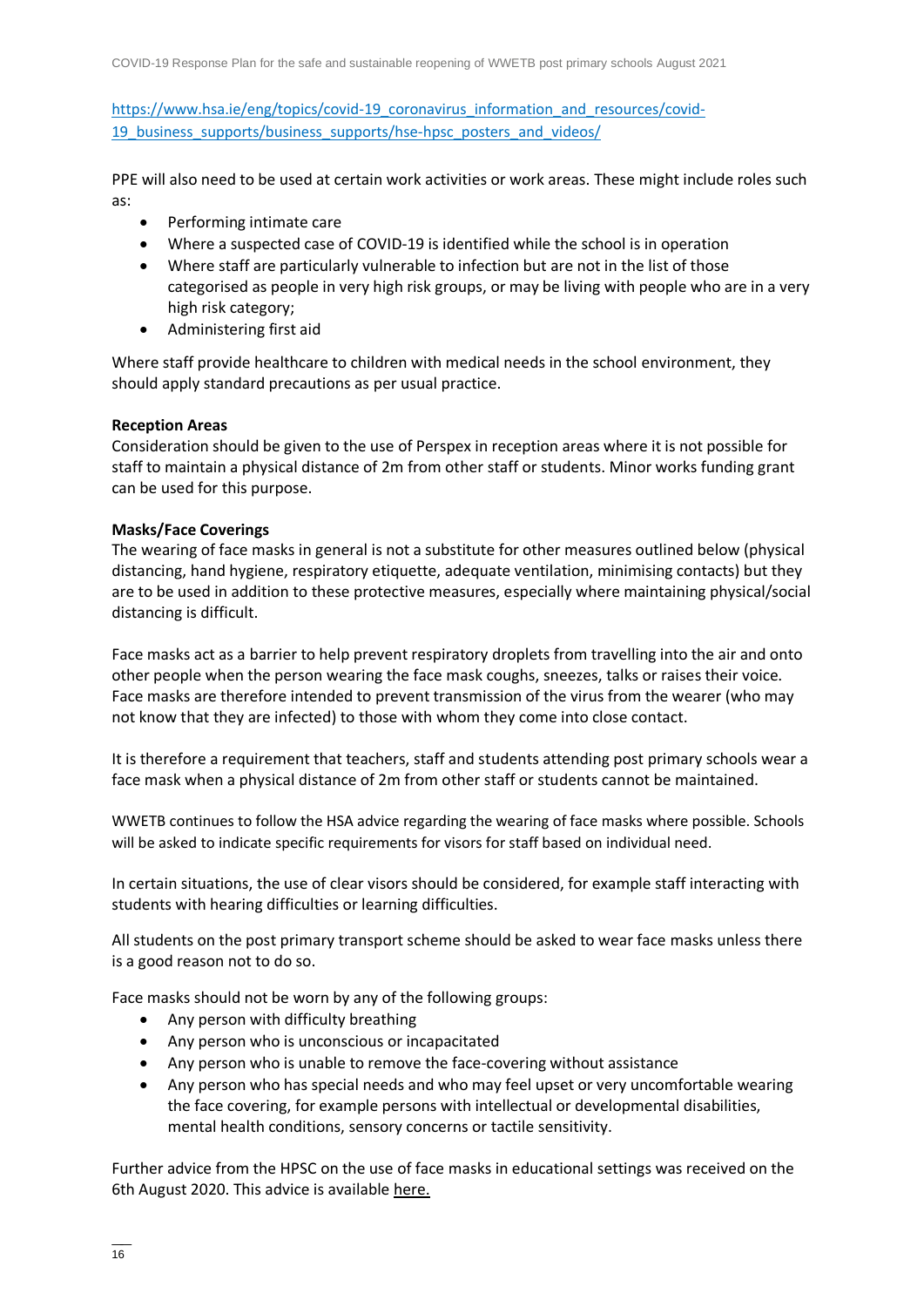All staff and students wearing face masks should be reminded to not touch the face covering and to wash or sanitise their hands (using hand sanitiser) before putting on and after taking off the face mask.

Information should be provided on the proper use, removal, and washing of cloth face coverings <https://www.youtube.com/watch?v=T6ZqdpLfSqw>

All teachers and staff should be aware that they should wash or sanitize hands (using a hand sanitizer) before and after helping a student put on or adjust a face mask.

Face masks should be stored in a space designated for each student that is separate from others when not being worn (e.g., in individually labelled containers or bags).

Face masks should be washed after every day of use and/or before being used again, or if visibly soiled.

Face masks should not be worn if they are wet. A wet cloth face covering may make it difficult to breathe.

Schools should consider having additional disposable face masks available for students, teachers, and staff in case a back-up face mask is needed during the day.

Whilst staff may wish to utilize their own face mask on a day-to-day basis, schools should have available a stock of additional disposable or multi-use face masks , or if appropriate face visors, available for staff in case a back-up face covering is needed throughout the day or where required on an ongoing basis.

#### **Medical Grade Masks**

Schools must provide medical grade masks in the EN14683 category to all SNAs and teacher in special schools and special classes and those staff by necessity that need to be in close and continued proximity with students with intimate care needs including School Bus Escorts.

Wearing a face mask does not negate the need to stay at home if symptomatic.

#### **Gloves**

The use of disposable gloves in the school by students or staff is not generally appropriate but may be necessary for matters such as cleaning, intimate care settings or when administering first aid. Routine use does not protect the wearer and may expose others to risk from contaminated gloves. Routine use of disposable gloves is not a substitute for hand hygiene.

#### **Aprons**

Aprons may also be appropriate in certain circumstances including for intimate care needs or for staff assigned to cleaning an area where a suspected or confirmed case of COVID-19 was present.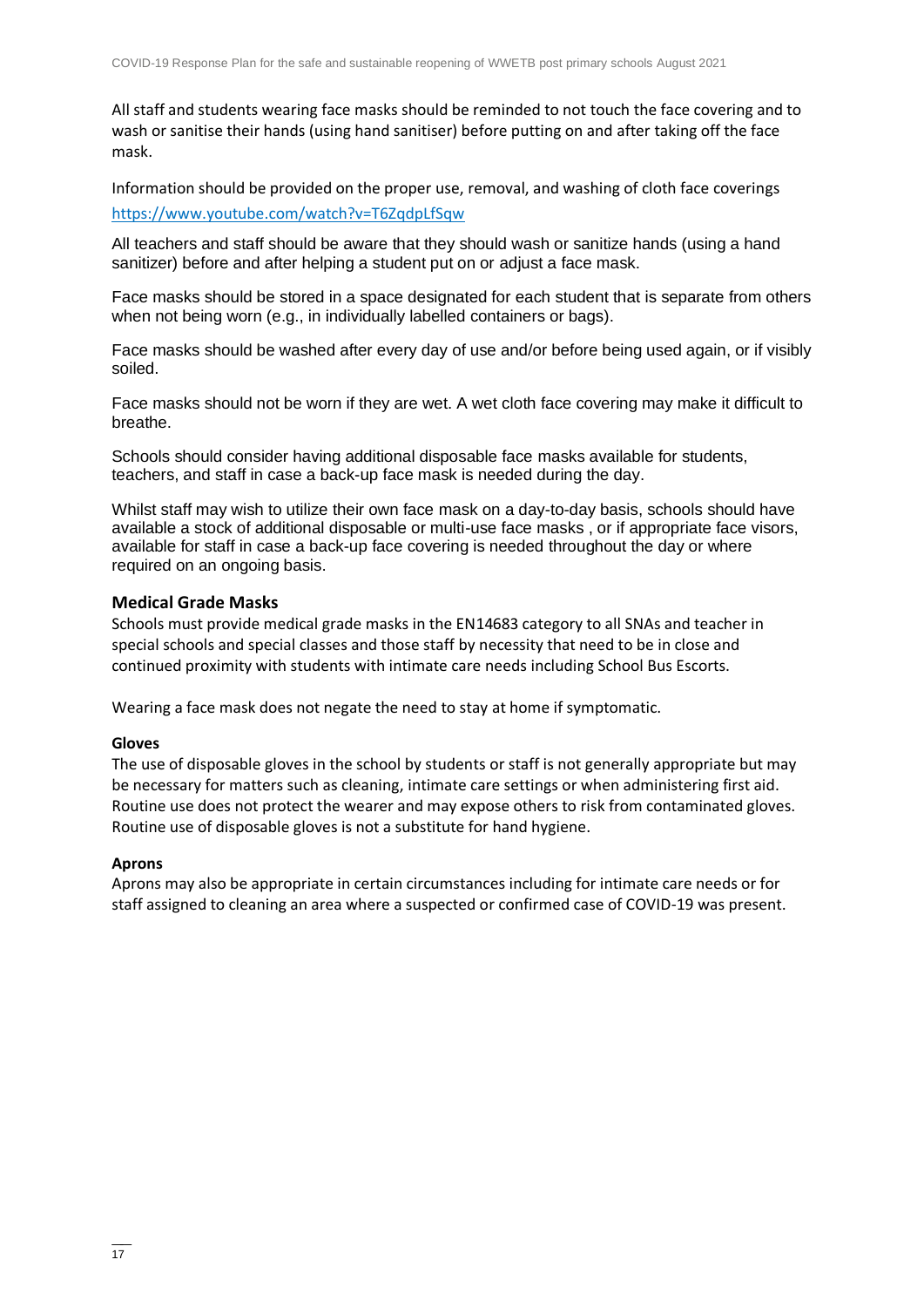#### **6) Impact of COVID-19 [on certain school activities](#page-1-15)**

#### *Choir/Music Performance*

Choir practices/performances and music practices/performances involving wind instruments may pose a higher level of risk and special consideration should be given to how they are held ensuring that the room is well-ventilated and the distance between performers is maintained.

#### *Sport Activities*

Schools should refer to the HPSC guidance on Return to Sport. Link to return to sport protocols is found here.

#### <https://www.gov.ie/en/publication/07253-return-to-sport-protocols/>

#### *Shared Equipment*

Art – Where possible students should be encouraged to have their own individual art and equipment supplies.

Electronics – Shared electronic devices such as tablets, touch screens, keyboards should be cleaned between use and consideration could be given to the use of wipeable covers for electronics to facilitate cleaning.

Musical Equipment/Instruments – To the greatest extent possible, instruments should not be shared between students and if sharing is required, the instruments should be clean between use.

Library Policy – Where practical students should have their own books. Textbooks that are shared should be covered in a wipeable plastic covering that can be wiped with a suitable household cleaning agent between uses. Students should be encouraged to perform hand hygiene after using any shared item.

Shared Sports Equipment - Minimise equipment sharing and clean shared equipment between uses by different people.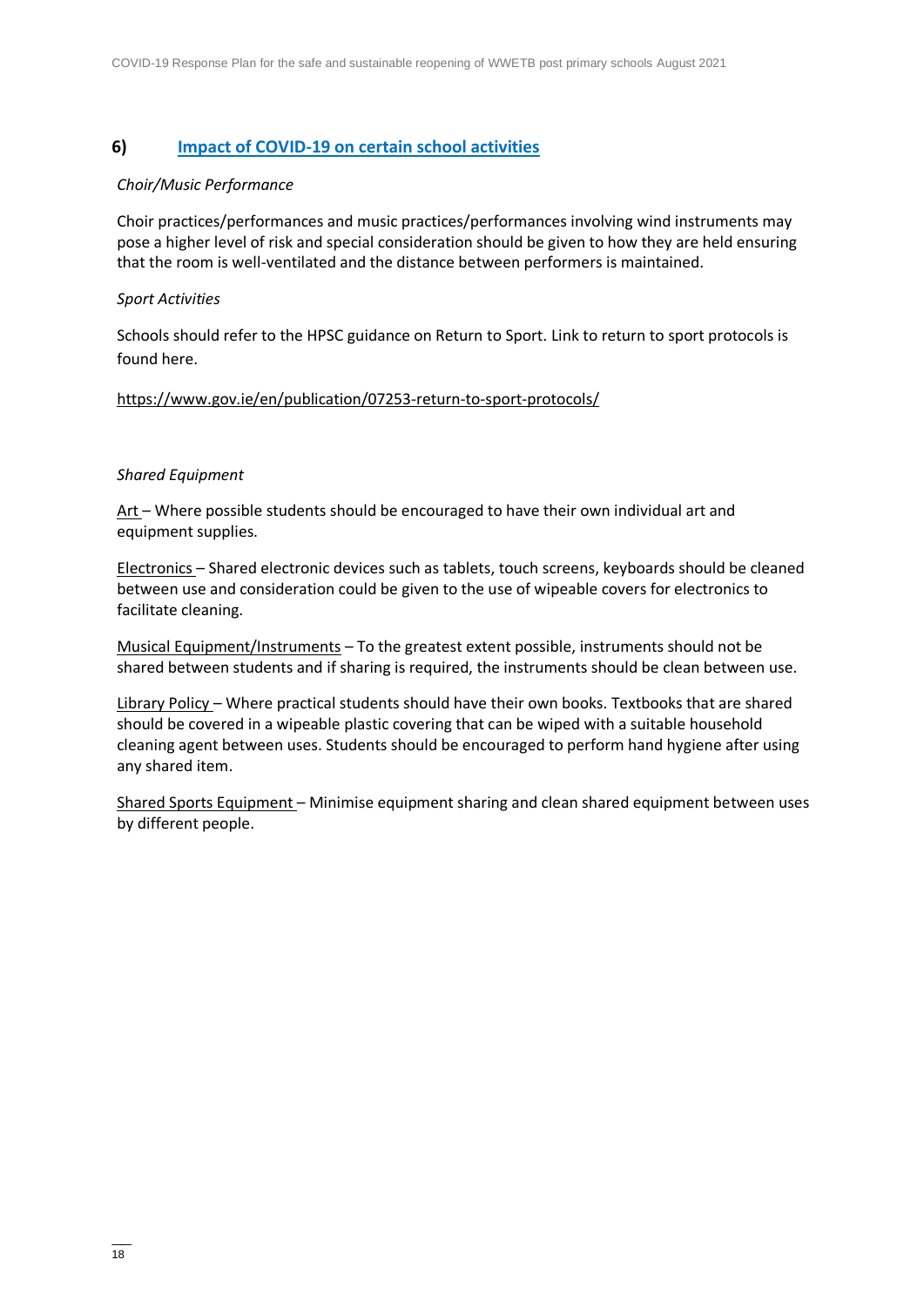#### **7) [Hygiene and Cleaning in Schools](#page-1-16)**

The Department of Education will provide additional funding to schools to support the enhanced cleaning required to minimise the risks of COVID-19.

The specific advice in relation to school cleaning is set out in the HPSC advice and is covered in the induction training. This advice sets out the cleaning regime required to support schools to prevent COVID-19 infections and the enhanced cleaning required in the event of a suspected cases of COVID-19. Schools are asked to carefully read and understand the cleaning advice and to apply that to all areas of the school as appropriate.

Schools are reminded to take particular care of the hygiene arrangements for wash hand and toilet facilities.

In summary, each school setting should be cleaned at **least once per day**. Additional cleaning if available should be focused on frequently touched surfaces – door handles, handrails, chairs/arm rests, communal eating areas, sink and toilet facilities.

If students are moving between classrooms consideration may be given to appropriate cleaning products being provided to enable them to wipe down their desk, chair, and surface before leaving the room.

All staff will have access to cleaning products and will be required to maintain cleanliness of their own work area. Under no circumstances should these cleaning materials be removed from the building.

Staff should thoroughly clean and disinfect their work area before and after use each day.

There will be regular collection of used waste disposal bags from offices and other areas within the school facility**.** 

Shower facilities shall not be available for use by staff or students due to the increased risk associated with communal shower facilities and areas. This shall be reviewed in line with government guidance.

Staff must use and clean their own equipment and utensils (cup, cutlery, plate etc.).

#### *Cleaning/Disinfecting rooms where a student/staff member with suspected COVID-19 was present*

The rooms should be cleaned as soon as practicable possible.

Once the room is vacated the room should not be reused until it has been thoroughly cleaned and disinfected and all surfaces are dry.

Disinfection only works on things that are clean. Therefore, when disinfection is required it is always in addition to cleaning.

Person/s assigned to cleaning should avoid touching their face while they are cleaning and wear household gloves and a plastic apron.

Clean the environment and furniture using disposable cleaning cloths and a household detergent followed by disinfection with a chlorine-based product (household bleach).

Pay special attention to frequently touched surfaces, the back of chairs, couches, door handles and any surfaces that are visibly soiled with body fluids.

Once the room has been cleaned and disinfected and all surfaces are dry, the room can be reused.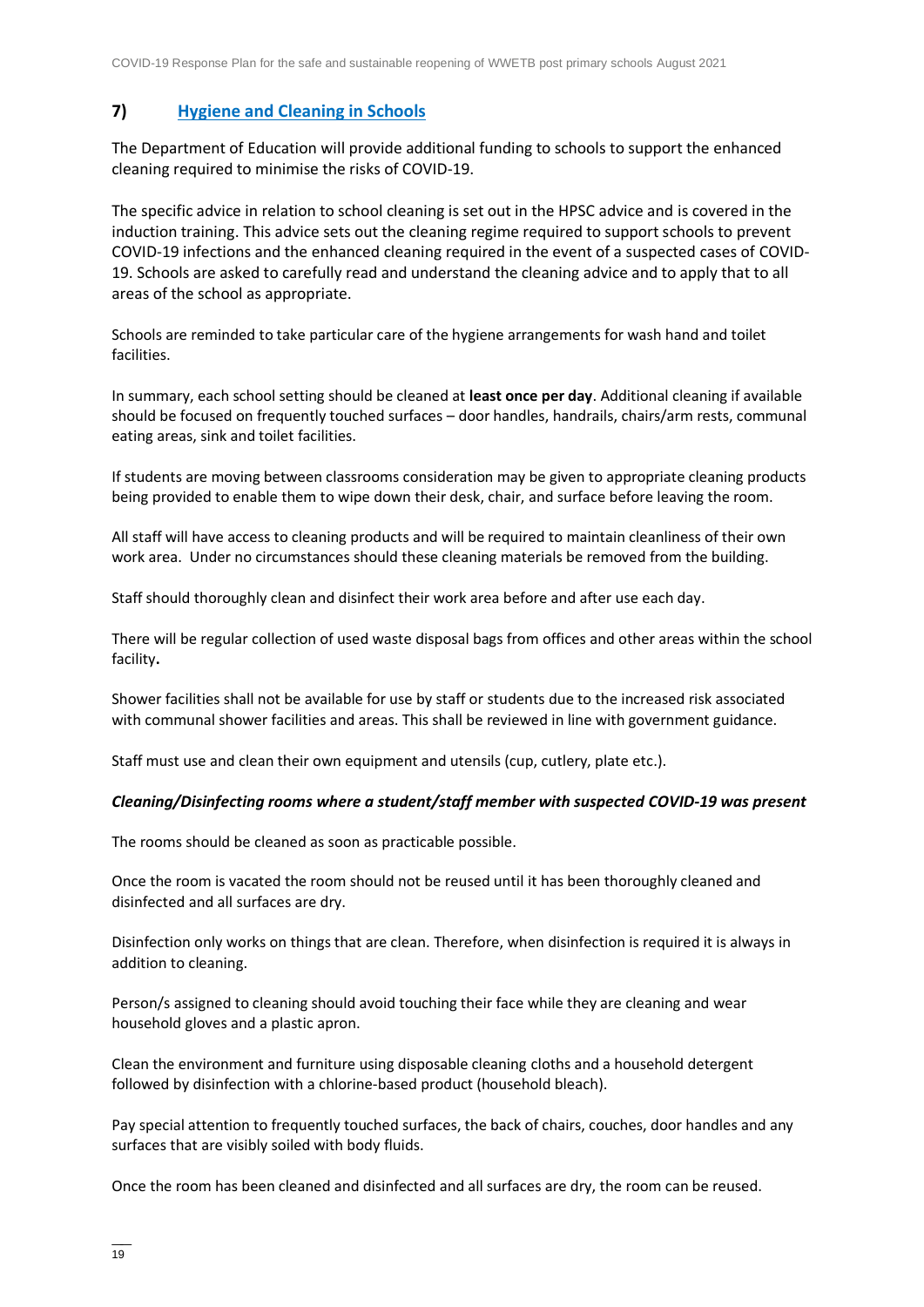If a student or staff diagnosed with COVID-19 spent time in a communal area like a canteen, play area or if they used the toilet or bathroom facilities, then the areas should be cleaned with household detergent followed by a disinfectant (as outlined in the HPSC interim health advice) as soon as is practically possible.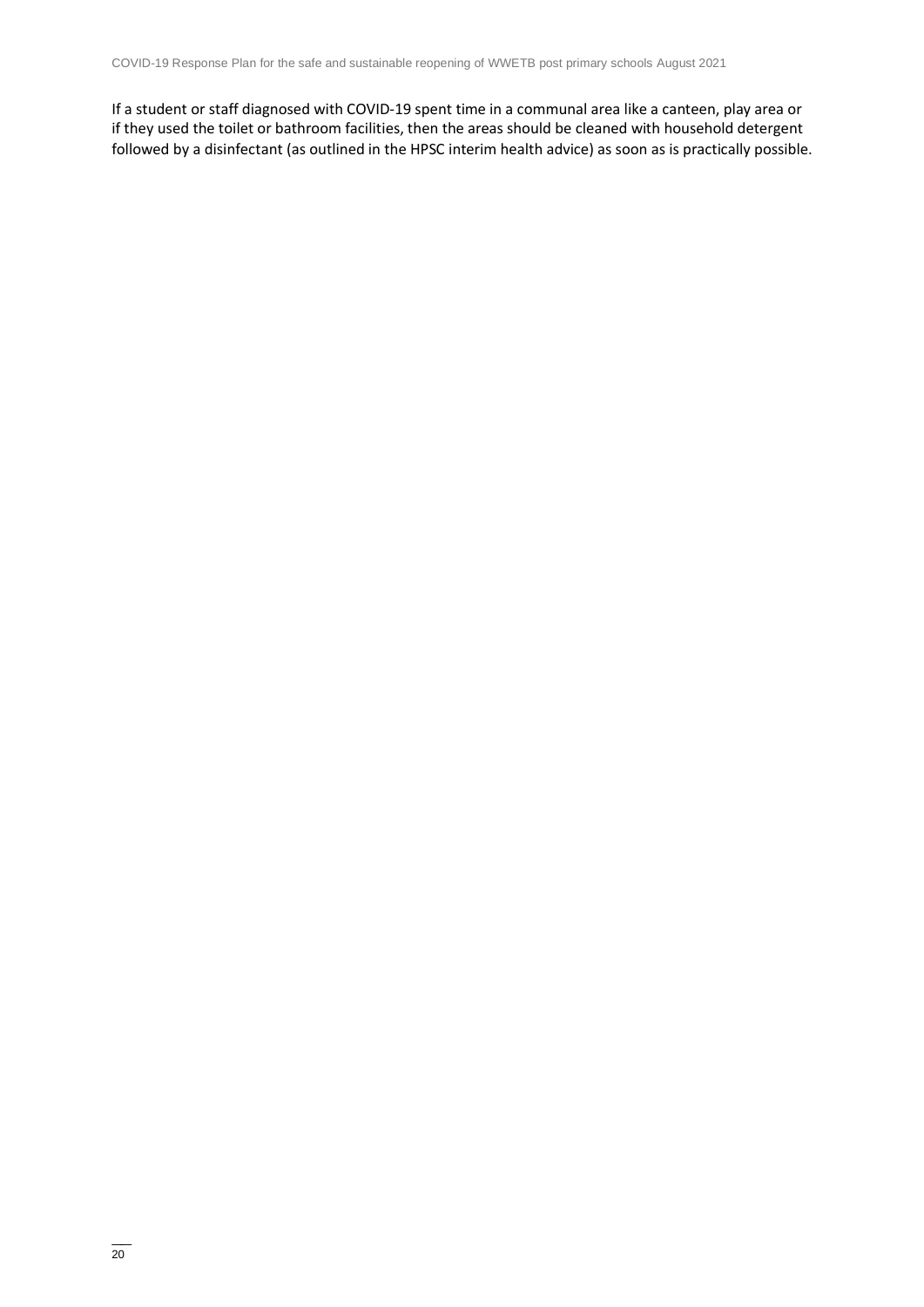## **8) [Dealing with a Suspected Case of COVID-19](#page-1-17)**

Staff or students should not attend school if displaying any symptoms of COVID-19. The following outlines how a school should deal with a suspected case that may arise in a school setting.

A designated isolation area should be identified within the school building. The possibility of having more than one person displaying signs of COVID-19 should be considered and a contingency plan for dealing with additional cases put in place. The designated isolation area should be behind a closed door and away from other staff and students.

If a staff member/student displays symptoms of COVID-19 while at school the following are the procedures to be implemented:

- If the person with the suspected case is a student, the parents/guardians should be contacted immediately;
- Isolate the person and have a procedure in place to accompany the individual to the designated isolation area via the isolation route, keeping at least 2 metres away from the symptomatic person and also making sure that others maintain a distance of at least 2 metres from the symptomatic person at all times;
- The isolation area does not have to be a room but if it is not a room it should be 2m away from others in the room;
- If it is not possible to maintain a distance of 2m a staff member caring for a student should wear a face covering or mask. Gloves should not be used as the virus does not pass through skin;
- Provide a mask for the person presenting with symptoms. He/she should wear the mask if in a common area with other people or while exiting the premises;
- Assess whether the individual who is displaying symptoms can immediately be directed to go home/be brought home by parents and call their doctor and continue self-isolation at home;
- Facilitate the person presenting with symptoms remaining in isolation if they cannot immediately go home and facilitate them calling their doctor. The individual should avoid touching people, surfaces and objects. Advice should be given to the person presenting with symptoms to cover their mouth and nose with the disposable tissue provided when they cough or sneeze and put the tissue in the waste bag provided;
- If the person is well enough to go home, arrange for them to be transported home by a family member, as soon as possible and advise them to inform their general practitioner by phone of their symptoms. Public transport of any kind should not be used;
- If they are too unwell to go home or advice is required, contact 999 or 112 and inform them that the sick person is a COVID-19 suspect;
- Carry out an assessment of the incident which will form part of determining follow-up actions and recovery;
- Arrange for appropriate cleaning of the isolation area and work areas involved (*details at Section 7*)

The HSE will inform any staff/parents who have come into close contact with a diagnosed case via the contact tracing process. The HSE will contact all relevant persons where a diagnosis of COVID-19 is made. The instructions of the HSE should be followed and staff and student confidentiality is essential at all times. School staff should be encouraged to download the HSE COVID-19 tracker app to assist Public Health for contract tracing purposes both in and out of the school setting.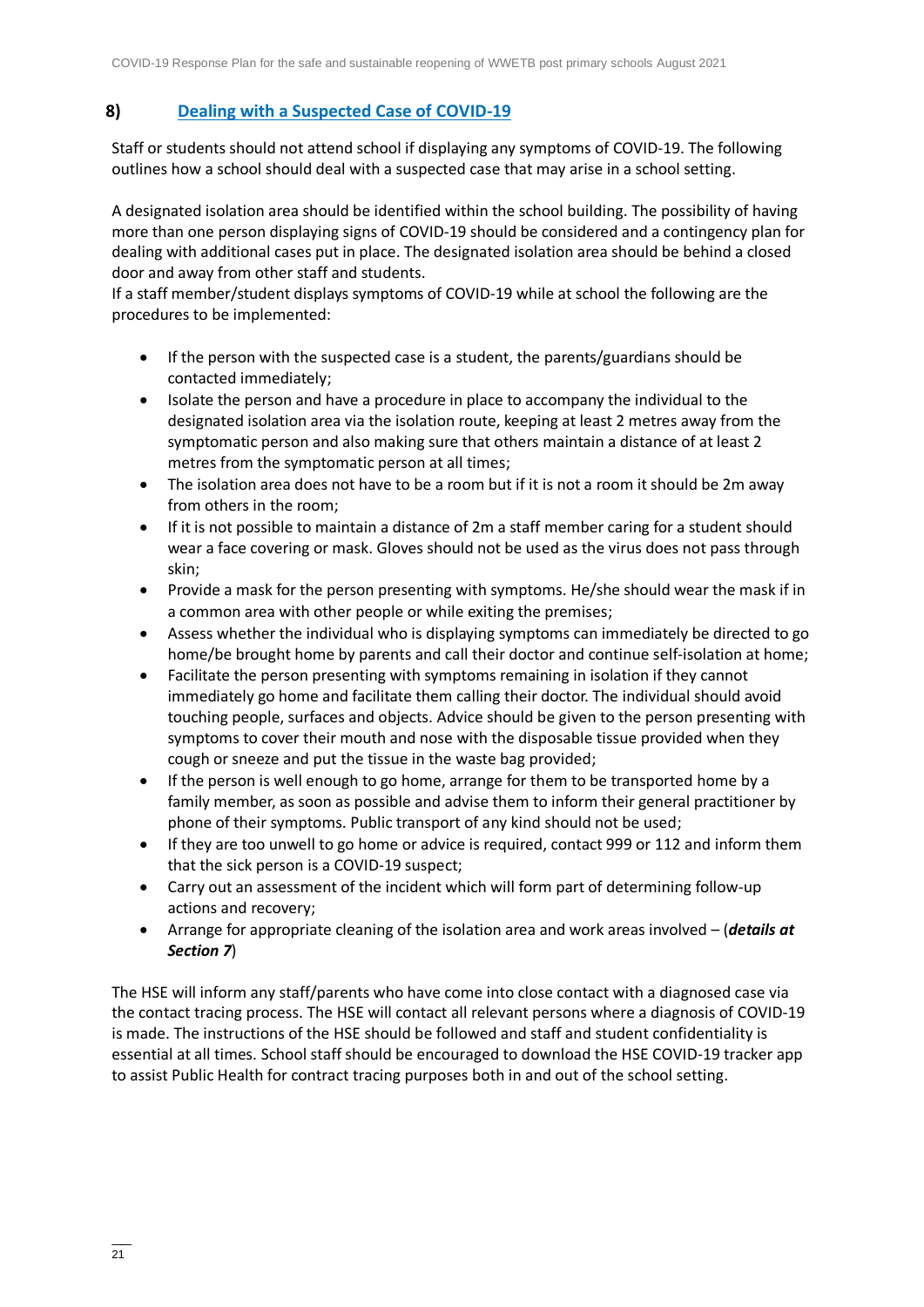## **9) [Staff Duties](#page-1-18)**

Staff have a statutory obligation to take reasonable care for their own health and safety and that of their colleagues and other parties.

The cooperation and assistance of all staff is essential to reduce the risk of spread of COVID19 and to protect health and safety as far as possible within the school. All staff have a key role to play.

In this regard and in order to facilitate a safe return to work, these duties include, but are not limited to, the following:

- Adhere to the School COVID-19 Response Plan and the control measures outlined.
- Complete the RTW form before they return to work.
- Must inform the principal if there are any other circumstances relating to COVID-19, not included in the form, which may need to be disclosed to facilitate their safe return to the workplace.
- New staff must complete COVID-19 Induction Training and any other training required prior to their return to school.
- Must be aware of, and adhere to, good hygiene and respiratory etiquette. Coordinate practices and work with their colleagues to ensure that physical distancing is maintained.
- Make themselves aware of the symptoms of COVID-19 and monitor their own wellbeing.
- Self-isolate at home and contact their GP promptly for further advice if they display any symptoms of COVID-19.
- Not return to or attend school if they have symptoms of COVID-19 under any circumstances.
	- $\triangleright$  Follow the HSE guidance if they are identified as a close contact
		- $\triangleright$  If they have travelled outside of Ireland; in such instances staff are advised to consult and follow latest Government advice in relation to foreign travel.
- Adhere to the procedure outlined above if they develop any symptoms of COVID-19 whilst within the school facility.
- Keep informed of the updated advice of the public health authorities and comply with same
- Cooperate with any public health personnel and their school for contact tracing purposes and follow any public health advice given in the event of a case or outbreak in their school
- Undergo any COVID-19 testing that may be required in their school as part of mass or serial testing as advised by Public Health

#### **10) COVID-19 [related absence management](#page-1-19)**

The management of a COVID-19 related absence will be managed in line with agreed procedures with the Department of Education.

#### **11) [Employee Assistance Service](#page-1-20)**

The Department recognises the need for school staff wellbeing and collective self-care. Support for school staff wellbeing will be provided by Department Support Services including the PDST and CSL, as well as by the HSE's Health Promotion Team. An [Occupational Health Strategy](https://www.education.ie/en/Education-Staff/Information/Occupational-Health-Strategy/) is in place as a supportive resource for individual staff members in schools. The aim of the Occupational Health Strategy is to promote the health and wellbeing of employees in the workplace, with a strong focus on prevention. The Occupational Health Strategy comprises the Employee Assistance Service and the Occupational Health Service. The Employee Assistance Service (EAS) is provided by Spectrum.Life under the logo of 'Wellbeing Together: Folláinne Le Chéile'.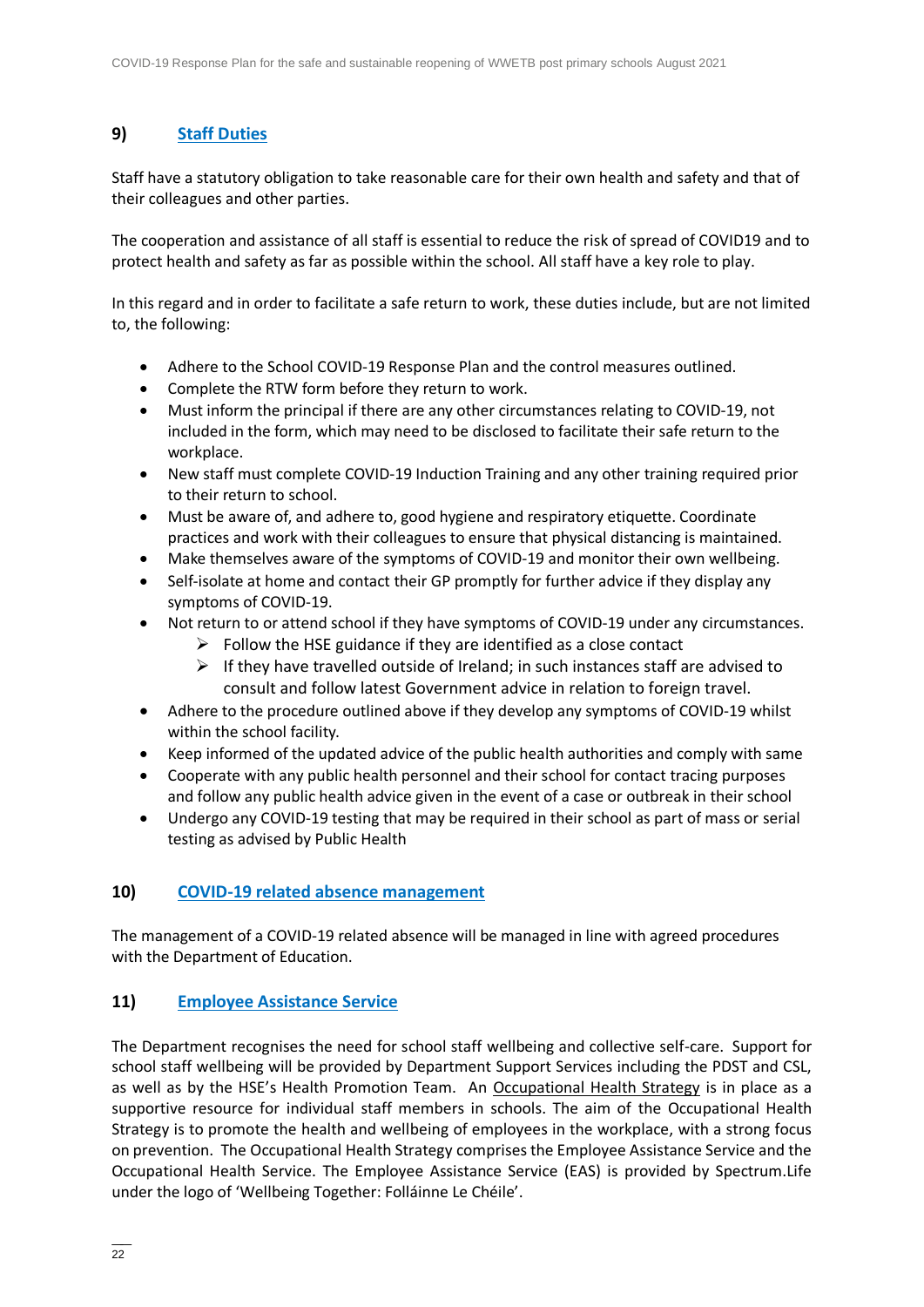The EAS is a self-referral service where employees have access to a dedicated free-phone confidential helpline 1800 411 057 available 24 hours a day, 365 days a year providing advice on a range of issues such as wellbeing, legal, financial, mediation, management support etc. The service is also available via SMS, WhatsApp, e-mail, live chat and call back request. All points of contact for the service are qualified, accredited and experienced mental health professionals.

Where required, short-term counselling is available to employees and their families (over the age of 18 years and living at home).

The EAS also provides advice and support to managers and delivers interventions to help them deal with health and wellbeing issues in the workplace.

A bespoke wellbeing portal and app is available which offers access to podcasts, blogs, live chats and videos on topics around wellbeing and mental health, family life, exercise and nutrition. E-Learning programmes across mental health, sleep and a range of wellbeing topics are also available. In addition online cognitive behavioural therapy is provided. As part of the services provided by Spectrum.Life, a Mental Health Promotion Manager is available to develop and deliver evidence based mental health and wellbeing initiatives to reduce stigma and improve mental health literacy and to increase engagement with the service. Spectrum.Life also provides a series of webinars and presentations to promote wellbeing in schools.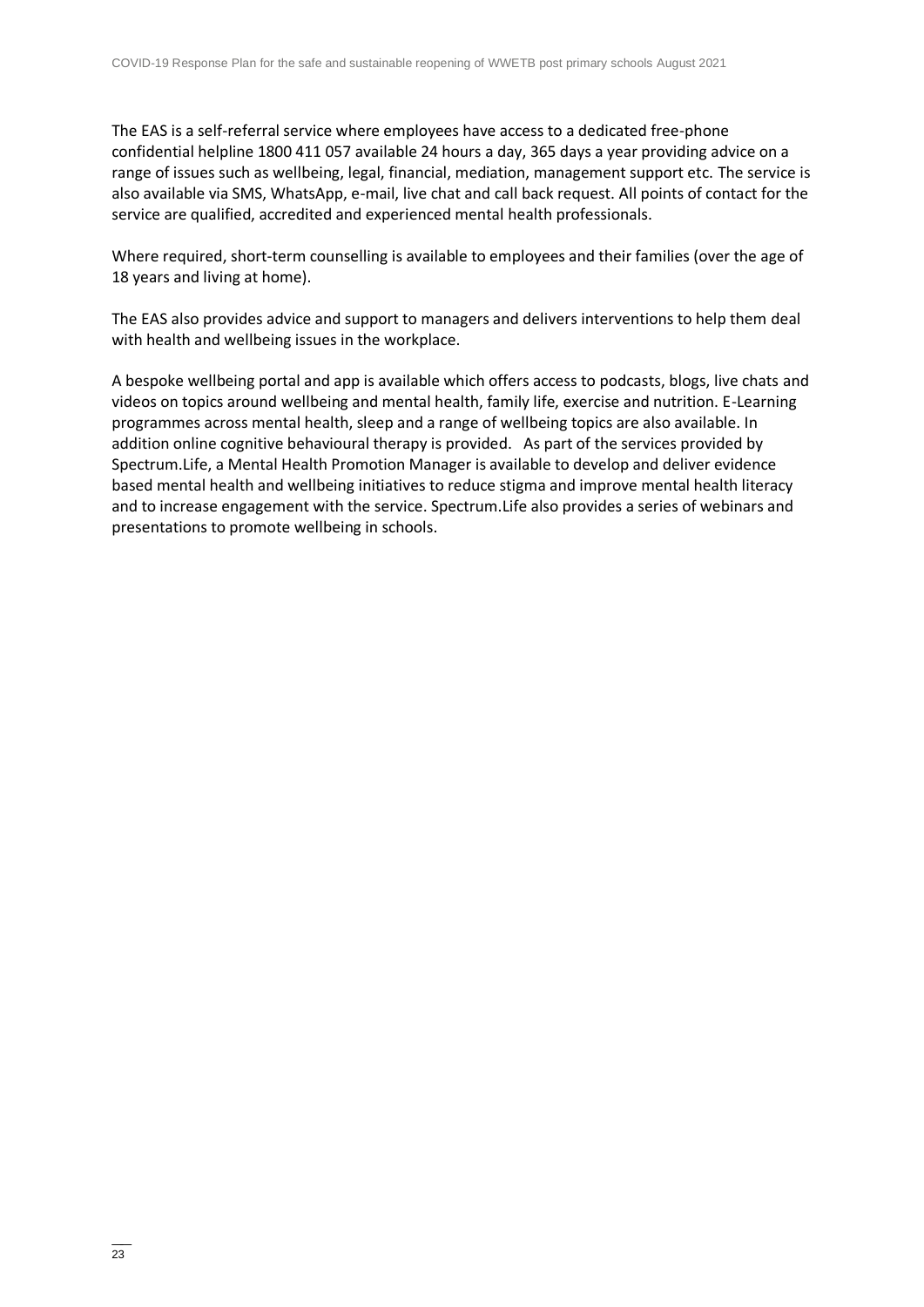## **Appendix 1**

## **COVID-19 WWETB Policy Statement**

Creagh College is committed to providing a safe and healthy workplace for all our staff and a safe learning environment for all our students. To ensure that, we have developed the following COVID-19 Response Plan. WWETB and all school staff are responsible for the implementation of this plan and a combined effort will help contain the spread of the virus. We will:

- continue to monitor our COVID-19 response and amend this plan in consultation with our staff
- provide up to date information to our staff and students on the Public Health advice issued by the HSE and Gov.ie
- display information on the signs and symptoms of COVID-19 and correct hand-washing techniques
- agree with staff, a worker representative who is easily identifiable to carry out the role outlined in this plan
- inform all staff and students of essential hygiene and respiratory etiquette and physical distancing requirements
- adapt the school to facilitate physical distancing as appropriate in line with the public health guidance and direction of the Department of Education
- keep a contact log to help with contact tracing
- ensure staff and students engage with the induction / familiarisation briefing provided by the Department of Education
- implement the agreed procedures to be followed in the event of someone showing symptoms of COVID-19 while at school
- provide instructions for staff and students to follow if they develop signs and symptoms of COVID-19 during school time
- implement cleaning in line with Department of Education advice

All school staff will be consulted on an ongoing basis and feedback is encouraged on any concerns, issues or suggestions.

This can be done through the Lead Worker Representative(s), who will be supported in line with the agreement between the Department and education partners.

Signed:  $\frac{1}{\sqrt{2\pi}}$   $\frac{1}{\sqrt{2\pi}}$  Date: 17 August 2020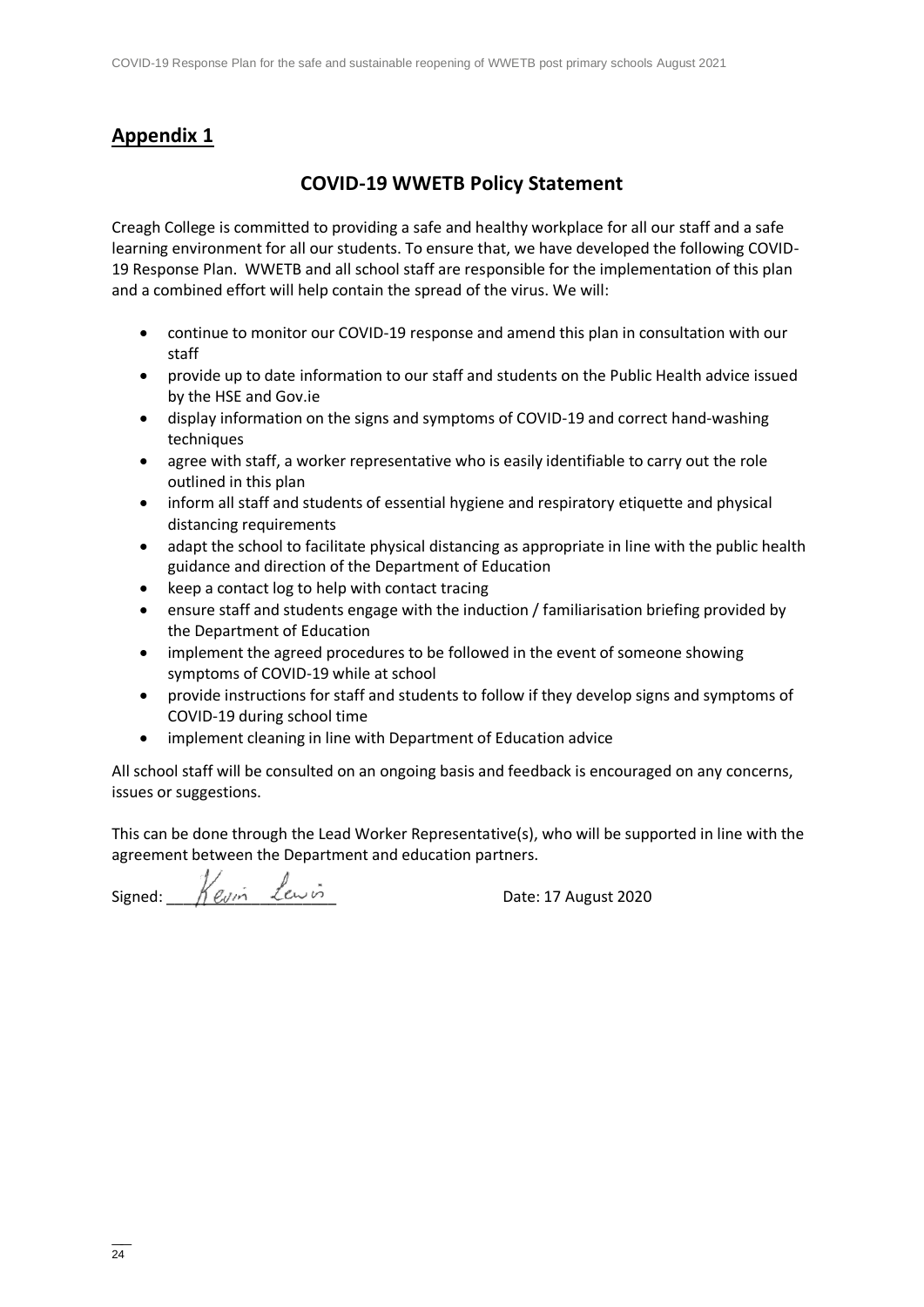## <span id="page-24-0"></span>**Appendix 2 [Pre-Return to Work Questionnaire COVID-19](#page-24-0)**

**This Return to Work Form must be completed by school staff in advance of returning to the workplace. If the answer is Yes to any of the below questions, you are advised to seek medical advice before returning to the workplace.**

Name: \_\_\_\_\_\_\_\_\_\_\_\_\_\_\_\_\_\_\_\_\_\_\_\_ Name of School:\_\_\_\_\_\_\_\_\_\_\_\_\_\_\_\_\_\_\_\_\_\_\_\_

Name of Principal:

|                                                                                                                                                                                                                     | <b>Questions</b>                                                                                                                                                                                                                                                                                                                                                | <b>YES</b> | <b>NO</b> |  |
|---------------------------------------------------------------------------------------------------------------------------------------------------------------------------------------------------------------------|-----------------------------------------------------------------------------------------------------------------------------------------------------------------------------------------------------------------------------------------------------------------------------------------------------------------------------------------------------------------|------------|-----------|--|
| $\mathbf{1}$ .                                                                                                                                                                                                      | Do you have symptoms of cough, fever, high temperature (38<br>degrees C or above), difficulty breathing, loss or change in your<br>sense of smell or taste, fatigue, aches and pains or<br>other uncommon symptoms of coronavirus include: sore throat,<br>headaches, runny or stuffy noses, feeling sick or vomiting,<br>diarrhoea now or in the past 14 days? |            |           |  |
| 2.                                                                                                                                                                                                                  | Have you been diagnosed with confirmed or suspected COVID-19<br>infection in the last 14 days?                                                                                                                                                                                                                                                                  |            |           |  |
| 3.                                                                                                                                                                                                                  | Are you awaiting the results of a COVID-19 test?                                                                                                                                                                                                                                                                                                                |            |           |  |
| 4.                                                                                                                                                                                                                  | In the past 14 days, have you been in contact with a person who is<br>a confirmed or suspected case of COVID-19?                                                                                                                                                                                                                                                |            |           |  |
| 5.                                                                                                                                                                                                                  | Have you been advised to self-isolate at this time?                                                                                                                                                                                                                                                                                                             |            |           |  |
| 6.                                                                                                                                                                                                                  | Have you been advised to restrict your movements at this time?                                                                                                                                                                                                                                                                                                  |            |           |  |
| 7.                                                                                                                                                                                                                  | Have you been categorised as 'Very High Risk' or 'High Risk' by the<br><b>Occupational Health Service (OHS)</b>                                                                                                                                                                                                                                                 |            |           |  |
| Please provide details below of any other circumstances relating to COVID-19, not included in<br>the above, which may need to be considered to allow your safe return to work e.g. returning<br>from travel abroad. |                                                                                                                                                                                                                                                                                                                                                                 |            |           |  |
|                                                                                                                                                                                                                     |                                                                                                                                                                                                                                                                                                                                                                 |            |           |  |

Signed: \_\_\_\_\_\_\_\_\_\_\_\_\_\_\_\_\_\_\_\_\_\_\_\_\_\_\_\_\_\_\_\_\_\_\_\_\_\_ Date: \_\_\_\_\_\_\_\_\_\_\_\_\_\_\_\_

\* If your situation changes after you complete and submit this Return to Work Form, please inform your employer.

\*\* Further information on people at very high risk (extremely vulnerable) or high risk from COVID-19 can be found at link[: https://www2.hse.ie/conditions/coronavirus/people-at-higher](https://www2.hse.ie/conditions/covid19/people-at-higher-risk/overview/)[risk.html.](https://www2.hse.ie/conditions/covid19/people-at-higher-risk/overview/) 

\*\*\* Details of current arrangements for travel overseas can be found set out at [this gov.ie link](https://www.gov.ie/en/publication/77952-government-advice-on-international-travel/)

Please note: The school is collecting this sensitive personal data for the purposes of maintaining safety within the workplace in light of the COVID-19 pandemic. The legal basis for collecting this data is based on vital public health interests and maintaining occupational health and this data will be held securely in line with our retention policy.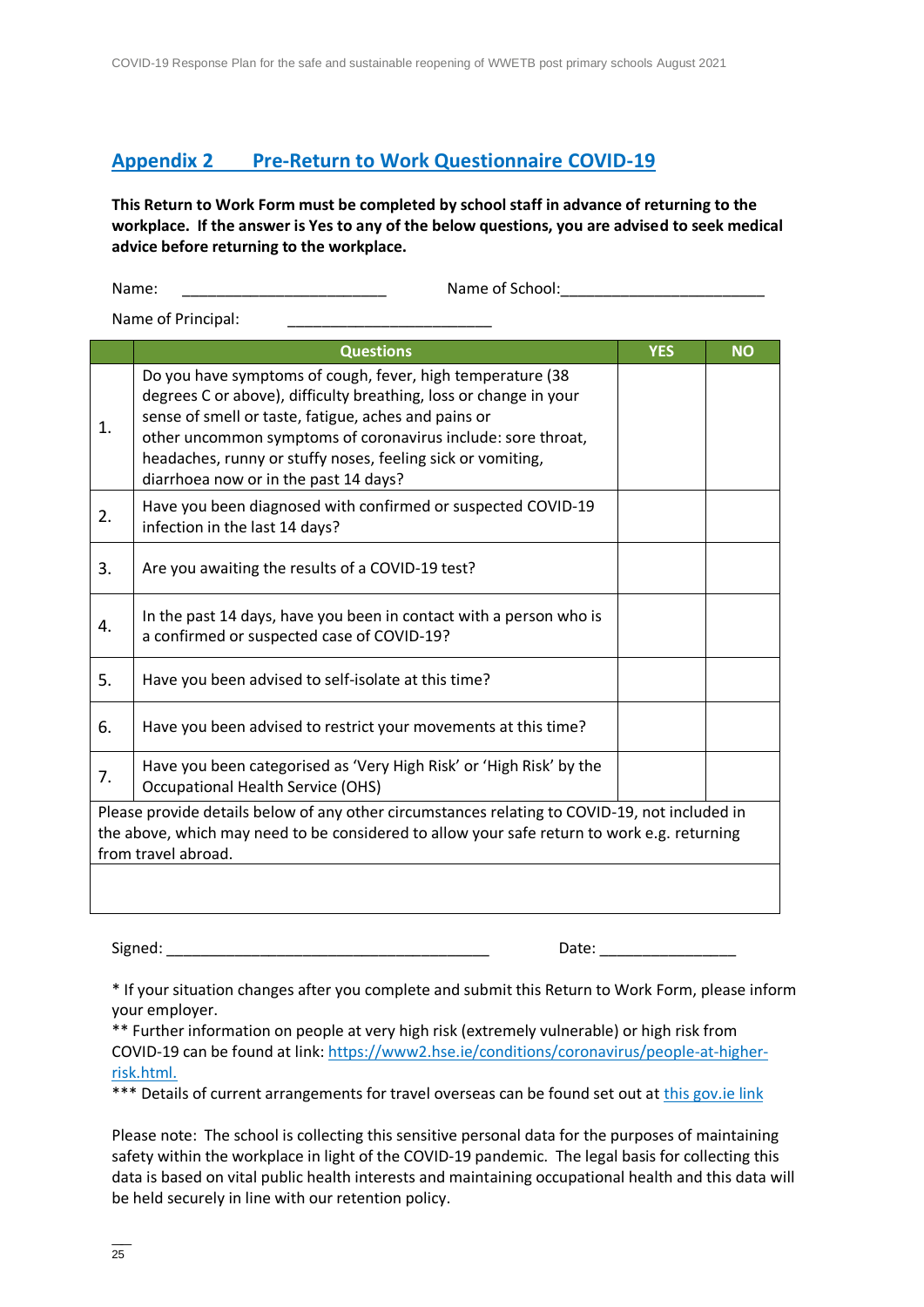## <span id="page-25-0"></span>Appendix 3 [Lead Worker Representative](#page-25-0) – Post primary Schools

The Lead Worker Representatives in Creagh College are:

| Names of Lead Worker Representative/s: | <b>Contact details:</b>     |  |  |  |
|----------------------------------------|-----------------------------|--|--|--|
| 1. Mr. Ciarán Mac Raghnaill            | ciaranmacraghnaill@wwetb.ie |  |  |  |
| 2. Ms. Amy Newans                      | amynewans@wwetb.ie          |  |  |  |

The Work Safely Protocol is designed to support employers and workers to put measures in place that will prevent the spread of COVID-19 in the workplace. The Protocol was developed following discussion and agreement between the Government, Trade Unions and Employers at the Labour Employer Economic Forum.

The Protocol provides for the appointment of a Lead Worker Representative (LWR) in each workplace. The LWR will work in collaboration with the employer to assist in the implementation of measures to prevent the spread of COVID -19 and monitor adherence to those measures and to be involved in communicating the health advice around COVID-19 in the workplace.

The purpose of this section is to set out the provisions in respect of the LWR in schools. These arrangements will operate for the 2020/21 school year and will be kept under review by the parties.

This document should be read in conjunction with:

- the [Work Safely Protocol;](https://www.gov.ie/en/publication/22829a-return-to-work-safely-protocol/)
- the [Guidance and FAQs for Public Service Employers during COVID-19;](https://www.gov.ie/en/news/092fff-update-on-working-arrangements-and-leave-associated-with-covid-19-fo/)
- COVID-19 Response Plan for Post primary Schools (available on the Department of Education website).

#### **1. Collaborative Approach**

Responsibility for the development and implementation of the COVID-19 Response Plan and the associated control measures lies with the Board of Management/ Education and Training Board and school management.

Strong communication and a shared collaborative approach is key to protecting against the spread of COVID-19 in schools, and looking after the health, safety and wellbeing of staff and students. Adherence to the Return to Work Protocol will only be achieved if everyone has a shared obligation in implementing the measures contained within the Protocol in their place of work.

If a staff member has any concerns or observations in relation to the COVID-19 Response Plan, control measures or the adherence to such measures by staff, students or others, they should contact the LWR who will engage with school management.

#### **2. Role of the Lead Worker Representative**

In summary, the role of the LWR is to:

- Represent all staff in the workplace regardless of role, and be aware of specific issues that may arise in respect of different staff cohorts;
- Work collaboratively with school management to ensure, so far as is reasonably practicable, the safety, health and welfare of employees in relation to COVID-19;
- Keep up to date with the latest COVID-19 public health advice;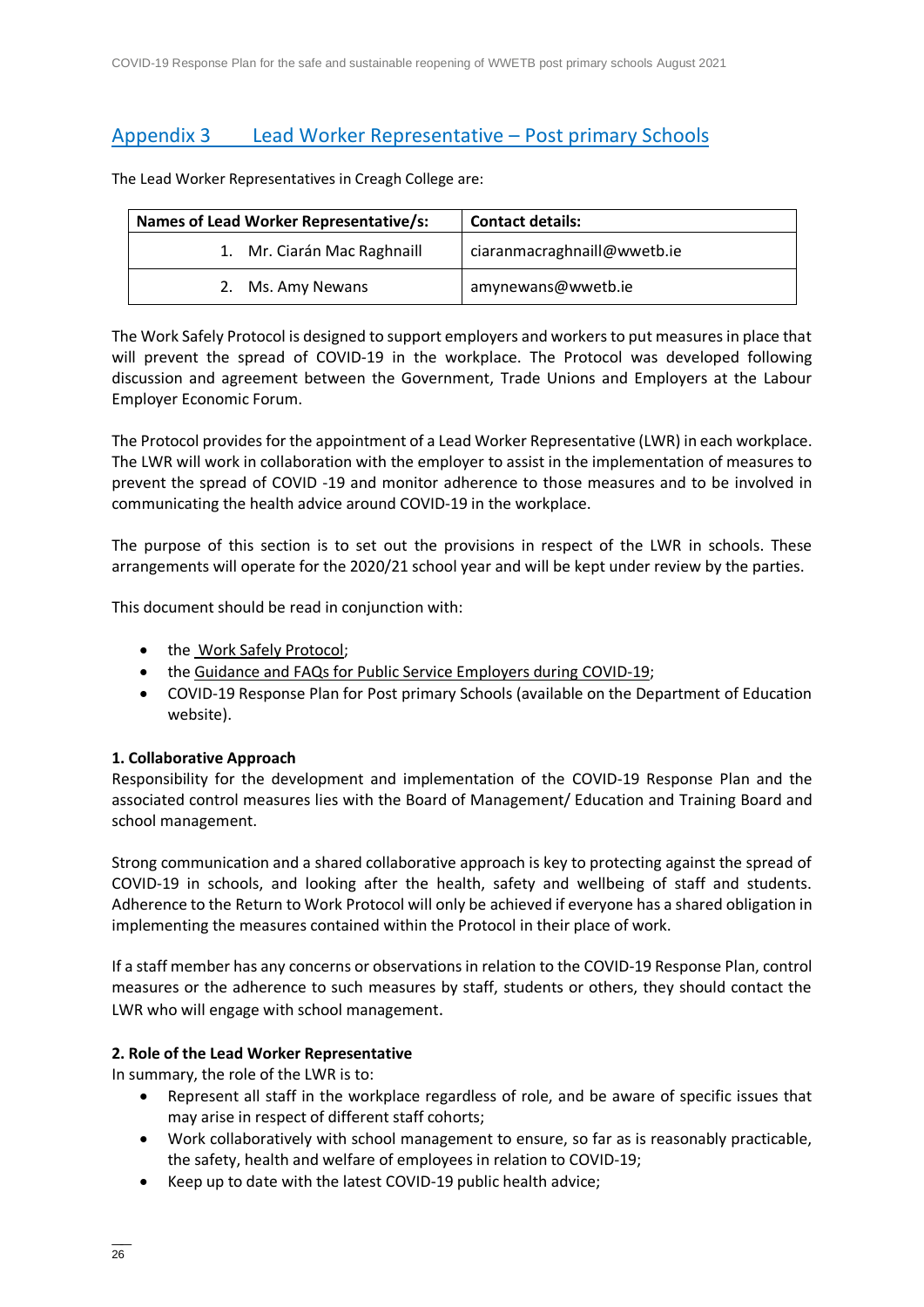- In conjunction with school management promote good hygiene practices, , such as washing hands regularly and maintaining good respiratory etiquette along with maintaining social distancing in accordance with public health advice;
- Assist school management with the implementation of measures to suppress COVID-19 in the workplace in line with the Work Safely Protocol and current public health advice;
- In conjunction with school management, monitor adherence to infection prevention control measures put in place to prevent the spread of COVID-19;
- Conduct regular reviews of safety measures;
- Report any issues of concern immediately to school management and keep records of such issues and actions taken to rectify them;
- Consult with the school management on the school's COVID-19 Response Plan in the event of someone developing COVID-19 while in school including the location of an isolation area and a safe route to that area;
- Following any incident, assess with the school management any follow up action that is required;
- Consult with colleagues on matters relating to COVID-19 in the workplace;
- Make representations to school management on behalf of their colleagues on matters relating to COVID-19 in the workplace.

#### **3. What can a Lead Worker Representative Do?**

The LWR may consult with, and make representations to, school management on any issue of concern in relation to COVID-19. These include issues in relation to:

- Cleaning protocols and their implementation
- Physical Distancing
- Configuration/re-configuration of the school facilities, including classrooms, corridors, halls, open areas, entry and exit points, school grounds etc.
- Implementation of one-way systems in the school to ensure social distancing including when entering and exiting the school
- Hand Hygiene facilities including their location and whether they are stocked and maintained
- Hand sanitising
- Staff awareness around hand hygiene in the school
- Respiratory hygiene
- Personal Protective Equipment
- At Risk Groups
- Visitors/Contractors

#### **4. Does a LWR have any legal responsibilities?**

No. A Lead Worker Representative does not have any duties in relation to COVID-19 other than those that apply to employees generally. In other words, the LWR is not responsible for the control measures within an organisation, which remains the employer's responsibility.

#### **5. Lead Worker Representative(s)**

Every school will appoint one Lead Worker Representative. In schools with more than 40 staff, a second Lead Worker Representative will be appointed.

#### **6. Selection of Lead Worker Representative(s)**

The school staff are entitled to select staff members for the LWR position(s). The LWR(s) represent all staff in the workplace regardless of role and must be aware of specific issues that may arise in respect of different staff cohorts. In this regard, where a school has two LWRs, the roles should be spread between teaching and non-teaching staff where feasible e.g. where there is a significant number of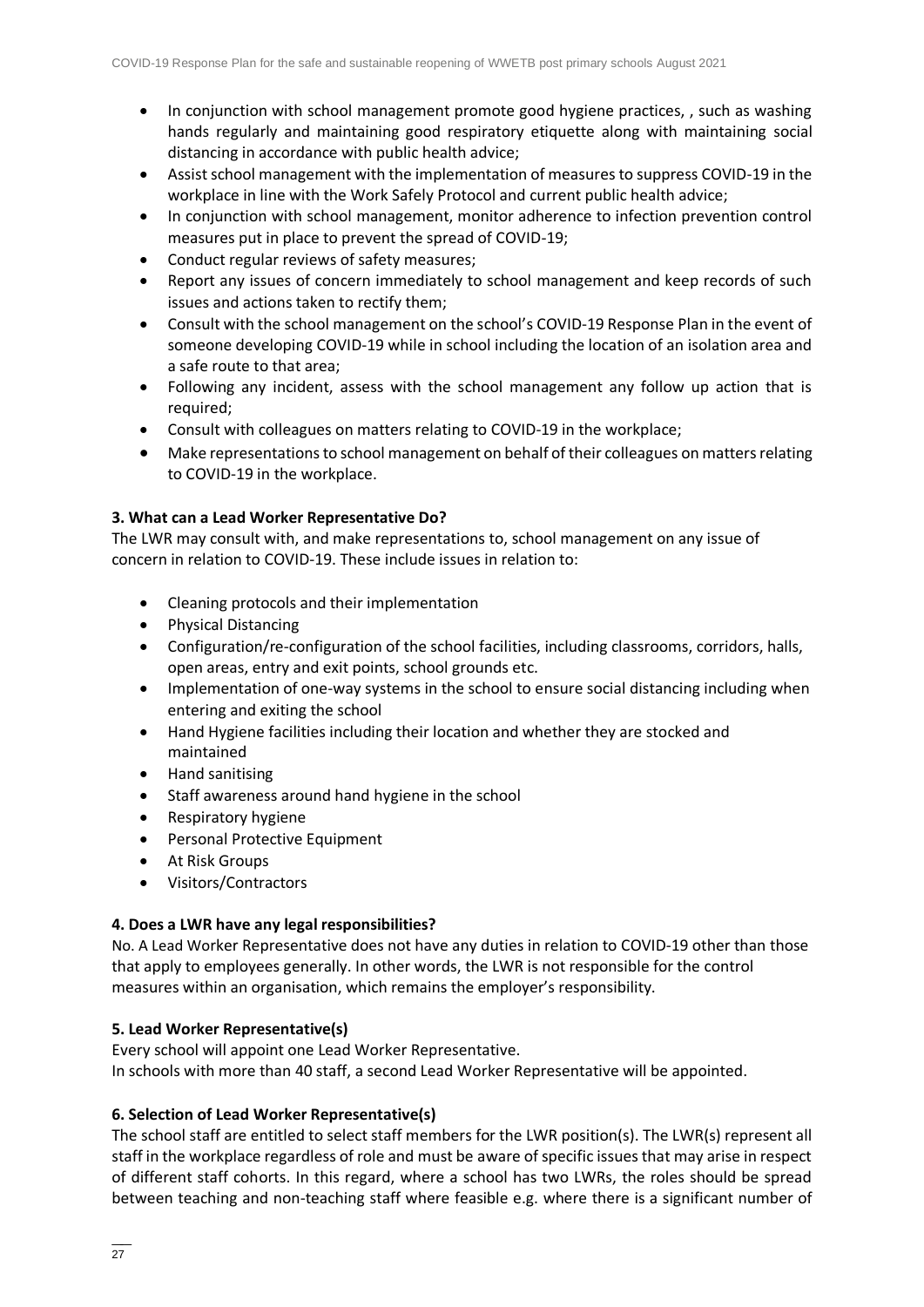non-teaching staff in the school and one or more expressions of interest are received from that cohort (this will be discussed further between the parties).

The process for the selection and appointment of the LWR(s) is that management will seek expressions of interest from all staff in the first instance. A template email for this purpose is attached. If an election is necessary, all school staff have a vote to select the LWR(s).

The LWR(s) will, following selection by the school staff, be formally appointed by WWETB. The LWR(s) will be required to confirm, prior to taking up the role, that they have been provided with and have completed the requisite training and that they are fully aware of the requirements of the role.

#### **7. Supports for the Lead Worker Representative/s**

The LWR(s) shall be entitled to:

- Be provided with information and training in respect of their role. Training for the LWR(s) is available [here](https://www.gov.ie/en/publication/dd7fb-induction-training-for-reopening-schools/#cleaning-induction)
- Be consulted by school management on the control measures being put in place by the school to minimise the risk of being exposed to COVID-19;
- Regular communication with school management on issues related to COVID-19;
- Be informed of changes in practice arising from COVID-19 response measures;
- Have access to any risk assessments prepared or carried out in relation to COVID-19 and to details of incidents of suspected COVID-19 cases that have been notified to the HSE, where they occurred and any actions taken.
- Be provided with the necessary facilities to enable them to consult with employees or prepare any submissions or reports. These might include access to a meeting room, photocopier, communications and equipment.

Where the LWR is a teacher, the LWR will receive protected time of 2 hours per week from timetable to enable them to carry out their duties in that role. In the rare instances where the appointment of a teacher selected for the LWR would cause curricular/timetabling difficulties which cannot be resolved, school management will examine internal and external possibilities to enable the teacher's appointment as LWR. Where the matter cannot be resolved, management will set out the reasons why this is the case. In this circumstance, an alternative individual must be appointed as LWR.

Where the LWR is an SNA, 66 of the "72 hours" will be utilised by the LWR to carry out their duties in that role.

Where the LWR is a Secretary or Caretaker, a re-prioritisation of duties by school management should be carried out to afford the staff member sufficient time to carry out their duties in that role within the scope of their normal contracted hours.

#### **8. Procedure for dealing with issues that arise**

Where a COVID-19 control concern is identified by the LWR (or is notified to the LWR by a staff member), the LWR should bring this to the attention of the Principal. Action points for addressing the issue should where possible be agreed between the LWR and the Principal as a matter of urgency. Staff should be informed of the outcome. It is envisaged that issues will be resolved at school level to the maximum extent possible.

If agreement cannot be reached, the LWR should notify the Education and Training Board head office of the issue. Action points for addressing the issue should where possible be agreed between the LWR and WWETB head office as a matter of urgency. Staff should be informed of the outcome.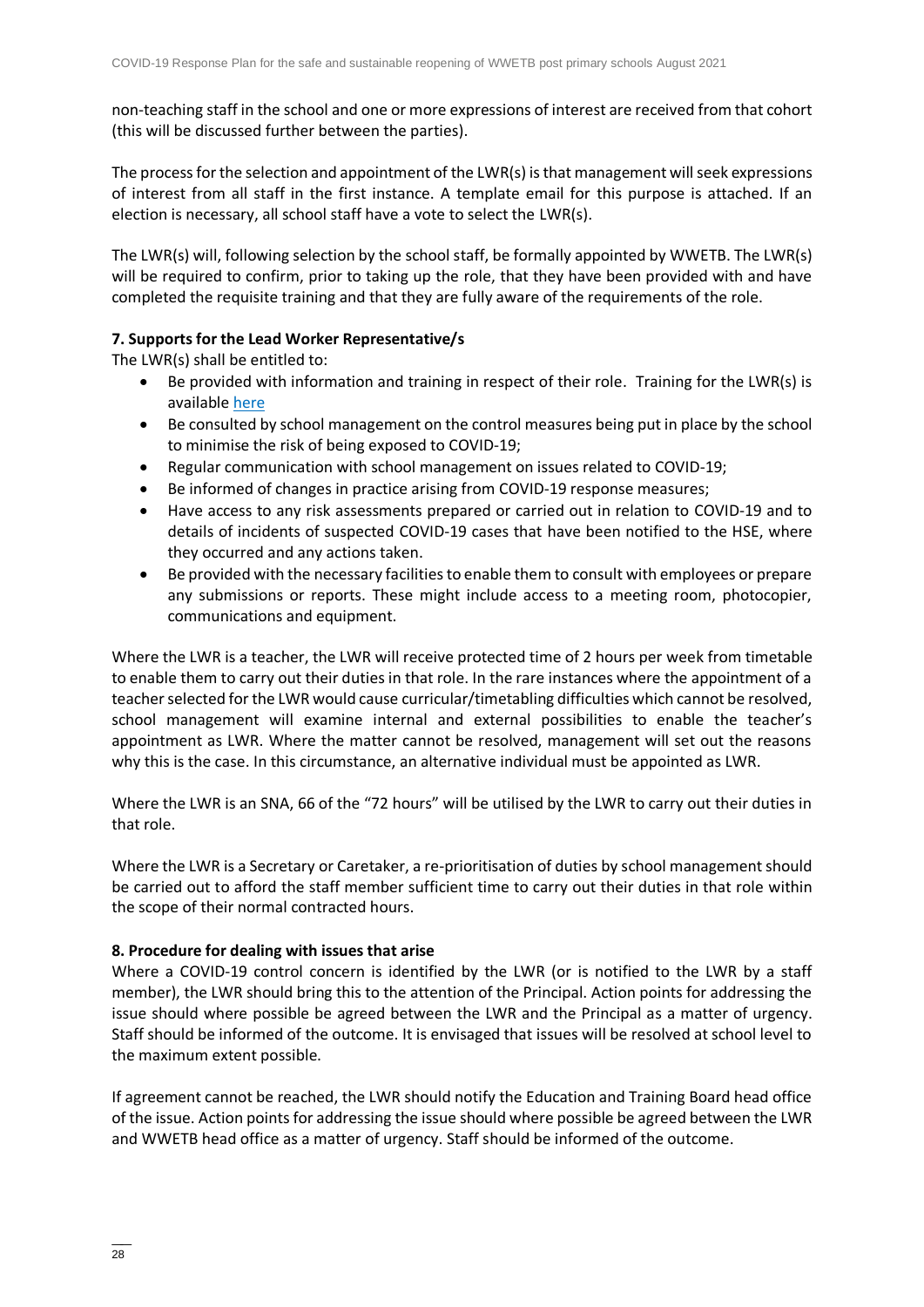If, having exhausted the process above, a serious issue of concern remains outstanding, the LWR may have recourse to the [Health and Safety Authority.](https://www.hsa.ie/)

#### **9. Glossary of Terms**

- **COVID-19 Response Plan:** plan designed to support the staff and WWETB in putting measures in place that will prevent the spread of COVID-19 in the school environment. The plan details the policies and practices necessary for a school to meet the Work Safely Protocol, Department of Education and public health guidance to prevent the introduction and spread of COVID-19 in the school environment. COVID-19 Response Plans for Post primary Schools are available on the Department's website.
- **Labour Employer Economic Forum (LEEF):** the forum for high level dialogue between Government, Trade Union and Employer representatives on matters of strategic national importance - involves the Irish Congress of Trade Unions, Government & Employers.
- **Work Safety Protocol:** national protocol designed to support employers and workers to put measures in place that will prevent the spread of COVID-19 in the workplace.
- **Safety Representative:** Section 25 of the Safety, Health and Welfare at Work Act 2005 sets out the selection and role of the Safety Representative in the workplace. The rights of the Safety Representative are set out in legislation. (Note: A Safety Representative has rights and not duties under the 2005 Act). This role is separate to the LWR under COVID-19.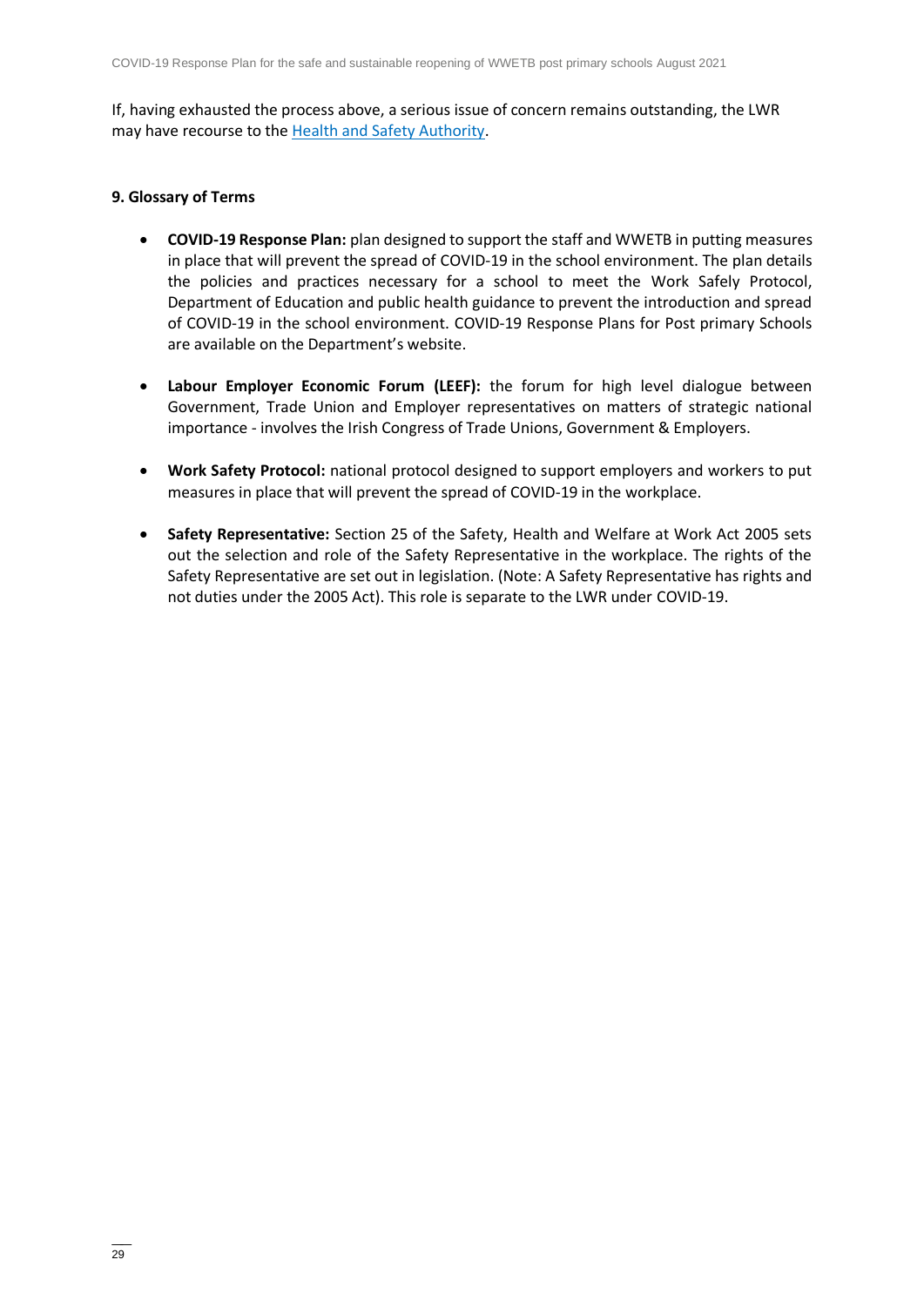The current risk assessment for the school is available from the principal.

## **Appendix 4 Template [Risk Assessment](#page-29-0)**

COVID-19 Risk Template (List identifies COVID-19 as the hazard and outlines control measures required to deal with this risk)

<span id="page-29-0"></span>

| <b>Hazards</b> | Is the<br>hazard<br>present?<br>Y/N | What is<br>the<br>risk? | <b>Risk rating Controls</b><br>$H = High$<br>M=Medium<br>L=Low | (When all controls are in place risk<br>will be reduced)                                                                                                     | Is this<br>control<br>in.<br>place? | Action/to do list/outstanding<br>controls<br>*Risk rating applies to<br>outstanding controls outlined                                                                                                                                                                                                                                                                                                           | Person<br>responsible   | Signature<br>and date<br>when<br>action |
|----------------|-------------------------------------|-------------------------|----------------------------------------------------------------|--------------------------------------------------------------------------------------------------------------------------------------------------------------|-------------------------------------|-----------------------------------------------------------------------------------------------------------------------------------------------------------------------------------------------------------------------------------------------------------------------------------------------------------------------------------------------------------------------------------------------------------------|-------------------------|-----------------------------------------|
| COVID-19       | N                                   | Illness                 | lH.                                                            | School Covid19 Response Plan in place in<br>line with Department of Education guidance<br>and the Return to Work Safely Protocol and<br>public health advice |                                     | <b>Examples of Actions</b><br>Follow public health guidance from<br>HSE re hygiene and respiratory<br>etiquette<br>Complete School COVID-19 Policy<br>Statement<br>Return to Work Forms received<br>and reviewed<br>Induction Training provided<br>Contact log in place<br>Complete checklists as required:<br><b>School Management</b><br>How to deal with a suspected case<br>Other school specific checklist | Name of staff<br>member |                                         |

If there is one or more High Risk (H) actions needed, then the risk of injury could be high and immediate action should be taken. Medium Risk (M) actions should be dealt with as soon as possible. Low Risk (L) actions should be dealt with as soon as practicable.

Risk Assessment carried out by:

Date: /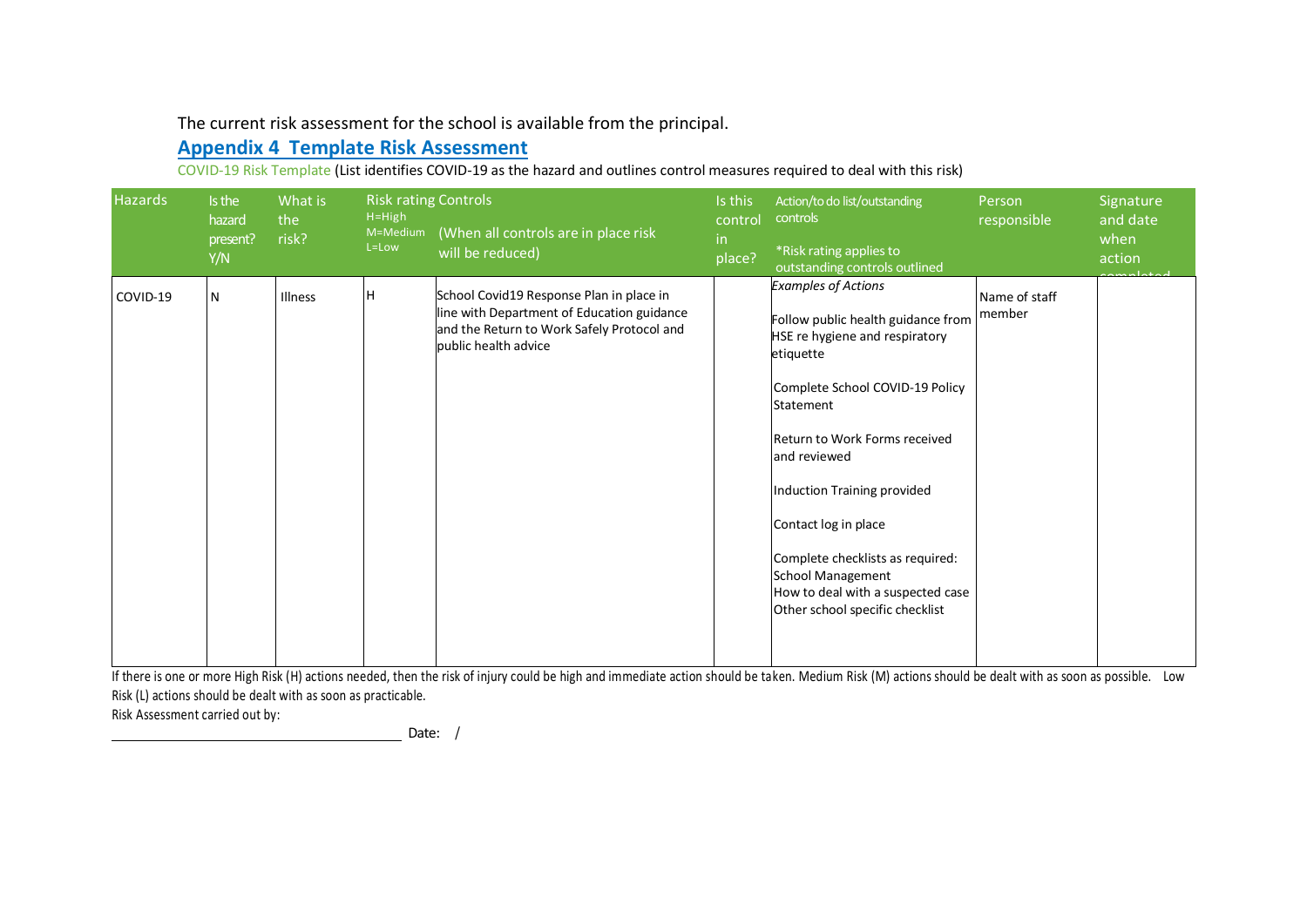# **Appendix 5**

# **Creagh College [Contact Tracing Log](#page-2-0)**

| <b>Name of School</b>                                                        | <b>Creagh College</b>                         |  |                   |                    |  | <b>School Contact</b><br>Person      |                   | Mr. Paul Glynn                                                      |  |
|------------------------------------------------------------------------------|-----------------------------------------------|--|-------------------|--------------------|--|--------------------------------------|-------------------|---------------------------------------------------------------------|--|
| <b>Address of School</b>                                                     | Creagh, Gorey, Co. Wexford                    |  |                   |                    |  | For Queries only:<br><b>Phone No</b> |                   | 053 9484035                                                         |  |
|                                                                              |                                               |  |                   |                    |  | Email                                |                   | creaghcollege@wwetb.ie                                              |  |
| <b>Name of Visitor</b>                                                       |                                               |  |                   |                    |  |                                      |                   | Was the visit pre-<br>arranged with the<br>Principal?<br>Yes o No o |  |
| <b>Date of Visit</b>                                                         | $\frac{1}{1}$ - $\frac{1}{1}$ - $\frac{1}{1}$ |  | <b>Time</b>       | Entry<br>to school |  |                                      | Exit<br>am o pm o |                                                                     |  |
|                                                                              |                                               |  |                   | am o pm o          |  | Other o Please complete:             |                   |                                                                     |  |
| <b>Visitor Status</b>                                                        | Contractor o                                  |  | Parent/Guardian o |                    |  |                                      |                   |                                                                     |  |
| <b>Contact details of</b><br>visitor<br><b>PLEASE PRINT</b>                  | Company<br>Name<br>(if applicable)            |  |                   |                    |  |                                      |                   |                                                                     |  |
|                                                                              | Address                                       |  |                   |                    |  |                                      |                   |                                                                     |  |
|                                                                              | Contact No.                                   |  |                   |                    |  | <b>Email Address</b>                 |                   |                                                                     |  |
|                                                                              | Reason for Visit                              |  |                   |                    |  |                                      |                   |                                                                     |  |
| Who the visitor met (separate line required for each person the visitor met) |                                               |  |                   |                    |  |                                      |                   |                                                                     |  |
| <b>Name of Person visited</b>                                                |                                               |  |                   |                    |  |                                      |                   | Length of time spent<br>with each person in the<br>school           |  |
|                                                                              |                                               |  |                   |                    |  |                                      |                   |                                                                     |  |
|                                                                              |                                               |  |                   |                    |  |                                      |                   |                                                                     |  |
|                                                                              |                                               |  |                   |                    |  |                                      |                   |                                                                     |  |
|                                                                              |                                               |  |                   |                    |  |                                      |                   |                                                                     |  |
|                                                                              |                                               |  |                   |                    |  |                                      |                   |                                                                     |  |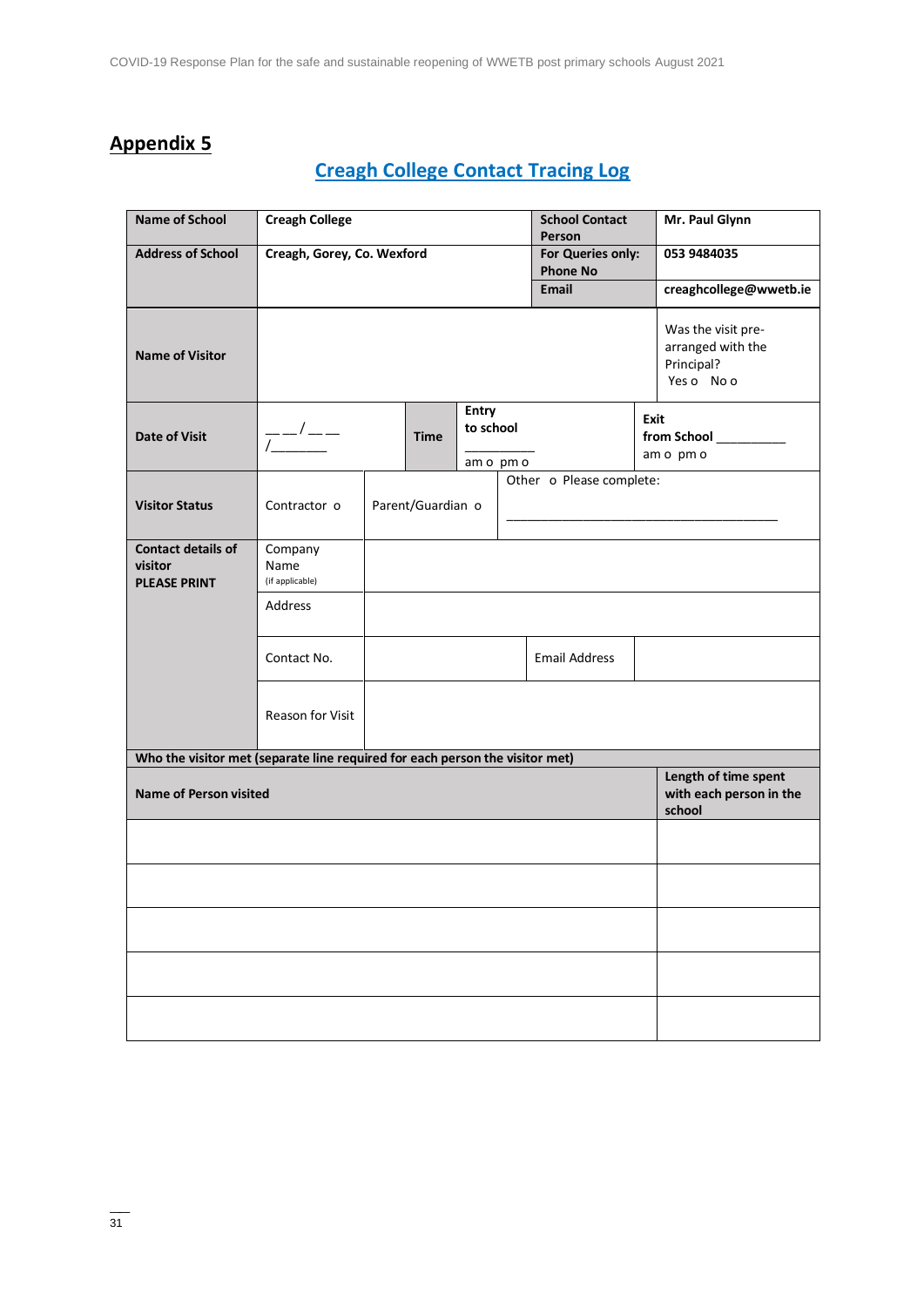# **Appendix 6 [Checklist for School Management](#page-2-1)**

#### **Composite Checklist for Schools**

This checklist supports planning and preparation, control measures and induction needed to support a safe return to school for students, staff, parents and others.

For completion by the agreed person with overall responsibility of managing the implementation of the COVID-19 Response plan in line with the supports as agreed with Department of Education.

#### **Planning and Systems**

- 1. Is there a system in place to keep up to date with the latest advice from Government and Department of Education, to ensure that advice is made available in a timely manner to staff and students and to adjust your plans and procedures in line with that advice?
- 2. Have you prepared a school COVID-19 response plan and made it available to staff and students? *Department guidance and templates provided*
- 3. Have you a system in place to provide staff and students with information and guidance on the measures that have been put in place to help prevent the spread of the virus and what is expected of them?
- 4. Have you displayed the COVID-19 posters in suitable locations highlighting the signs and symptoms of COVID-19?
- 5. Have you told staff of the purpose of the COVID-19 contact log?
- 6. Have you a COVID-19 contact log in place to support HSE tracing efforts if required? *(Contact log template attached).*
- 7. Have you informed staff on the measures and provided a system for them to raise issues or concerns and to have them responded to?
- 8. Have you reviewed and updated risk assessments in line with DES advice to take account of any controls to help prevent the spread of COVID-19? *(Risk template attached)*
- 9. Have you updated emergency plans, if necessary to take account of the COVID-19 response plan?

#### **Staff**

- 10. Have you made available to each staff member a COVID-19 return-to-work form to be completed and returned before they return to the workplace? (Template attached)
- 11. Have you requested confirmation that the details in the Return to Work Form remain unchanged following periods of closure such as school holidays.
- 12. Are you aware of staff members who are at very high risk under the HSE guidance on people most at risk (HSE guidance on people most at-risk) and advised them of the DES agreed arrangements for management of those staff?
- 13. Have you advised staff and students they must stay at home if sick or if they have any [symptoms](https://www2.hse.ie/conditions/coronavirus/symptoms.html)  [of COVID-19?](https://www2.hse.ie/conditions/coronavirus/symptoms.html)
- 14. Have you advised staff and students to follow public health advice if they are identified by the HSE as a close contact of a confirmed case of COVID-19 or if they live with someone who has symptoms of the virus.
- 15. Have you advised staff and students to consult and follow latest Government advice in relation to foreign travel.
- 16. Have you told staff and students what to do and what to expect if they start to develop symptoms of COVID-19 in school, including where the isolation area is?
- 17. Have you advised staff and pupils to cooperate with any public health officials and the school for contact tracing purposes and follow any public health advice in the event of a case or outbreak in the school;
- 18. Have you advised staff of the availability of the supports of the occupational health and wellbeing programme through Spectrum Life?
- 19. Has a lead worker representative been identified (in line with the process agreed with the DE and education partners) and detailed at Section 4.3 of this plan to help advise staff and to monitor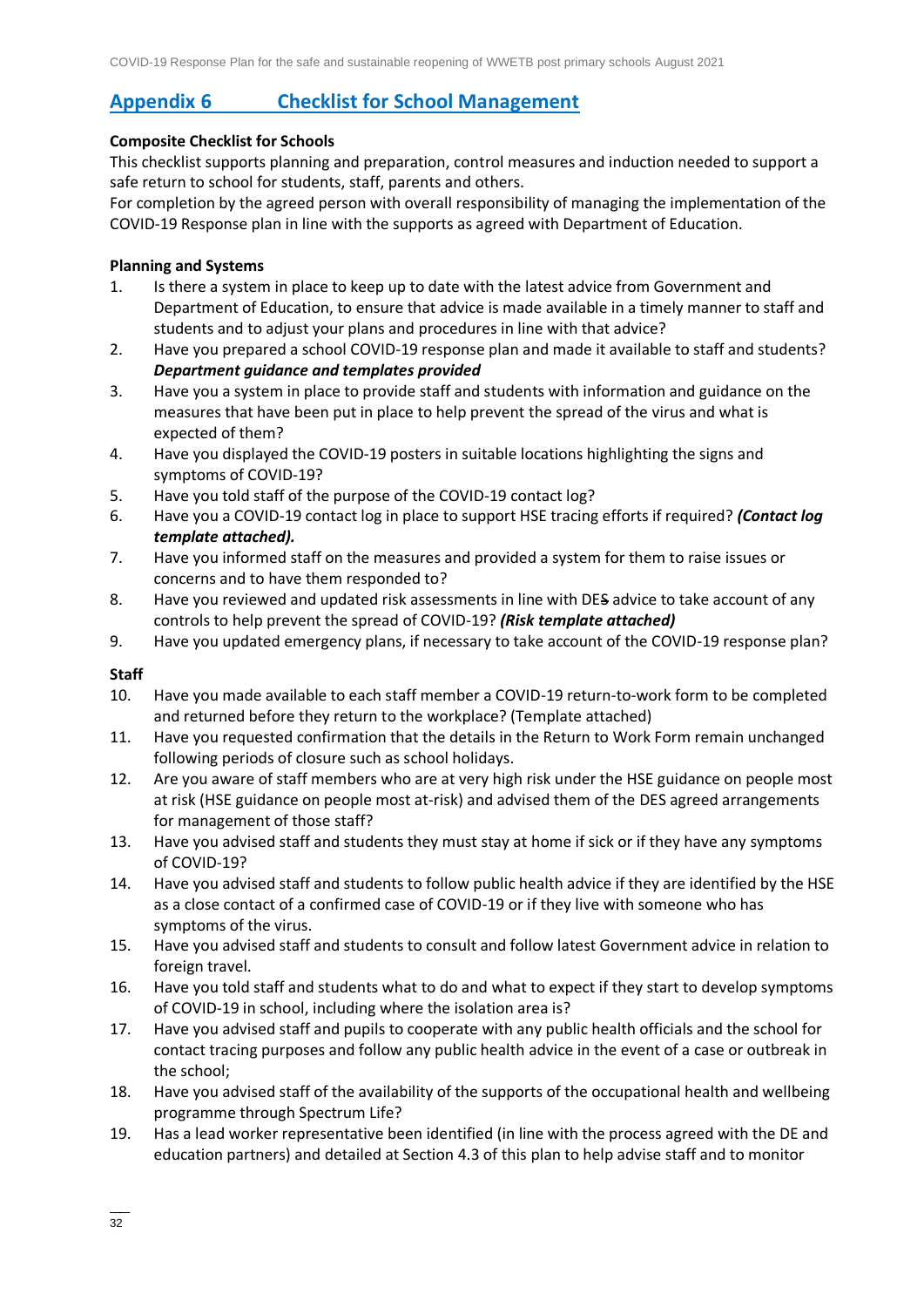compliance with COVID-19 control measures in the school and taken measures to ensure all staff know who the representative is?

#### **Training and Induction**

- 20. Have you advised new staff and students to view the Department of Education's training materials which are available online?
- 21. Have you taken the necessary steps to update your school induction / familiarisation training to include any additional information relating to COVID-19 for your school?
- 22. Have first aiders, if available, been given updated training on infection prevention and control re: hand hygiene and use of PPE as appropriate?

#### **Buildings / Equipment**

- 23. If you have mechanical ventilation does it need cleaning or maintenance before the school reopens after periods of closure?
- 24. Does your water system need flushing at outlets following low usage to prevent Legionnaire's Disease?
- 25. Have you visually checked, or had someone check, all equipment in the school for signs of deterioration or damage before being used again?
- 26. Have you arranged for the school, including all equipment, desks, benches, doors and frequent touched surfaces points, to be cleaned once a day?

#### **Infection Prevention Control Measures in place**

#### **Hand / respiratory hygiene**

- 27. Have you accessed supplies of hand sanitisers and any necessary PPE equipment in line with the interim HPSC health guidance from the national framework provided by the Department?
- 28. Are there hand washing/hand sanitising stations in place to accommodate staff, students and visitors adhering to hand hygiene measures in accordance with Department guidance?
- 29. Have arrangements been made for staff and students to have regular access to handwashing/hand sanitising facilities as appropriate?
- 30. Are hand sanitisers easily available and accessible for all staff, students and visitors e.g. in each classroom and at entry and exit points to school buildings?
- 31. Have you made arrangements to ensure hand hygiene facilities are regularly checked and wellstocked?
- 32. Does the alcohol-based hand sanitiser have at least 60% ethanol or 70% isopropanol as the active ingredient?
- 33. Have you informed staff about the importance of hand washing?
- 34. Have you arranged for new staff to view [how to wash their hands](https://www2.hse.ie/wellbeing/how-to-wash-your-hands.html) (with soap and water for at least 20 seconds) and dry them correctly through the use of the HSE video resource?
- 35. Have you shown new staff and students how to use hand sanitiser correctly and where handsanitising stations are located?
- 36. Have you [displayed posters](https://www.gov.ie/en/collection/ee0781-covid-19-posters-for-public-use/) on how to wash hands correctly in appropriate locations?
- 37. Have you told staff and students when they need to wash their hands or use hand sanitiser? This includes:
	- $\triangleright$  before and after eating and preparing food
	- ➢ after coughing or sneezing
	- $\triangleright$  after using the toilet
	-
	- before and after wearing gloves
	- $\triangleright$  where hands are dirty<br>before and after wear<br> $\triangleright$  before and after being  $\triangleright$  before and after being on public transport<br>  $\triangleright$  before leaving home
	-
	- $\triangleright$  before leaving home<br>  $\triangleright$  when arriving/leaving when arriving/leaving the school /other sites
	- when entering and exiting vehicles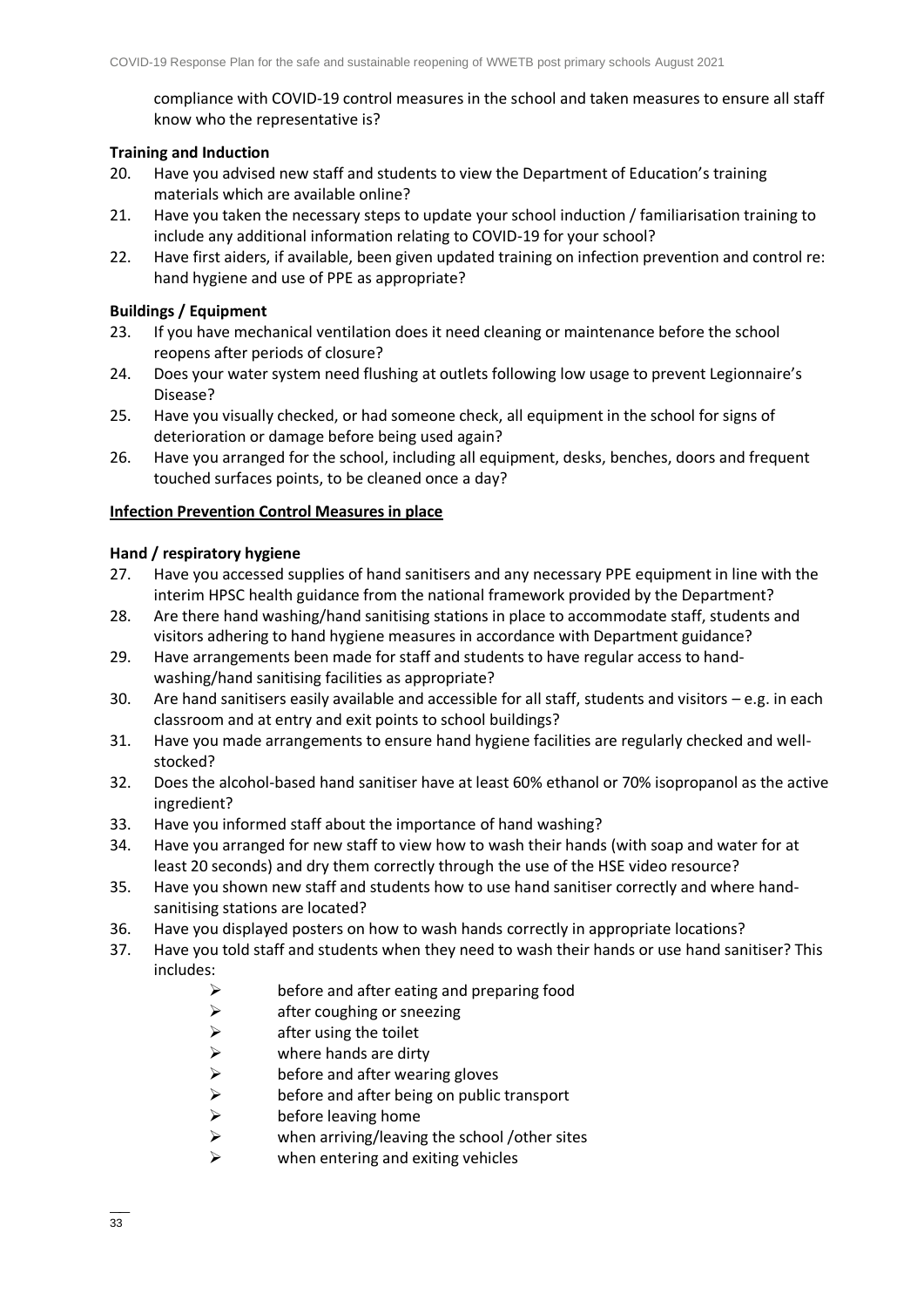- $\triangleright$  after touching potentially contaminated surfaces
- ➢ if in contact with someone displaying any COVID-19 symptoms
- 38. Have you told staff and students of the importance of good respiratory measures to limit the spread of the virus?
	- $\triangleright$  avoid touching the face, eves, nose and mouth
	- ➢ cover coughs and sneezes with an elbow or a tissue
	- $\triangleright$  dispose of tissues in a covered bin

#### **Physical Distancing:**

- 39. Have you identified all available school space to be used to maximise physical distancing?
- 40. Have you reviewed the templates provided by the Department of Education which show options for revised layout of school rooms to meet physical distancing requirements?
- 41. Have you arranged to revise the layout of the rooms and furniture as per the Department guidelines?
- 42. Have you arranged in each room that the teacher's desk should be at least 1m (and where possible 2m) away from student desks?
- 43. Have you arranged in each room that students would be, at least 1m and (where possible 2m) away from each other?
- 44. Have you where possible and practicable assigned students to main class cohorts to minimise the risk of infection from COVID-19?
- 45. Have you arranged the timetable to facilitate double classes where possible and practicable?
- 46. Have you advised staff and students that when students are moving to an elective subject they would, where practicable be seated with members of their main class cohort?
- 47. Have you made arrangements to limit interaction on arrival and departure from school and in other shared areas?
- 48. Have you encouraged walking or cycling to school as much as possible?
- 49. Have you made arrangements, in so far as possible, to open additional access points to school to reduce congestion?
- 50. Can you provide a one system for entering and exiting the school, where practical?
- 51. Have you arranged for staff meetings to be held remotely or in small groups or in large spaces to facilitate physical distancing?
- 52. Have you taken steps to minimise rotation of staff between classes where possible?
- 53. Have you a system to regularly remind staff and students to maintain physical distancing?
- 54. Have you advised staff and students not to shake hands and to avoid any physical contact?
- 55. Have you stopped all non-essential travel for school activities?
- 56. Have you advised staff of the Department's guidance to achieve good ventilation
- 57. Have you checked any mechanical ventilation systems to ensure an adequate supply of fresh air is used

#### **Visitors to Schools**

- 58. Have you identified the activities that involve interacting with essential visitors to the school, made arrangements to minimise the number of such visitors and put in place measures to prevent physical contact, as far as possible?
- 59. Are there arrangements in place to inform essential visitors to schools of the measures to help prevent the spread of infection?
- 60. Have you a system in place for all visitors who do need to come to the school to make appointment, arrange to contact a central point and to record their visit using the contact tracing log?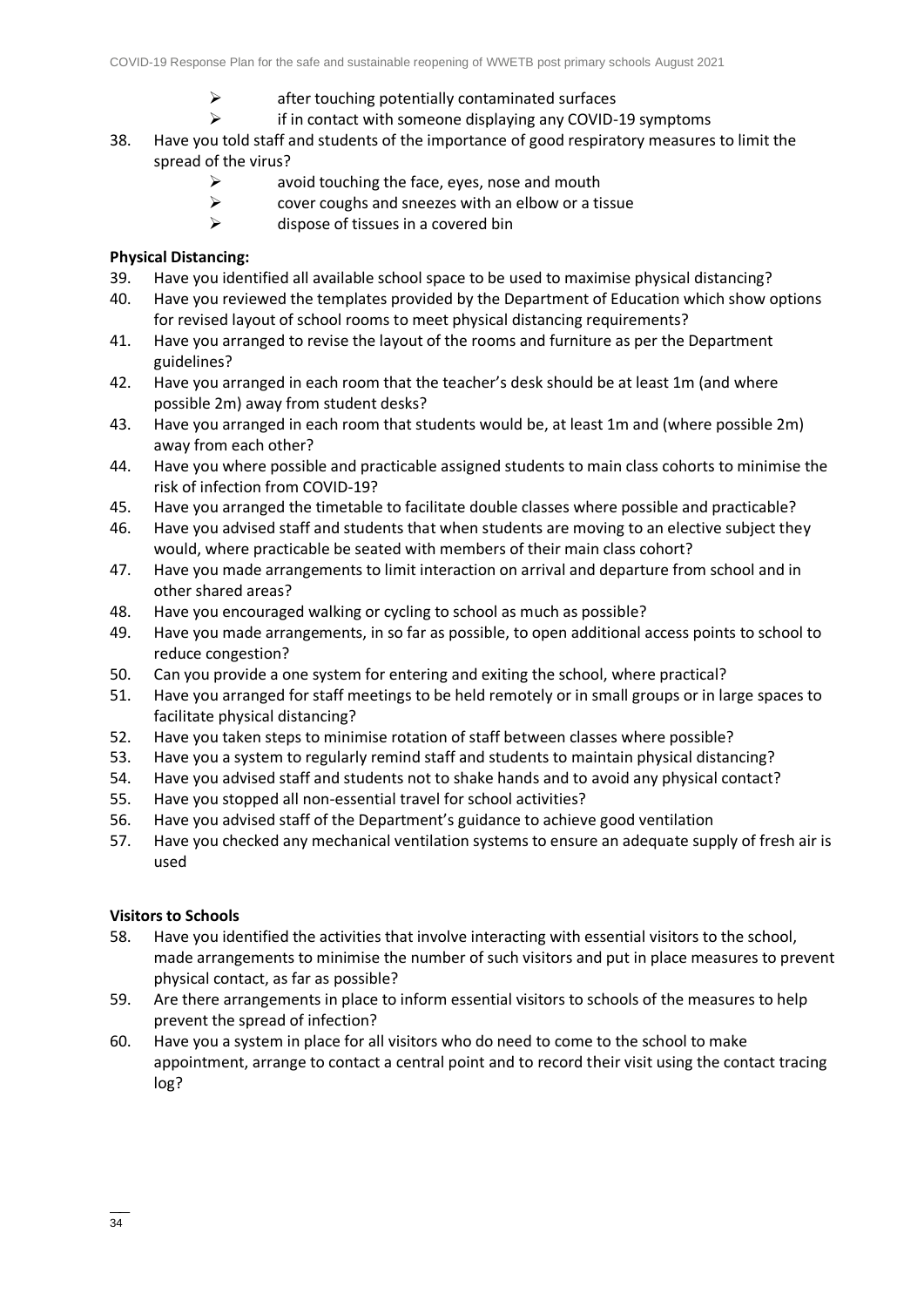## **[Appendix 7 Checklist for dealing with a suspected case of COVID-19](#page-2-2)**

Staff members will be required to manage a suspected case in line with the protocol and training.

A nominated member of the school management team will be nominated as the designated contact person for ensuring that all aspects of the protocol to deal with suspected cases have been adhered to.

#### **Isolation Area**

- **1.** Have you identified a place that can be used as an isolation area, preferably with a door that can close?
- **2.** The isolation area does not have to be a separate room but if it is not a room it should be 2m away from others in the room.
- **3.** Is the isolation area accessible, including to staff and students with disabilities?
- **4.** Is the route to the isolation area accessible?
- **5.** Have you a contingency plan for dealing with more than one suspected case of COVID-19?
- **6.** Are the following available in the isolation area(s)?
	- ➢ Tissues
	- ➢ Hand sanitiser
	- ➢ Disinfectant/wipes
	- ➢ Gloves/Masks
	- ➢ Waste Bags
	- ➢ Bins

#### **Isolating a Person**

- **7.** Are procedures in place to accompany the infected person to the isolation area, along the isolation route with physical distancing from them?
- **8.** Are staff familiar with this procedure?
- **9.** Have others been advised to maintain a distance of at least 2m from the affected person at all times?
- **10.** Is there a disposable mask to wear for the affected person while in the common area and when exiting the building?

#### **Arranging for the affected person to leave the School**

- **11.** Staff have you established by asking them if the staff members feel well enough to travel home?
- **12.** Student have you immediately contacted their parents/guardians and arranged for them to collect their student? Under no circumstances can a student use public or school transport to travel home if they are a suspected case of COVID-19.
- **13.** The affected person should be advised to avoid touching other people, surfaces and objects.
- **14.** The affected person should be advised to cover their mouth and nose with disposable tissue(s) when they cough or sneeze, and to put the tissue in the bin.
- **15.** Has transport home or to an assessment centre been arranged if the affected person has been directed to go there by their GP?
- **16.** Has the affected person been advised not to go to their GP's surgery or any pharmacy or hospital?
- **17.** Has the affected person been advised they must not use public transport?
- **18.** Has the affected person been advised to continue wearing the face mask until they reach home?

#### **Follow up**

- **19.** Have you carried out an assessment of the incident to identify any follow-up actions needed?
- **20.** Are you available to provide advice and assistance if contacted by the HSE?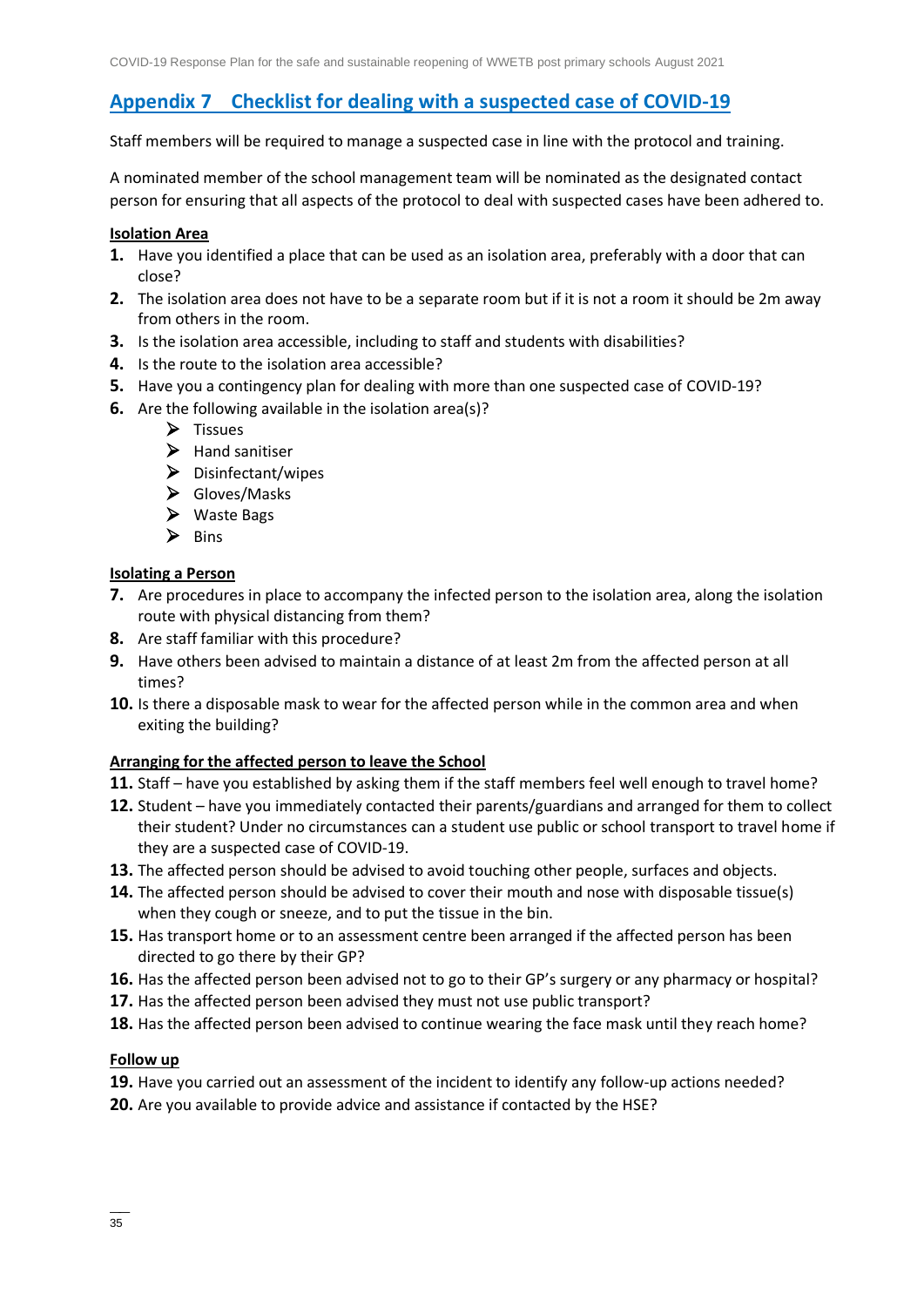#### **Cleaning**

- **21.** Have you taken the isolation area out-of-use until cleaned and disinfected?
- **22.** Have you made arrangements to clean and disinfect any classroom space where the staff or students were located?
- **23.** Have you arranged for cleaning and disinfection of the isolation area and any other areas involved, as soon as practical after the affected person has left the building?
- **24.** Have the cleaners been trained in dealing with contaminated areas and supplied with the appropriate PPE?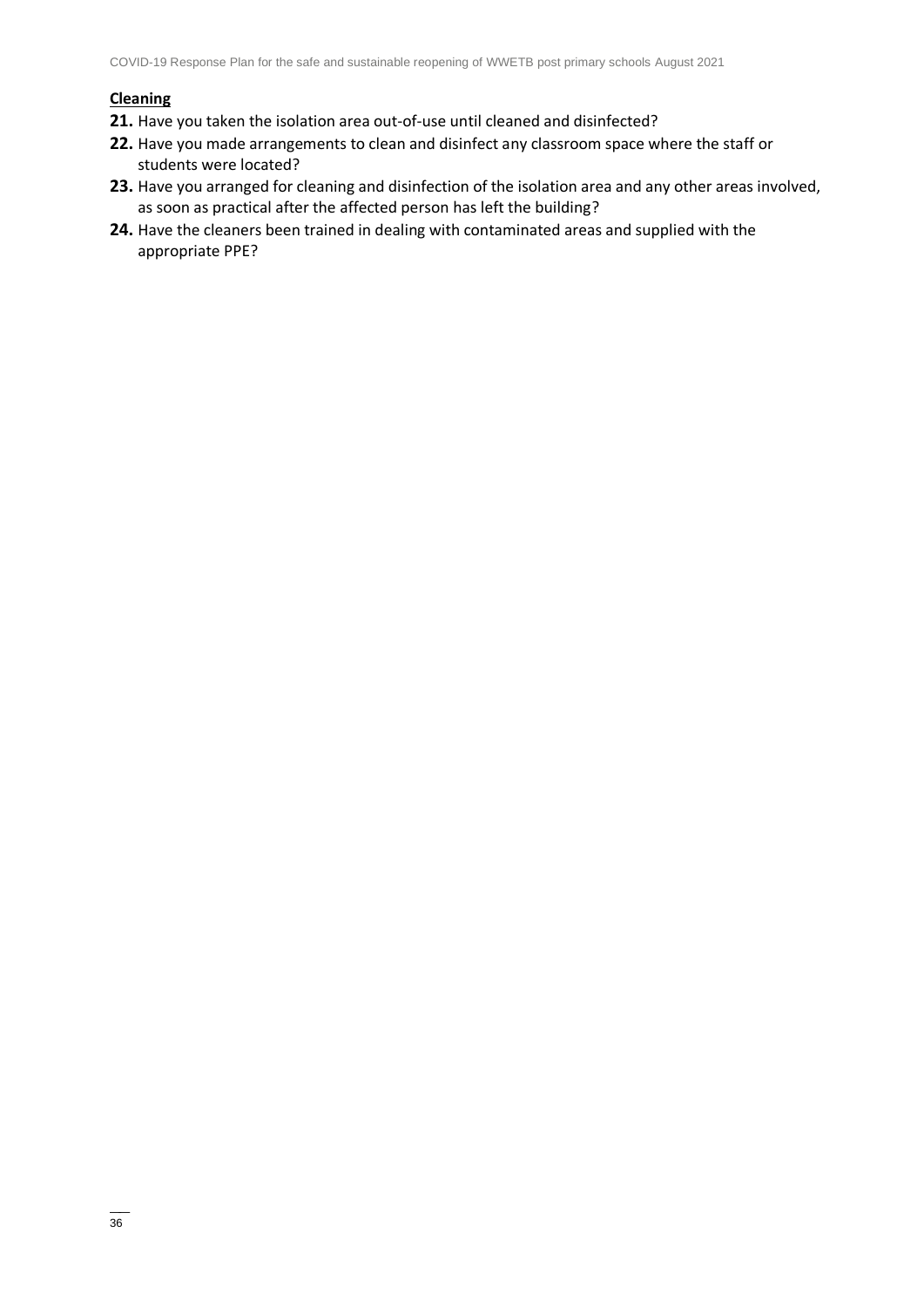## **Appendix 8 [Checklist Lead Worker Representative](#page-2-3)**

- **1.** Have you agreed with your school to act as a Lead worker representative for your school?
- **2.** Have you been provided with information and training in relation to the role of lead worker representative if you are new to the role?
- **3.** Are you keeping up to date with the latest COVID-19 advice from Government?
- **4.** Are you aware of the [signs and symptoms of COVID-19?](https://www2.hse.ie/conditions/coronavirus/symptoms.html)
- **5.** Do you know [how the virus is spread?](https://www2.hse.ie/conditions/coronavirus/how-coronavirus-is-spread.html)
- **6.** Do you know how to help prevent the spread of COVID-19?
- **7.** Have you watched and do you understand the online Induction Training provided by the Department of Education before returning to school?
- **8.** Are you helping in keeping your fellow workers up to date with the latest COVID-19 advice from Government?
- **9.** Have you completed the COVID-19 return-to-work form and given it to your school? *(Department template Return-to-Work form available)*
- **10.** Are you aware of the control measures your school has put in place to minimise the risk of you and others being exposed to COVID-19? (*Checklist for School Management available)*
- **11.** Did your school consult with you when putting control measures in place? *Control measures have been agreed centrally between the Department and education partners. Consultation at school level should take place on any specific local arrangements necessary to implement the protocol*
- **12.** Have you a means of regular communication with the person with overall responsibility for the school COVID-19 plan?
- **13.** Are you co-operating with your school to make sure these control measures are maintained?
- **14.** Have you familiarised yourself with the cleaning requirements needed to help prevent cross contamination? (*Checklist for Cleaning and Disinfection available*)
- **15.** Have you been asked to walk around and check that the control measures are in place and are being maintained?
- **16.** Are you reporting immediately to the person with overall responsibility for the school COVID-19 plan any problems, areas of non-compliance or defects that you see?
- **17.** Are you keeping a record of any problems, areas of non-compliance or defects and what action was taken to remedy the issue?
- **18.** Are you familiar with what to do in the event of someone developing the symptoms of COVID-19 while at school?
- **19.** Are you co-operating with your school in identifying an isolation area and a safe route to that area? (*Checklist for dealing with suspected case of COVID-19 available)*
- **20.** Are you helping in the management of someone developing symptoms of COVID-19 while at school?
- **21.** Once the affected person has left the school, are you helping in assessing what follow-up action is needed?
- **22.** Are you helping in maintaining the contact log?
- **23.** Have you been made aware of any changes to the emergency plans or first aid procedures for your school?
- **24.** Are you making yourself available to fellow staff to listen to any COVID-19 control concerns or suggestions they may have?
- **25.** Are you raising those control concerns or suggestions with your school and feeding back the response to the worker who raised the issue?
- **26.** Are you aware of the availability of the Spectrum Life Wellbeing Together Programme?
- **27.** Have you been provided by the Principal/ school management with the supports to which you are entitled in your role as Lead Worker Representative?
- **28.** If you are a teacher, have you been provided with the 2 hours per week of protected time off class contact hours, as provided for in the protocol?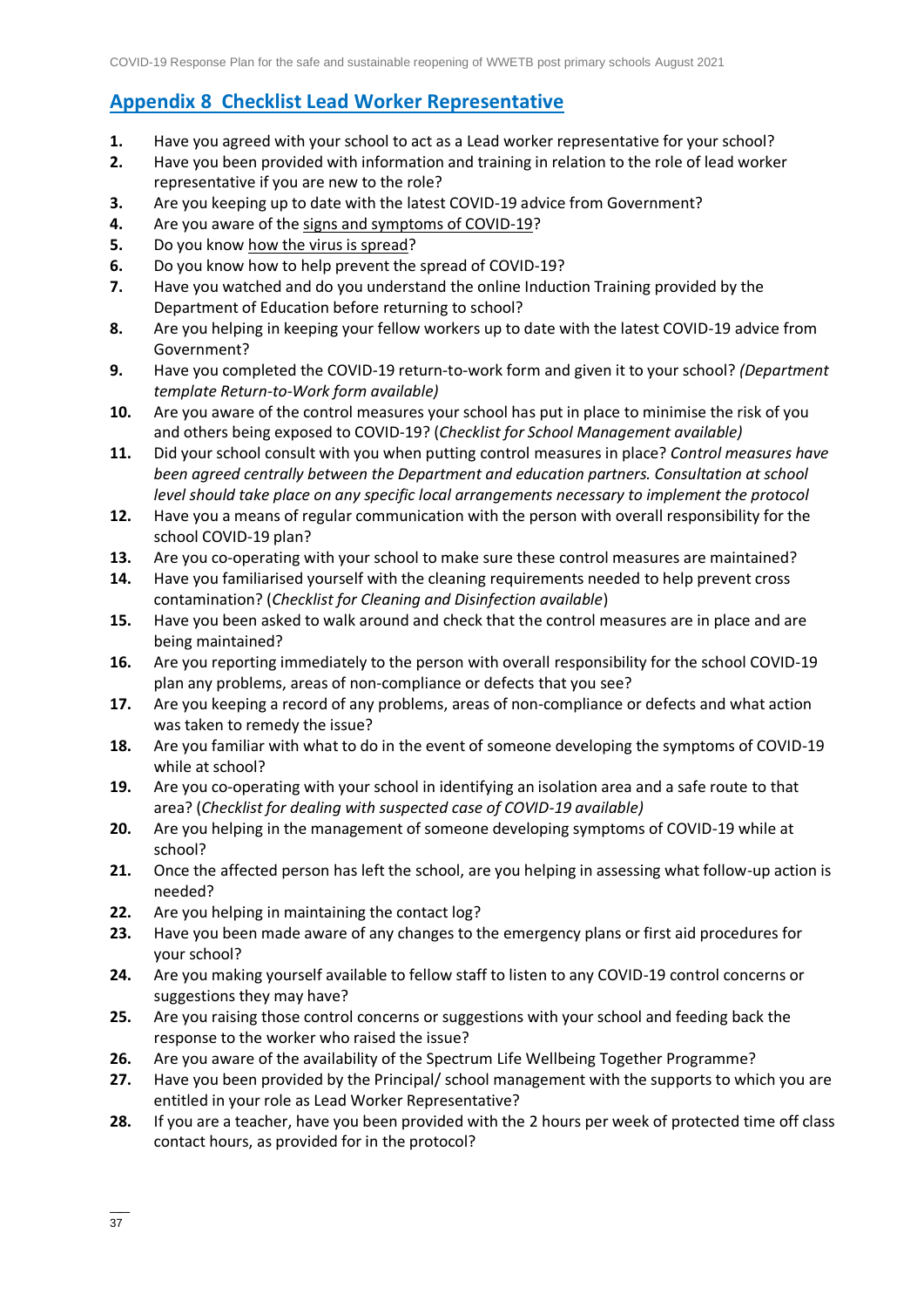**29.** If you are a school secretary or a caretaker have your duties been re-prioritised by school management to afford you sufficient time to carry out your duties as LWR within the scope of your normal contracted hours, as provide for in the protocol?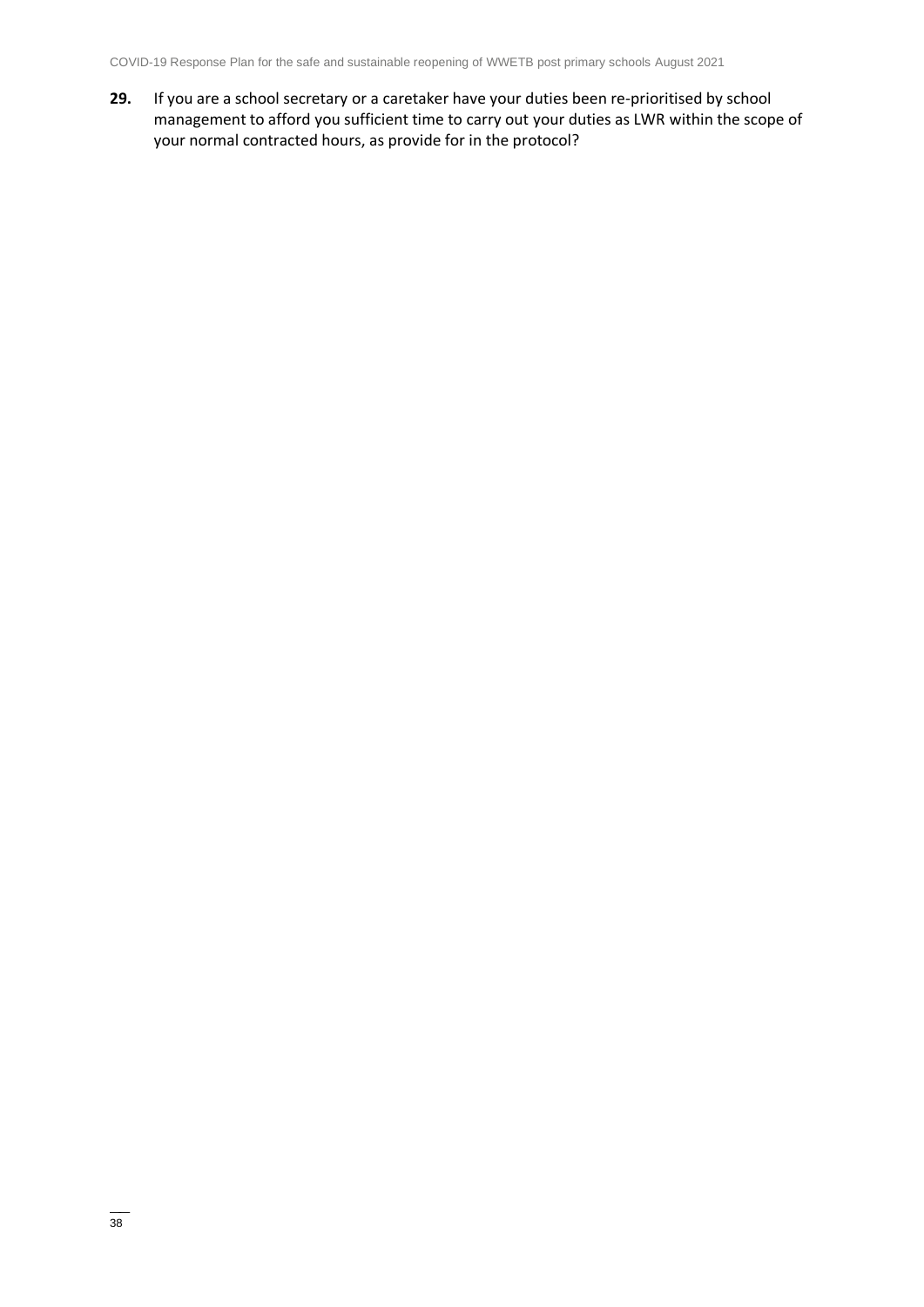# **Appendix 9 [Checklist for Cleaning](#page-2-4)**

- **1.** Have you a system in place for checking and keeping up to date with the latest public health advice from Government and the Department of Education, to ensure that advice is made available in a timely manner in order to adjust your cleaning procedures in line with that advice?
- **2.** Have you reviewed the HPSC interim health advice for the safe reopening of schools, in particular Section 5.6 Environmental Hygiene?
- **3.** Have you explained the need for the enhanced cleaning regime to staff?
- **4.** Are you aware that cleaning is best achieved using a general purpose detergent and warm water, clean cloths, mops and the mechanical action of wiping and cleaning, following by rinsing and drying?
- **5.** Have you sufficient cleaning materials in place to support the enhanced cleaning regime?
- **6.** Have you provided training for cleaning staff on the enhanced cleaning regime?
- **7.** Have you made arrangements for the regular and safe emptying of bins?
- **8.** Are you familiar with the cleaning options for school settings set out in the interim HPSC health advice for schools for surfaces, toilets, cleaning equipment, PPE and waste management?
- **9.** Are you aware that each school setting should be cleaned once per day?
- **10.** Have you provided cleaning materials to staff so that they can clean their own desk or immediate workspace?
- **11.** Have you advised staff that they are responsible for cleaning personal items that have been brought to work and are likely to be handled at work or during breaks (for example, mobile phone and laptops) and to avoid leaving them down on communal surfaces or they will need to clean the surface after the personal item is removed?
- **12.** Have you advised staff and students to avoid sharing items such as cups, bottles, cutlery, and pens?
- **13.** Have you put in place a written cleaning schedule to be made available to cleaning staff including:
- **14.** Items and areas to be cleaned
- **15.** Frequency of cleaning
- **16.** Cleaning materials to be used
- **17.** Cleaning of frequently touched surfaces such as vending machines, coffee machines and door handles
- **18.** Equipment to be used and method of operation?
- **19.** Details of how to clean following a suspected case of COVID-19 are at Section 7 of the Plan above
- **20.** If disinfection of contaminated surfaces is required, is a system in place to do this following cleaning?
- **21.** If cleaning staff have been instructed to wear gloves when cleaning are they aware of the need to wash their hands thoroughly with soap and water, both before and after wearing gloves?
- **22.** Have you a system in place for disposing personal waste such as cleaning cloths and used wipes in a rubbish bag? The Protocol advises that personal waste such as cleaning waste, tissues etc. should be double bagged and stored in a secure area for 72 hours before being presented for general waste collection.
- **23.** Have you ensured there is a system in place to make sure reusable cleaning equipment including mop heads and non-disposable cloths are clean before re-use?
- **24.** Have you ensured there is a system in place to ensure that equipment such as buckets are emptied and cleaned with a fresh solution of disinfectant before re-use?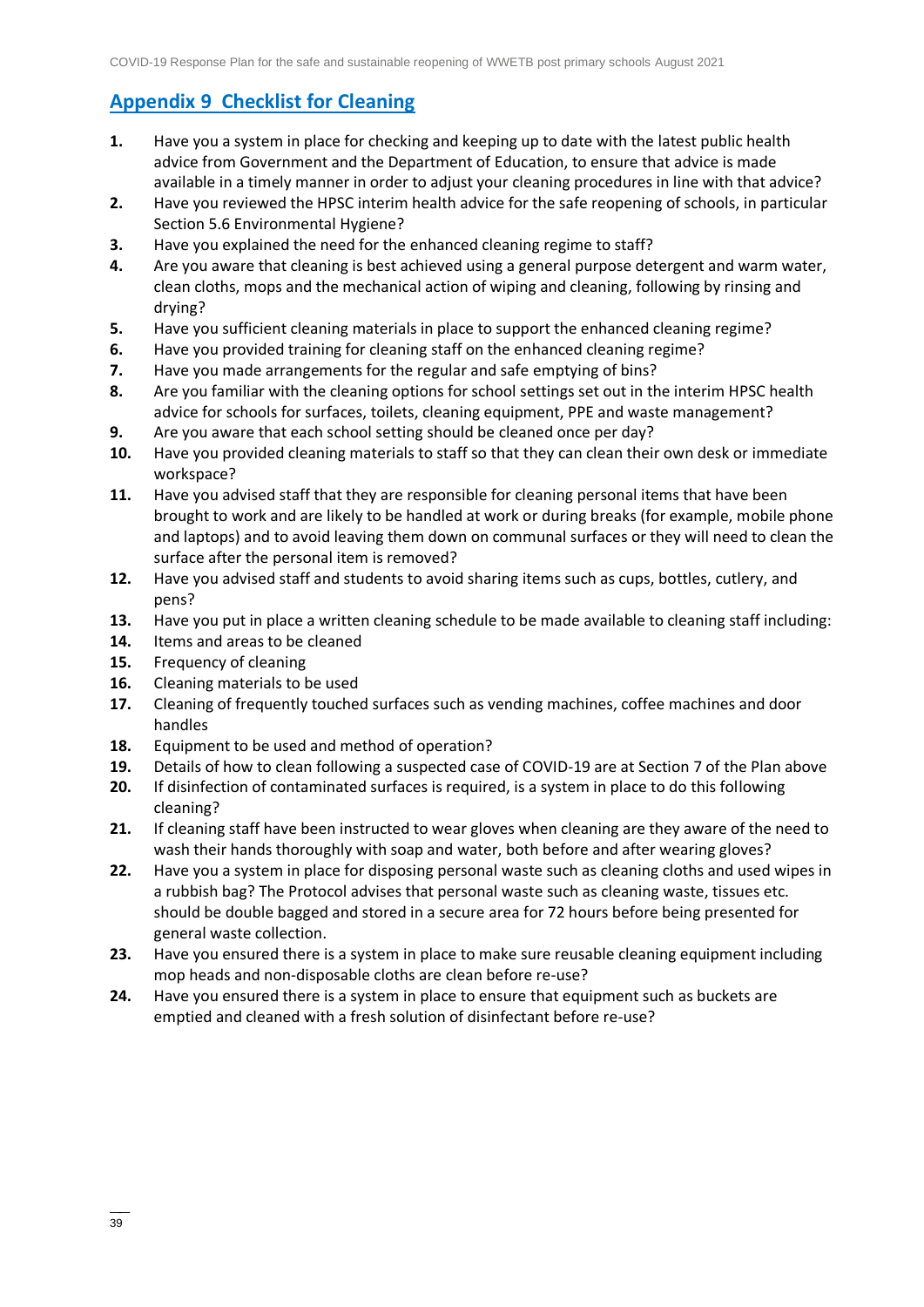# **Appendix 10 [Details of school-specific control measures](#page-2-5)**

The following measures are in place for Creagh College. This section will be reviewed regularly in consultation with the Lead Worker Representative/s.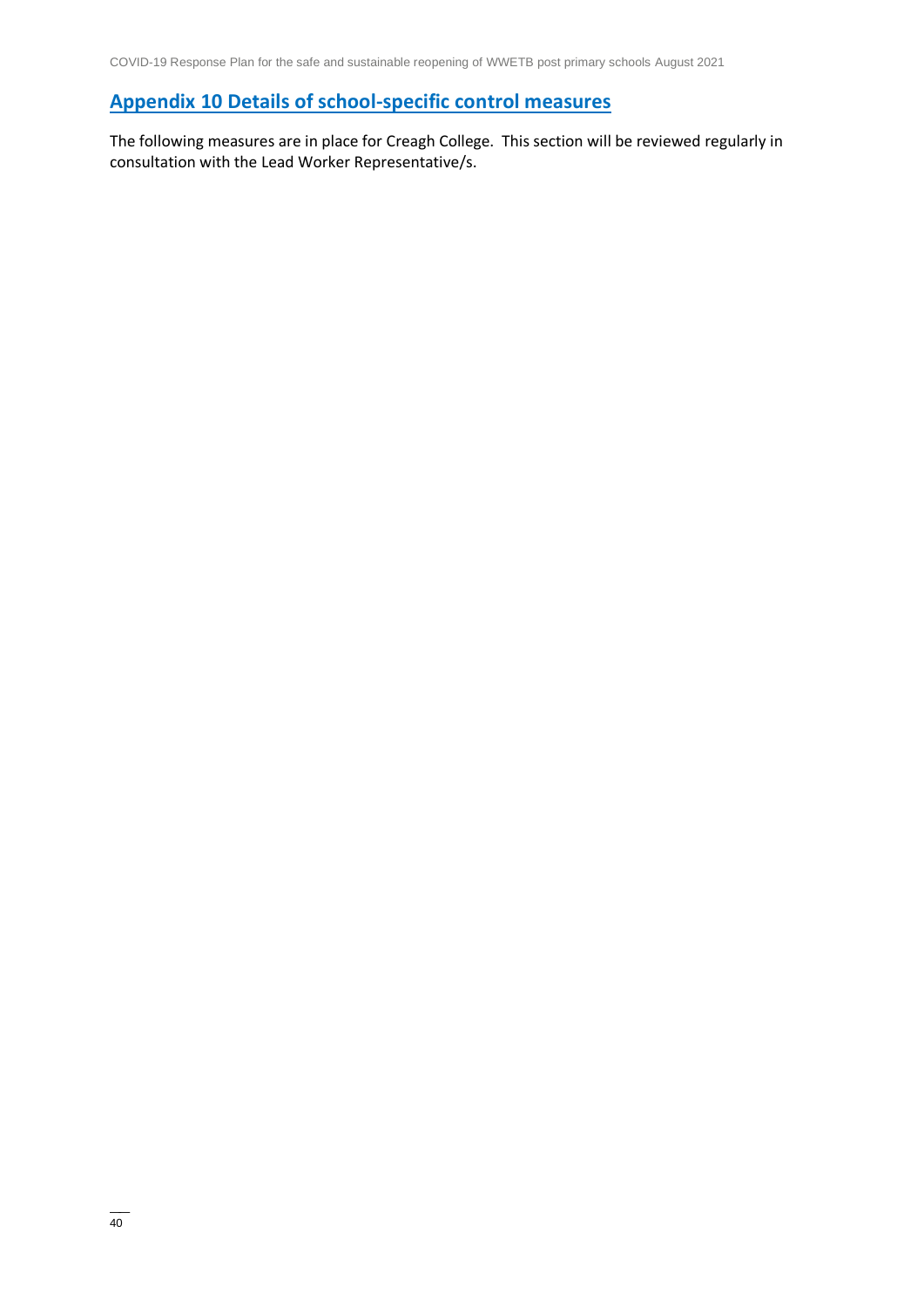#### Appendix 11 Creagh College Bulletin No.2

## **Bulletin No. 2**

#### 25th August 2021

Dear students, parents and guardians,

We are really looking forward to welcoming our students back to Creagh College. Please see below our plan for the phased reopening of Creagh College. This is to allow us to fully train and brief staff and students on COVID-19 protocols.

#### **Dates for the re-opening of Creagh College:**

| Monday 30 <sup>th</sup> August      | College re-opens for $6th$ years only (2pm-4pm)                 |
|-------------------------------------|-----------------------------------------------------------------|
| Tuesday 31 <sup>st</sup> August     | College re-opens for 5 <sup>th</sup> years only (1.20pm-3.20pm) |
| Wednesday 1 <sup>st</sup> September | $1^{st}$ & $6^{th}$ years only (Full Day)                       |
| Thursday 2 <sup>nd</sup> September  | $1^{st}$ & 6 <sup>th</sup> years only (Full Day)                |
| Friday 3rd September                | 2 <sup>nd</sup> & 3 <sup>rd</sup> years only (Full Day)         |
| Monday 6 <sup>th</sup> September    | All students (First day for TY students) (Full Day)             |

Please find below a list of some of the measures that the school has in place for the return to school:

# • **As per public health advice "no person (child/teacher/parent) should attend an educational setting if unwell or any members of their household are unwell with symptoms consistent with COVID-19".**

In order to prevent the spread of COVID-19 it is important to know and recognise the symptoms of coronavirus (which includes the DELTA variant).

Common symptoms of coronavirus include:

- a fever (high temperature 38 degrees Celsius or above).
- a new cough this can be any kind of cough, not just dry.
- shortness of breath or breathing difficulties
- loss or change in your sense of smell or taste this means you've noticed you cannot smell or taste anything, or things smell or taste different to normal
- fatigue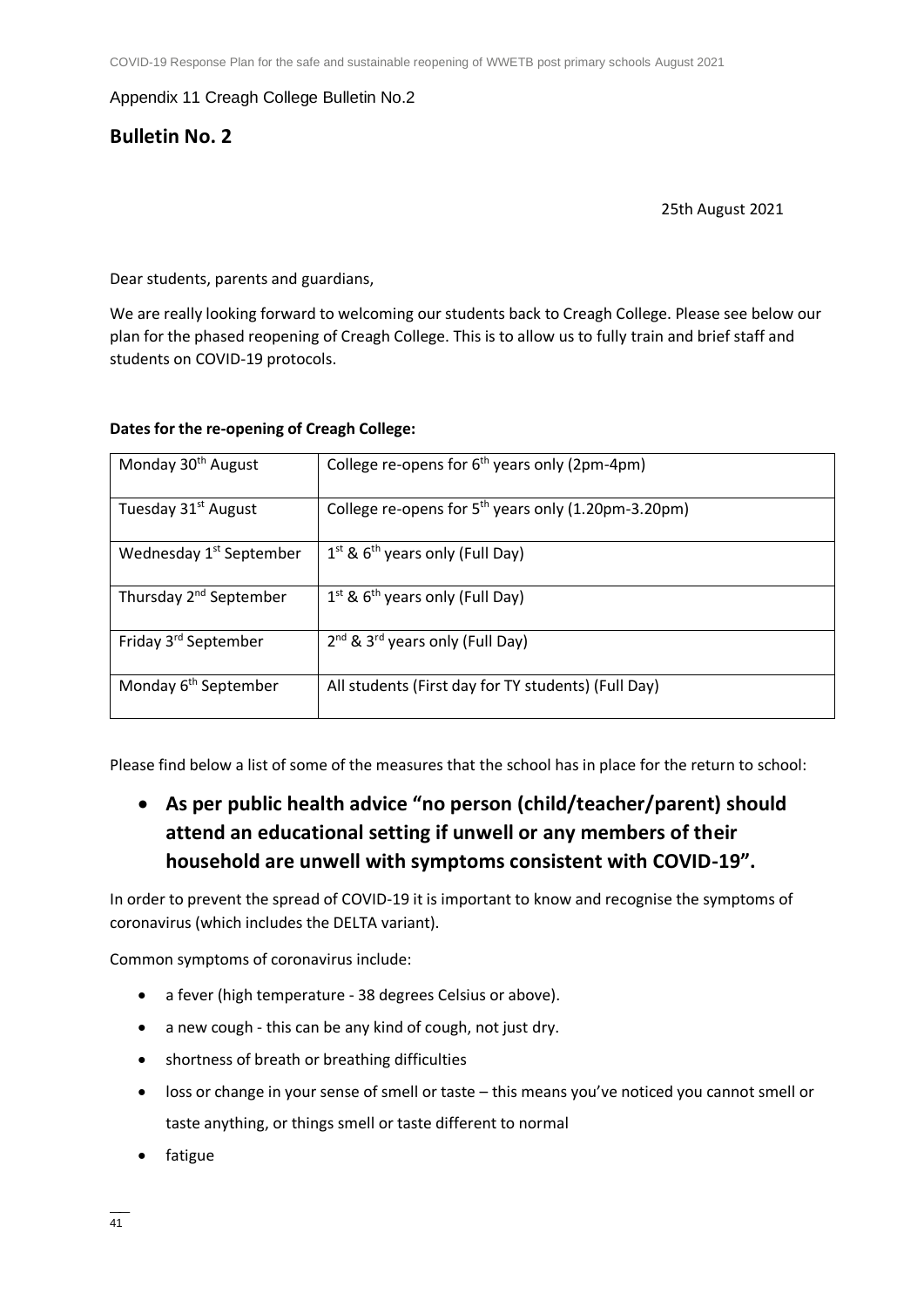COVID-19 Response Plan for the safe and sustainable reopening of WWETB post primary schools August 2021

• aches and pains

Other uncommon symptoms of coronavirus include:

- sore throat
- headaches
- runny or stuffy noses
- feeling sick or vomiting
- diarrhoea.

A COVID-19 Response Plan is in place (on our school website). This includes a range of measures that the school is taking including:

- Sanitizing stations for every classroom and entrance/exit are in place
- Signage is in place to highlight the measures that help to prevent the spread of the virus.
- Morning break and lunchtime are staggered to help with social distancing.

• Classrooms are reconfigured to facilitate maximum space for social distancing. Where 2 metre social distancing cannot be achieved, face masks must be worn.

- Cloth face coverings should not be worn by any of the following groups:
	- 1. Any person with breathing difficulty
	- 2. Any person who is unconscious or incapacitated
	- 3. Any person who is unable to remove the face covering without assistance

4. Any person who has special needs and who may feel upset or very uncomfortable wearing the face covering, for example persons with intellectual or developmental disabilities, mental health conditions, sensory concerns or tactile sensitivity. Please email this information to [creaghcollege@wwetb.ie](mailto:creaghcollege@wwetb.ie) with your son/daughter's name, class and year group.

5. All other students are required to wear face masks at all times when social distancing is not possible, i.e. in most class settings.

• Toilet facilities are adjusted to help maintain social distancing and hot water and soap are provided in all toilets

• There are 3 entrance/exit points for students

• Staff or students who have been abroad in 'high-risk countries' SHOULD NOT RETURN TO SCHOOL until they have fully complied with the current regulations around international travel (see HSE.ie)

• Cleaning products to sanitize surfaces are available in all classrooms

• An isolation room is available in school to accommodate students who develop/exhibit symptoms of Covid-19 while in school

- Please check in with the college website for further information and updates www.creaghcollege.ie
- Please visit DES website for further information www.education.ie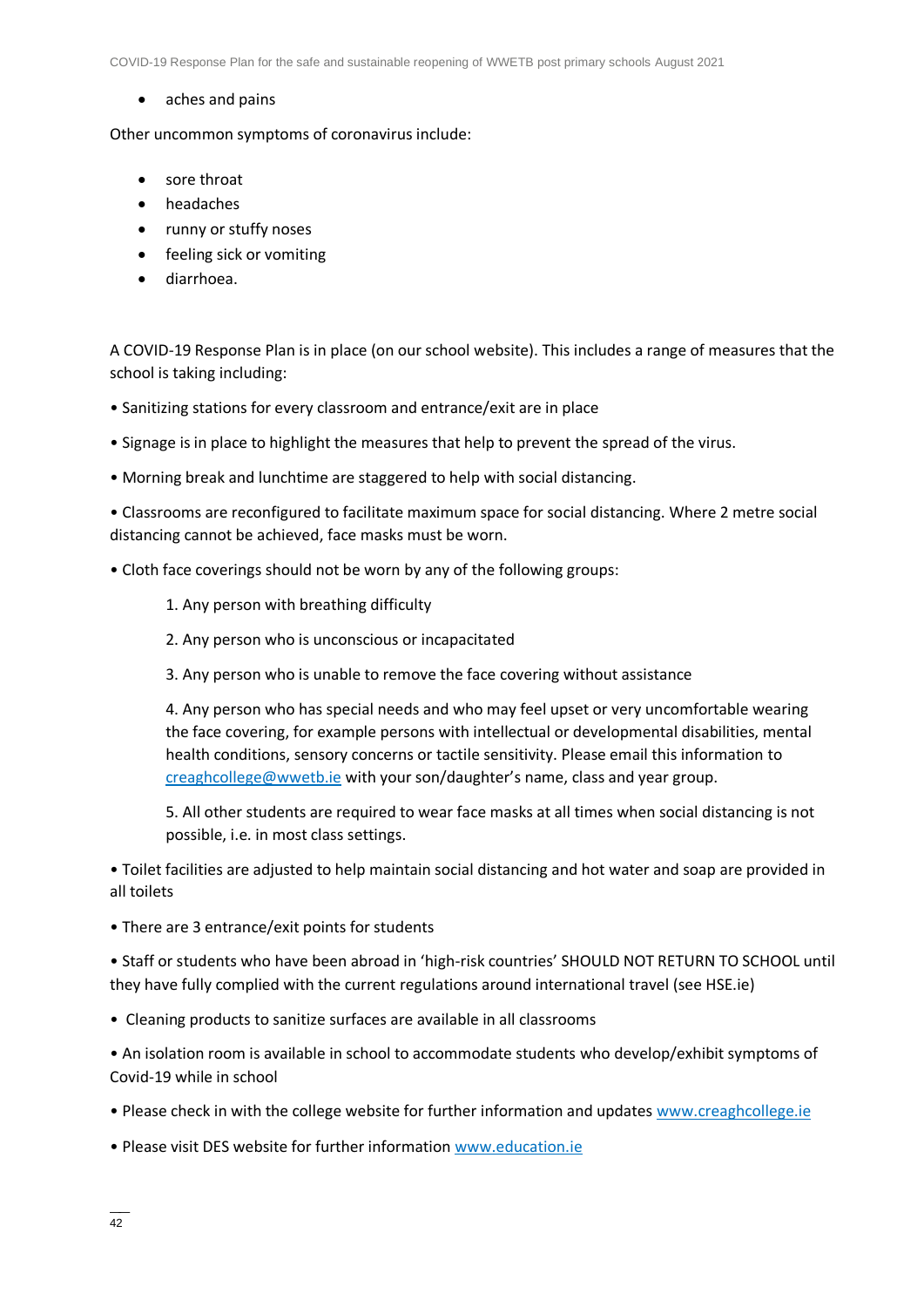#### **VSWARE**

We will be publishing students timetables for parents to view in advance of school reopening. This is to facilitate students knowing what tutor room to go to on the first morning.

For First year students, we will have Meitheal leaders (6th year students), on hand to guide you to your tutor room. Could all students please note that there is now a one-way system in operation around the school. Please go t[o https://support.vsware.ie/parentprofiles](https://support.vsware.ie/parentprofiles) for support on how to access VSware. There will be teachers available to help guide you where to go also.

#### **First Day**

Regrettably, parents/guardians may not accompany their child(ren) into the school on the first day. Some students will arrive by bus, and we would encourage those who can, to walk and cycle if possible. Students should arrive no earlier than 8.15am (unless arriving by public transport), wear appropriate face coverings (see below) and remain 2 metres apart from other students as they arrive and follow signage, floor markings and staff members for guidance.

Students can enter the school through either of the front doors of the school from 8.15 onwards. On entry they will be asked to go to their Class Tutor room. As per national guidelines, all staff will wear face coverings and students will be required to do so where it is not possible to maintain a physical distance of 2 metres. This will be explained to students during the induction training.

#### **Breaktimes**

There are some changes to breaktimes this year to maximise physical distancing and interaction between year groups. However, it is not possible to show these changes on the students' timetables so they will be adjusted by each student as it is explained to them.

We have divided the school into having two separate break and lunch times. This will assist students having adequate space at breaks to eat while remaining socially distant. The year groups have been divided as per size of group and to allow students access to lockers when they become available (see below). It is of utmost importance that all students are cognisant of classes still in operation while they might be on break. Students will be limited to certain areas of the school, along with the pitches, during breaks. We would encourage all students to bring suitable coats etc. to avail of the outdoor breaks as far as possible. Students will need to take welcome breaks from their face coverings and can do so if they socially distance themselves, particularly outdoors.

#### **5th and 6th years - Lunchbreak**

Our most senior students will now be allowed to leave the school for their lunch break. This is a privilege that we want to see working for our students. It is of utmost importance that students represent the college well when leaving and returning from the school and that they are responsible for their punctuality. This is a privilege that we do not want to rescind from our most senior students in the future.

#### **Hygiene and Cleaning**

Sanitiser dispensers are installed throughout the school e.g. at each entrance, at the door of each classroom, etc. Soap (through soap dispensers, which emulsifies at low temperatures) and hot water is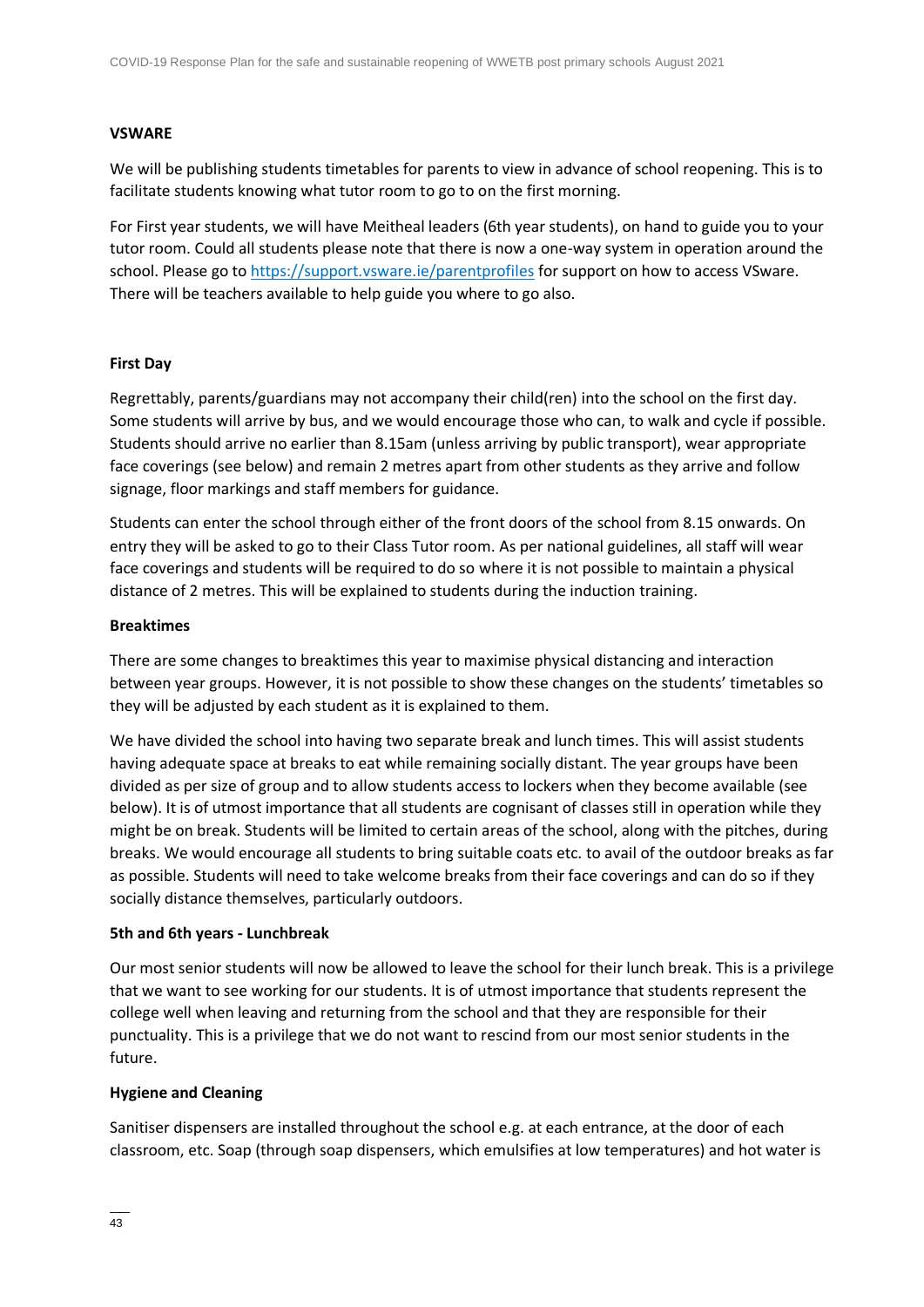available in all toilets. Hand hygiene will be promoted and encouraged, and parents/guardians are asked to support the school in reinforcing this message. BAM, our facility managers have employed cleaning staff to ensure that all dispensers are adequately stocked throughout the day and frequently touched items are cleaned regularly throughout the day. Each classroom will be deep-cleaned at the end of every day.

Handwashing and Sanitising Regime for Students:

- Upon entering school: Sanitiser available at entrance doors
- Upon entering each classroom: Sanitiser
- Before eating at little break: Handwashing
- After returning from break: Sanitiser (wash hands if visibly dirty)
- Before eating at lunchtime: Handwashing
- After returning from lunch: Sanitiser (wash hands if visibly dirty)
- Before going home: Sanitiser available at exit doors
- After using toilet: Handwashing

Classrooms have been modified to create as much space as possible and students are assigned to base classrooms as much as possible. Students will be distanced insofar as is practicable, with approximately 1m distancing achieved in all rooms. Disinfectant wipes will be provided in all classrooms and where students move to a different room or desk, they will be provided with a wipe to clean their area before taking their seat. Teachers will do the same when they enter a new classroom. Students are expected to carry out this task efficiently. Specific bins will be provided in each room for the disposal of wipes, masks and any other potentially contaminated item.

#### **Entrance and Exit Points**

To facilitate students arriving and entering and exiting the grounds safely, we ask that no students be present on school grounds before 8.15am. Students can enter the school grounds through the two front gates and proceed directly to their class tutor room. Unless it is a practical room, students should enter their classroom and take their designated seat immediately.

#### **Traffic calming/Buses**

We encourage as many students as possible to walk/cycle to/from school if possible. If students are availing of bus transport to school, there are new collection points for students (on the Carnew Road) to be collected at after school.

After school arrangements -

- Matty Cousins buses will park in the bays on the Carnew Rd. (students to walk up via Gaelscoil lane).
- Smaller buses will park in front of school on the far side of the road
- Large buses (50 seater) to park outside the school gate on the near side of the road.

We would like to remind students to follow measures that the bus companies have put in placequeuing in a socially distant manner etc. We would like to encourage parents to park away from the school, if at all possible, and to get their children to walk to them. The less vehicles we have in front of the school the safer it is for everyone. Please take note that it is only cars that have a disabled parking permit that can park in the car park in front of the school.

#### **Eating Areas**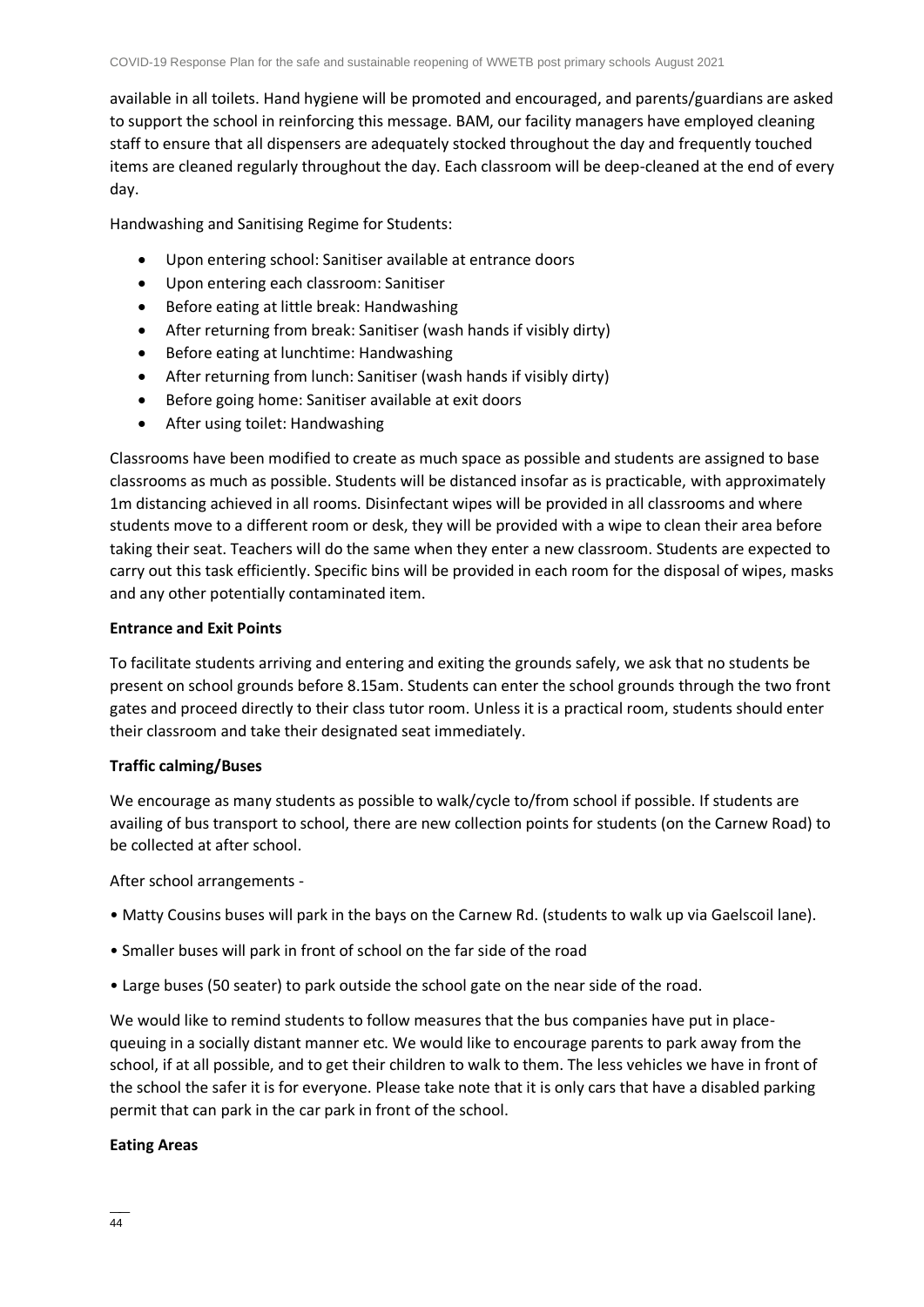The eating areas are divided into separate sections indoors and each year group must sit and eat in their designated zones during their allotted breaks as follows. We are encouraging students to eat outside at morning break and lunchtime as much as possible to allow breaks from their face-coverings. It has been necessary to remove tables to maximise the available space. Additional seating has been provided outside. Please remind students that sharing of food is not permitted. Lunch boxes and drinks bottles should be washed thoroughly, inside and out, each day.

#### **Canteen**

Our canteen will remain open, however some changes are in place to avoid congestion and unnecessary contact for our students and canteen staff. The canteen will operate on a preorder basis. Orders can be placed in the morning before school from 08.15. We now have a cashless payment in operation and we request that you organise this method of payment for your child before school commences, e.g. Revolut card. However, cash is still accepted.

#### **Lockers**

Lockers will not be available for the moment to facilitate a deep clean. This will be reviewed on an ongoing basis. We envisage that once the deep clean is completed, students will have access to lockers.

#### **P.E.**

Where possible, PE will take place outdoors and use of equipment will be confined to the sets for that class group. Classes may take additional breaks outside during the school day. All students will need to arrive in official PE uniform on the days they have PE. Sixth year students must wear full school uniform on the days they have P.E. (unless they have the official school tracksuit).

#### **iPads**

Students and teachers in Creagh College were very well positioned when school closures occurred as they each had their own device and were set up with an Office 365 account. This hugely facilitated remote learning and we saw some extremely creative work being shared among our school community. None of us know if we will be facing temporary school closures again, but if we do, we will be ready. It is essential that all students bring their charged iPad to school daily. We will be encouraging all teachers to ensure students are set up on Microsoft Teams in the first few weeks back. Any queries relating to iPads can be sent to [creaghcollegeipadhelp@wwetb.ie](mailto:creaghcollegeipadhelp@wwetb.ie)

#### **Students' Equipment and Stationery**

• Students should bring their own pens, pencils, colours etc. to school in their own

pencil case to prevent the sharing of equipment.

• Students may be required to submit homework through Microsoft Teams and there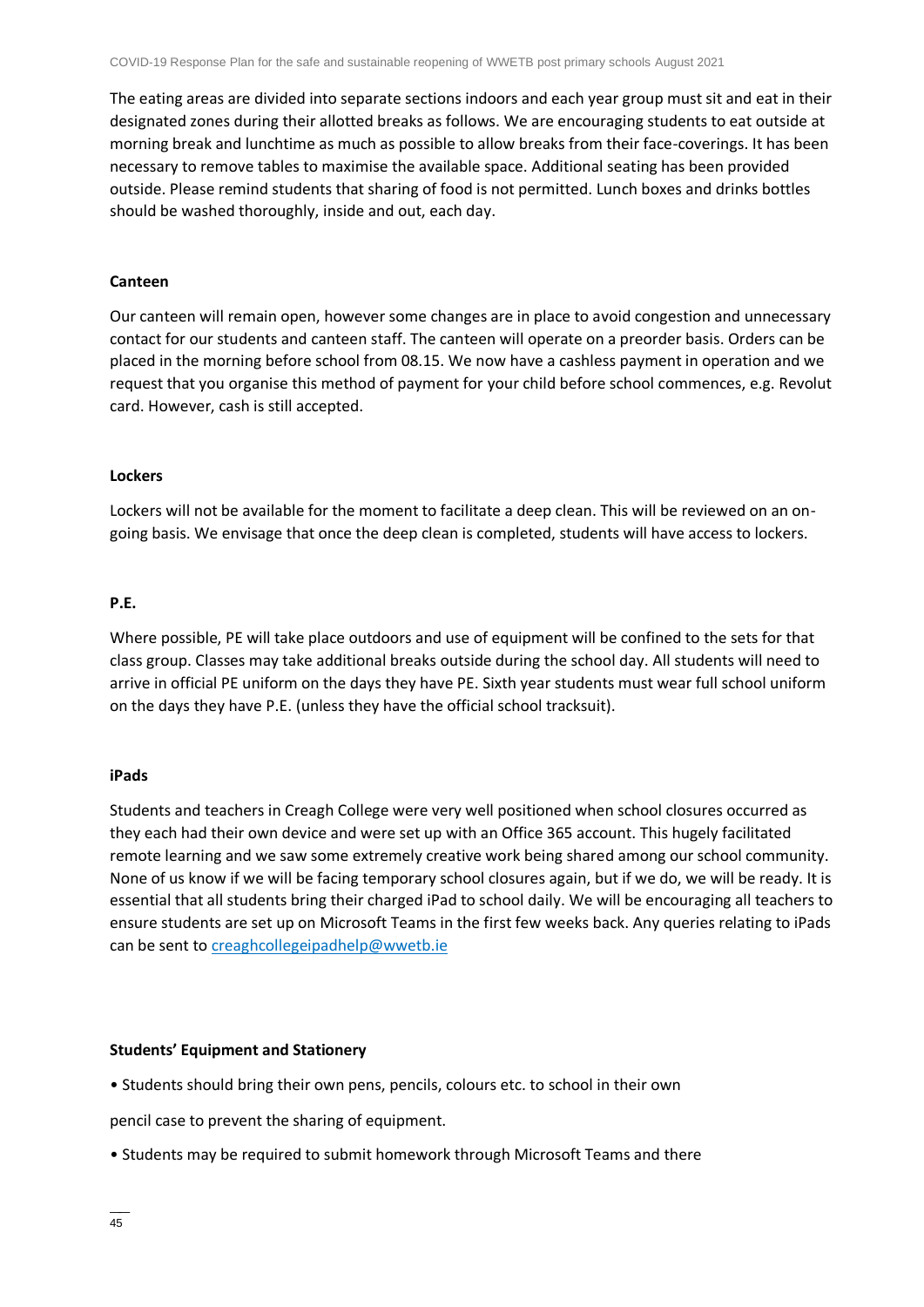#### will be training for this in the early stages of the school year.

By necessity, some classroom equipment needs to be shared including computers and the equipment used for practical subjects. Cleaning of such shared equipment with wipes or other cleaning products must be done by students before each use to minimise the risk of the spread of infection. Guidelines have issued to teachers of practical subjects to assist with this.

#### **Student absences:**

Same as before, parent/guardian writes a note in the absence section of the student's journal.

Student shows note to teacher in their journal at tutor time the next day.

#### **PPE**

The Department of Education advise that face masks must be worn by staff and students in post-primary schools where 2m social distance cannot be maintained. Students must wear a facemask where required and when asked to do so. Within our school community there are people who may have underlying health conditions or who live with family members with underlying health conditions and we must all do what is required to avoid COVID-19 coming into our community.

We encourage students to wear masks that they find comfortable, please ensure it is suitable and not offensive to others. Please have an adequate supply of masks for your son/daughter to facilitate washing etc.

#### **Learning Support**

In keeping with our special educational needs (SEN) policy, learning support will be provided by a blended approach of in-class and small-group support. Initially, the focus will be primarily on welcoming the students back, giving them a chance to speak about how they feel, and establishing relationships and routines. The provision of support will be organized to ensure our support teachers will work within the confines of the minimum amount of interaction between students.

• Where a support teacher is working alongside a class teacher in a classroom, both teachers must be mindful of maintaining social distance from one another.

• Where students receive support in one of the SEN rooms, social distancing of 1 metre will be maintained between each student in the group. Only students from the same year group may be withdrawn together for SEN purposes

• The tables and chairs in SEN rooms will be wiped clean in between different groups attending. Where possible, resources in SEN settings will be stored in individual pouches for each student in order to limit sharing, and the pouches can then be wiped and sanitised.

- SNAs will continue to provide support and will wear appropriate PPE
- Please emai[l creaghcollegesen@wwetb.ie](mailto:creaghcollegesen@wwetb.ie) with any concerns that you may have in relation to your son/daughter's additional learning needs.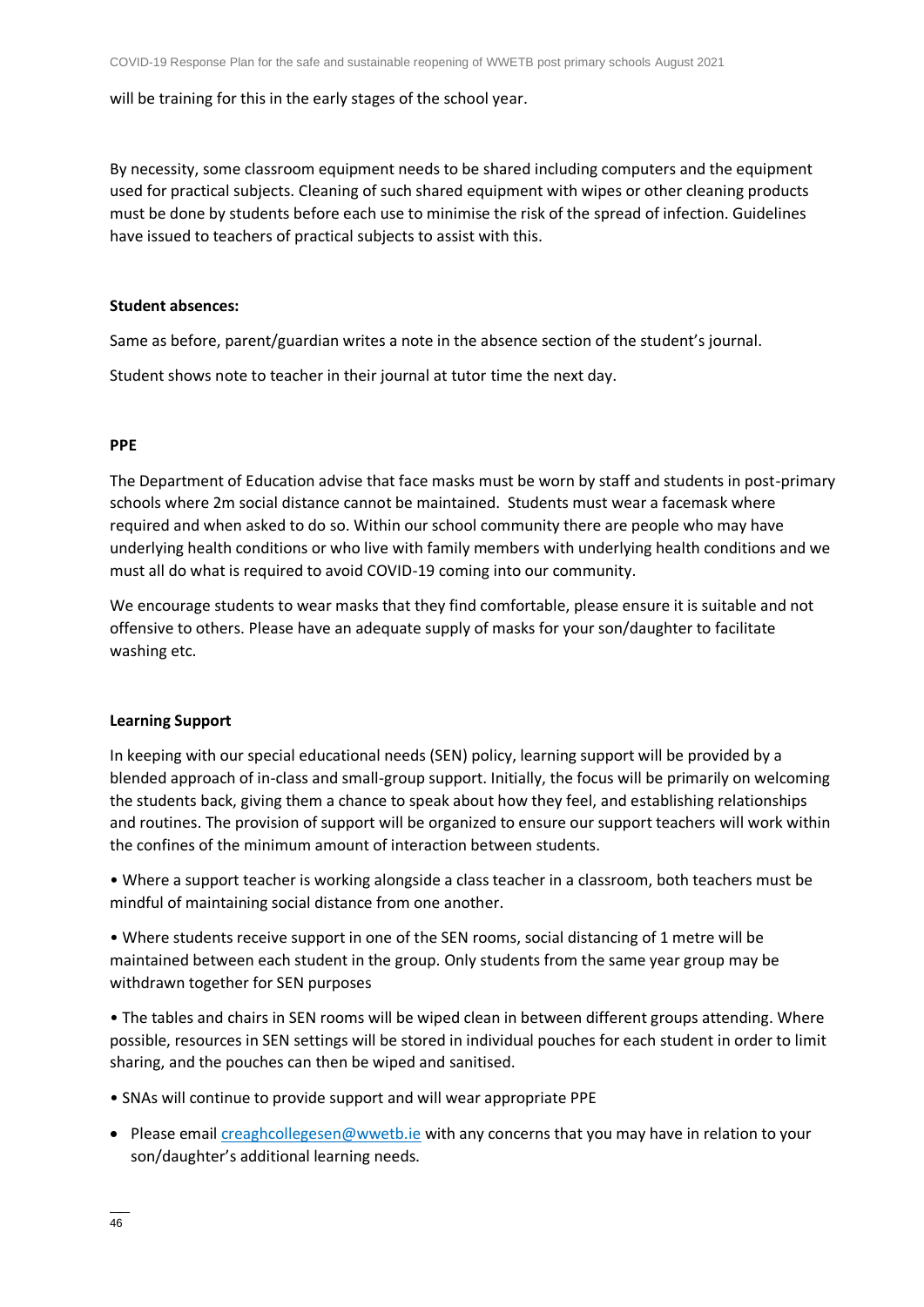#### **Sports and extra-curricular activities**

For the first couple of weeks our focus is on getting everyone back to school safely. Once we have all settled into our new routines. We will then examine which extra-curricular activities are feasible this year.

#### **Ventilation**

Where practical, all internal doors will be left open to minimise hand contact with common surfaces. To ensure that classrooms are well ventilated, windows will be kept open as often as possible. CO2 monitors will be deployed in some rooms to monitor ventilation.

#### **Assembly**

Whole school assemblies will not take place for the foreseeable future.

#### **Payments**

We have an online payment system (WAY2PAY) that minimises the amount of cash that needs to be handled. Parents/guardians are asked to co-operate in helping to keep school staff safe by arranging for online payments. In the next few weeks, invoices will appear on WAY2PAY for individual year groups. You will receive a text message when the WAY2PAY invoice is live.

#### **Corridors**

Briefly passing someone in a hall is very unlikely to contribute significantly to the spread of infection if people do not have physical contact and avoid informal group discussions. Students should strictly follow the one-way systems, use the designated exit doors for their area, and use the toilet block designated to their year group. Students will be given details of the one-way system during induction.

#### **Teacher Absence and Substitution**

In the event that a teacher is unable to attend school, every effort will be made to secure a substitute teacher for the class. If a substitute teacher is not available, another member of staff will supervise the class.

#### **Collection of Students during the School Day**

Students should only leave the school during the school day in exceptional circumstances and this should be arranged in advance. Parents should write a note in the student's journal and this should be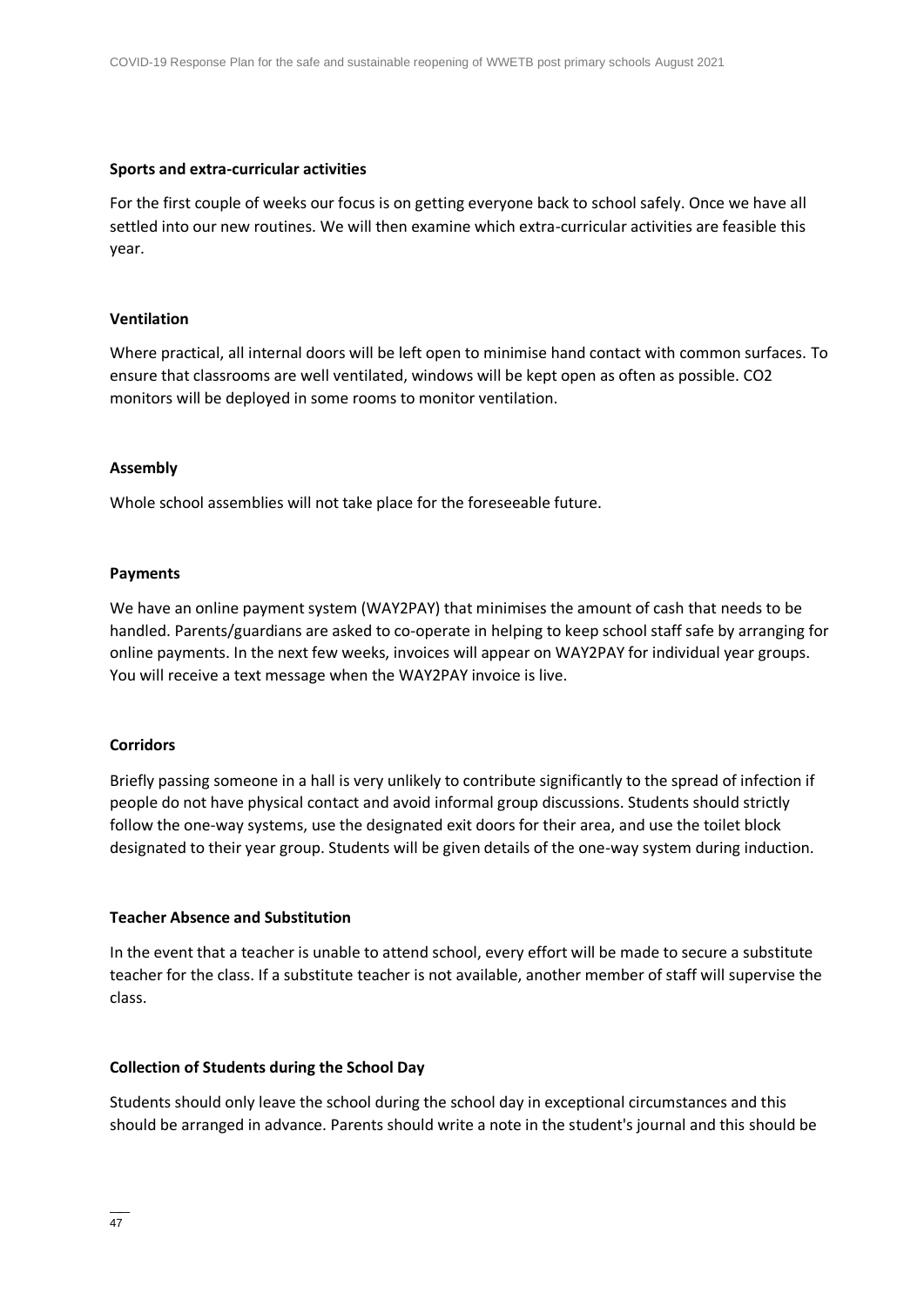shown to the class tutor in the morning. If something unforeseen arises and a parent/guardian must collect a student during the school day without a prior arrangement, the following will apply

• Only one person can be in the reception area at any one time, and they must wear a mask. Please check the number of people in the reception area before entering.

- The student will be called from their class.
- The parent/guardian will be asked to sign the student out.

#### **Students Who Should Not Attend School**

If your son/daughter is in one of the following categories, they should not attend school –

• Students who have been diagnosed with Covid-19.

• Students who have been in close contact with a person who has been diagnosed with Covid-19 (unless advised by the HSE that it is in order for them to do so – this may be the case with fully vaccinated students).

• Students who have a suspected case of Covid-19 and the outcome of the test is pending

• Students who have been in contact with a person who has a suspected case of Covid19, and the outcome of the test is pending (unless advised by the HSE that it is in order for them to do so – this may be the case with fully vaccinated students).

• Students with underlying health conditions who have been directed by a medical professional not to attend school.

• Staff or students who have been abroad in 'high-risk countries' SHOULD NOT RETURN TO SCHOOL until they have fully complied with the current regulations around international travel (see HSE.ie)

• Students who are generally unwell.

Students with underlying health conditions who have been directed by a medical professional not to attend school. If the school is notified that a person in your student's class has a suspected or confirmed case of Covid-19, public health advice will be sought and followed.

#### **Illness and Absences**

Dealing with a suspected case of Covid-19

Students should not attend school if displaying any symptoms of Covid-19. If a student displays symptoms of Covid-19 while in the building, the following are the procedures will be implemented:

• Parents/guardians will be contacted immediately – please ensure all contact details are up to date and in use, and also provide the name and number of a contact who will be in a position to collect a student promptly. If you have changed address or phone number recently, it is imperative that you inform us [creaghcollege@wwetb.ie](mailto:creaghcollege@wwetb.ie)

• The student will be accompanied to the designated isolation area by a member of staff. The staff member will remain at least 2 metres away from the symptomatic student and will also make sure that others always maintain a distance of at least 2 metres from the symptomatic student.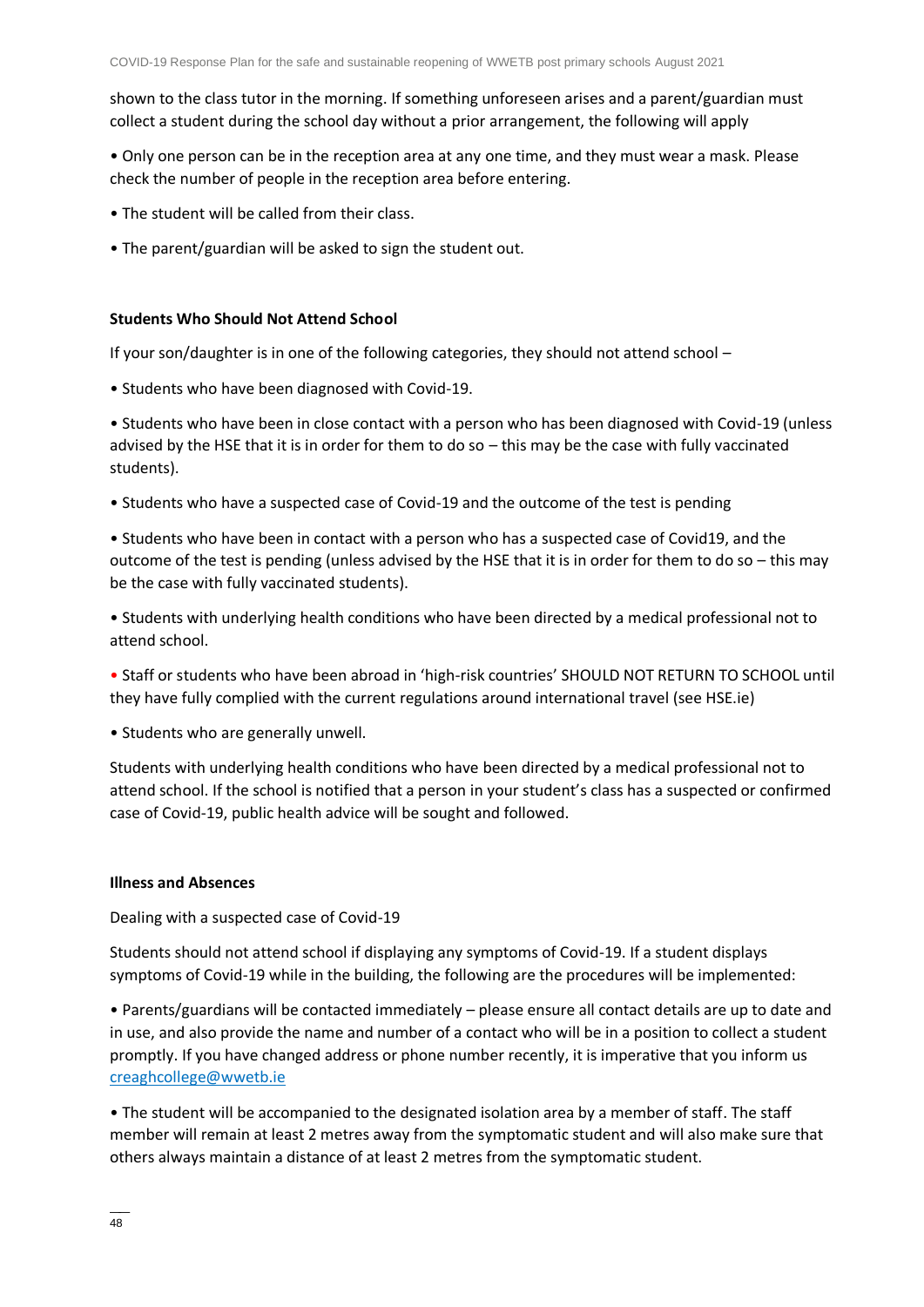• An assessment will be made as to whether the student who is displaying symptoms can immediately be brought home by parents who can then call their doctor and continue self-isolation at home.

• If the student is well enough to go home, the school will arrange for them to be transported home by a family member, as soon as possible, and advise them to inform their GP by phone of their symptoms. Public transport of any kind should not be used.

• If they are too unwell to go home or advice is required, the school will contact 999 or 112 and inform them that the sick student is a Covid-19 suspect.

• Arrangements will be made for appropriate cleaning of the isolation area and work

areas involved.

We are not qualified to make a distinction between Covid 19 symptoms and symptoms of other illnesses. Be prepared. Make arrangements for your student to be collected in the event of a phone call.

#### **First Year/new student specific questions:**

- 1. Can I send in a bottle of sanitiser with my student? Yes, but please remind your student it is for personal use and it may only be used with the permission of the teacher. There will be sufficient quantities of sanitiser throughout the school.
- 2. Must my child wear a facemask? Staff and students are required to wear face covering where a physical distance of 2 m cannot be maintained. In our school this will be for a significant part of the school day.
- 3. Will parent/teacher meetings be taking place? We are awaiting further guidance on this.
- 4. What if I need to speak with my student's teacher? Please contact the school office or your student's teacher via email.
- 5. What happens if my student forgets their lunch or drinks or other items? Please do not arrive at the school and ask to give items to your child. If your child has forgotten Home Economics ingredients for example, they will not be allowed to participate in the practical that day.
- 6. What if my son/daughter is sent home with a suspected case of Covid 19? We would advise that you contact your GP/HSE and follow their advice.
- 7. Are parents permitted in the school building? No, not unless collecting a student presenting with Covid 19 symptoms or have received prior permission and have been invited in from the reception area/front door.